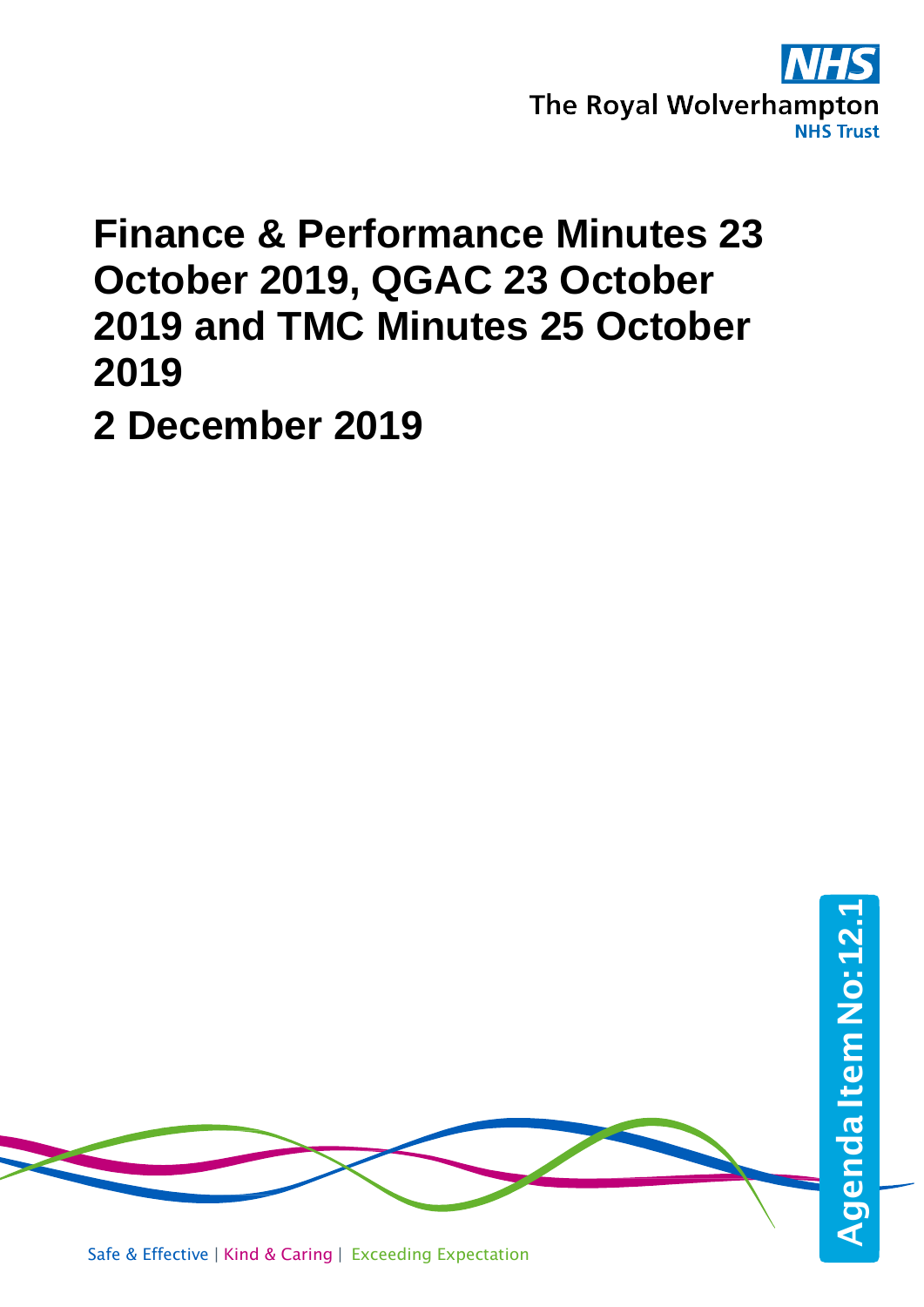#### **Minutes of the Finance and Performance Committee**

**Date** Wednesday 23 rd October 2019 **Venue** Conference Room, Hollybush House, The Royal Wolverhampton NHS Trust (RWT) **Time** 8.30am

| Present:       | Name                | Role                                                                        |
|----------------|---------------------|-----------------------------------------------------------------------------|
|                | Sue Rawlings        | Non-Executive Director (Chair)                                              |
|                | Junior Hemans       | Non-Executive Director                                                      |
|                | Simon Evans         | Acting Director of Strategic Planning & Performance                         |
|                | <b>Gwen Nuttall</b> | <b>Chief Operating Officer</b>                                              |
|                | Alan Duffell        | Director of Workforce                                                       |
| In Attendance: | Name                | <b>Role</b>                                                                 |
|                | Tim Shayes          | Deputy Director of Strategic Planning & Performance (Part)                  |
|                | Helen Troalen       | Deputy Chief Financial Officer                                              |
|                | Keith Wilshere      | Trust Secretary (Part)                                                      |
|                | Katy Thorpe         | Acting Head of Service Efficiency & Delivery                                |
|                | Neil Simmonds       | Head of Procurement (Part)                                                  |
|                | Nathan Joy-Johnson  | Director of Procurement (Part)                                              |
|                | Claire Richards     | PA to Director & Deputy Director of Strategic Planning & Performance (Mins) |
|                | Paige Beaden        | Performance & CQI Admin (Observer)                                          |

| 108/2019 | <b>Apologies for Absence and Introductions</b><br>Apologies were received from Mary Martin and Kevin Stringer.                                                                                                                                                                                                                                                                                                    |           |
|----------|-------------------------------------------------------------------------------------------------------------------------------------------------------------------------------------------------------------------------------------------------------------------------------------------------------------------------------------------------------------------------------------------------------------------|-----------|
|          | S Rawlings welcomed Paige Beaden to the meeting. Paige will be observing the meeting as she<br>will provide assistance with the publication of reports and minute the meeting in the absence<br>of C Richards.                                                                                                                                                                                                    |           |
| 109/2019 | <b>Declarations of Interest</b><br>There were no declarations of interest.                                                                                                                                                                                                                                                                                                                                        |           |
| 110/2019 | Minutes of Meeting Held on 25 <sup>th</sup> September 2019<br>The minutes were agreed to be a true record.                                                                                                                                                                                                                                                                                                        |           |
| 111/2019 | <b>Action Points From Previous Meeting</b>                                                                                                                                                                                                                                                                                                                                                                        |           |
| 111.01   | Trust Financial Report (MSFT Funding) - The Trust continues to pursue the remaining 2<br>payments of £0.2m MSFT funding that the Department of Health (DoH) had not paid. H Troalen<br>confirmed that the Trust needed to escalate this further. M Martin had previously agreed that<br>she would write an escalation letter if it was required. H Troalen confirmed that this would now<br>need to be escalated. | <b>MM</b> |
|          | H Troalen informed the Committee that £6m MSFT funding has been agreed for the next 2<br>financial years. H Troalen stated that UHNM have confirmed that they had received full<br>payment from the DoH and had not had any reductions.                                                                                                                                                                           |           |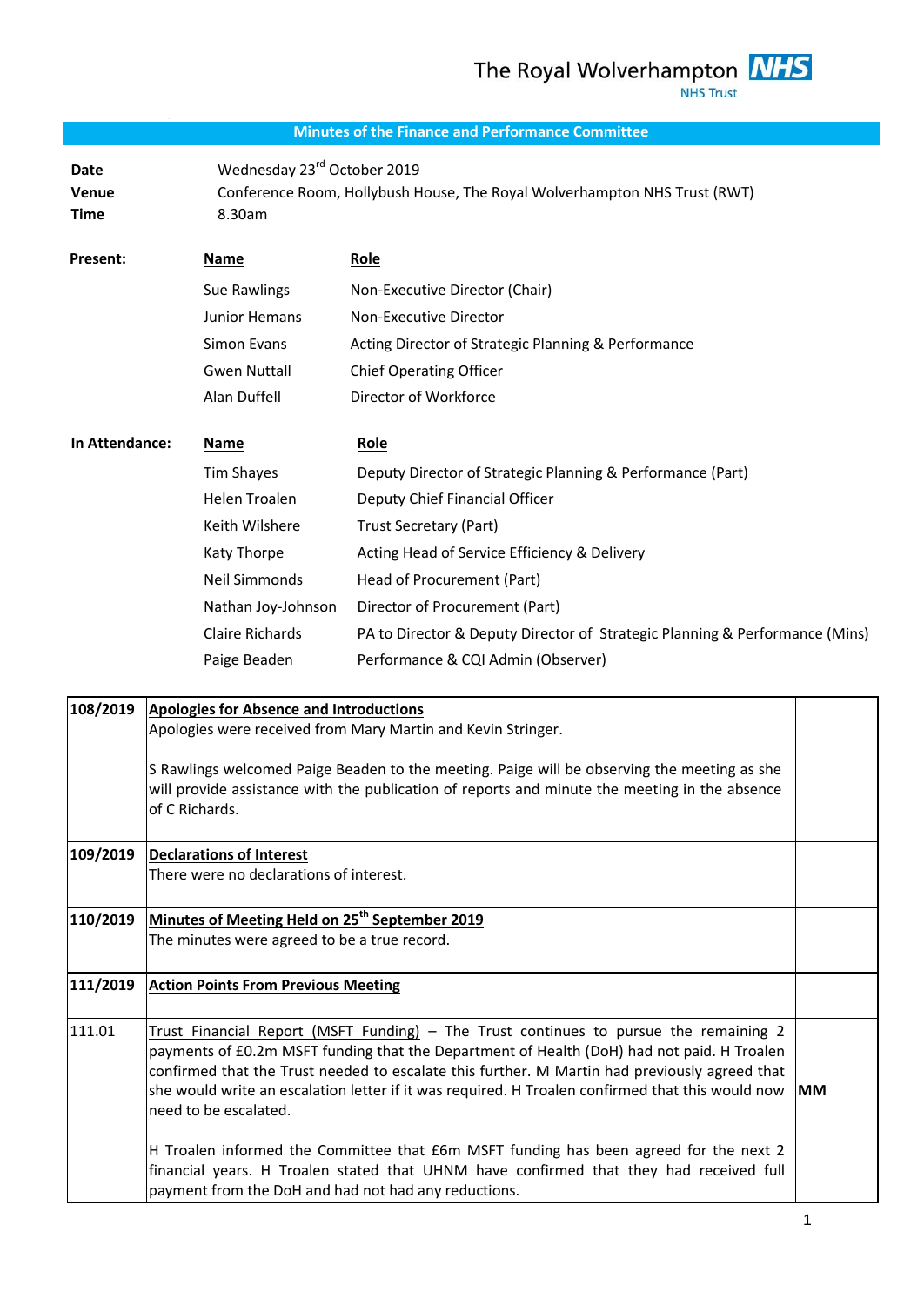| 111.02    | Proposed Monthly Meeting Dates For 2020 - The proposed dates were circulated within the<br>papers for the meeting and the changes were agreed. C Richards to ensure that dates are<br>communicated to the attendees. Update: revised meeting dates have been sent out as diary<br>invites and the meeting dates paper has been circulated to all attendees. Action closed.<br>S Rawlings expressed concerns regarding the number of late reports this month and stressed<br>that the Committee were unable to read through reports before the Committee meeting if they<br>were submitted late. Several Finance & Performance Committee Meeting dates are being<br>rescheduled next year to allow for additional time to produce reports to ensure that the reports<br>were submitted on time and allow for reading time. |       |
|-----------|---------------------------------------------------------------------------------------------------------------------------------------------------------------------------------------------------------------------------------------------------------------------------------------------------------------------------------------------------------------------------------------------------------------------------------------------------------------------------------------------------------------------------------------------------------------------------------------------------------------------------------------------------------------------------------------------------------------------------------------------------------------------------------------------------------------------------|-------|
| 111.03    | BAF/CQC Feedback - The CQC had stated that there was some inconsistency in relation to the<br>understanding of the reviews of the BAF and risk register risks. The Committee felt that the<br>feedback was unclear and had requested further clarification. G Nuttall stated that the Trust<br>would be unable to clarify the feedback until the report had been received. G Nuttall would<br>clarify as soon as possible.                                                                                                                                                                                                                                                                                                                                                                                                | GN    |
| 111.04    | BAF/Template Update - K Wilshere stated that the template document has been adjusted to<br>clearly identify which Board Committee will be reviewing each risk, see item 3 on the report.<br>Action closed.                                                                                                                                                                                                                                                                                                                                                                                                                                                                                                                                                                                                                |       |
| 111.05    | Orthopaedics - G Nuttall stated that Division 1 were completing further work on their recovery<br>plan and that a paper would be submitted to Private Trust Board for sign off on 6 <sup>th</sup> November.<br>G Nuttall stated that the other Divisions were confident with their forecasting. Action closed.                                                                                                                                                                                                                                                                                                                                                                                                                                                                                                            |       |
| 111.06    | Financial Recovery Board (FRB) Report - The report format has now been adjusted so that it can<br>be enlarged on Diligent without the text blurring. Action closed.                                                                                                                                                                                                                                                                                                                                                                                                                                                                                                                                                                                                                                                       |       |
| 111.07    | Divisional Analysis of Mapping Reduction of Vacancies - The divisional analysis of mapping the<br>reduction of vacancies against Bank was submitted to FRB on 16 <sup>th</sup> October. K Thorpe stated<br>that FRB had requested further analysis of the data. A Duffell stated that it was important to<br>ensure that the report identifies anomalies between nursing bank and nursing fill rate.<br>A Duffell/K Thorpe stated that they would be in a position to provide an update at the next<br>meeting.                                                                                                                                                                                                                                                                                                           | AD/KT |
| 111.08    | Temporary Staffing Expenditure Dashboard Format - H Troalen confirmed that the Waiting List<br>Initiative Expenditure will be brought forward by the end of the calendar year and that the<br>remaining priorities will be re-ordered at the same time.                                                                                                                                                                                                                                                                                                                                                                                                                                                                                                                                                                   | HT    |
| 112/2019  | <b>Governance</b>                                                                                                                                                                                                                                                                                                                                                                                                                                                                                                                                                                                                                                                                                                                                                                                                         |       |
| 112.01    | BAF Update - The BAF report was discussed.                                                                                                                                                                                                                                                                                                                                                                                                                                                                                                                                                                                                                                                                                                                                                                                |       |
| 112.01.01 | $SSR8 - K$ Wilshere outlined the updates to control and mitigations and in particular GC1. K<br>Wilshere confirmed that he would be meeting with G Nuttall to discuss the controls to see if<br>they needed to be further updated. The Committee accepted and approved the amendments to<br>SR8.                                                                                                                                                                                                                                                                                                                                                                                                                                                                                                                          |       |
|           | 112.01.02 $ {\text{SR}}\%$ – K Wilshere outlined updates to the gaps and control and stated that a further meeting<br>would be taking place in November to discuss updates. The Committee accepted and approved<br>the amendments to SR9.                                                                                                                                                                                                                                                                                                                                                                                                                                                                                                                                                                                 |       |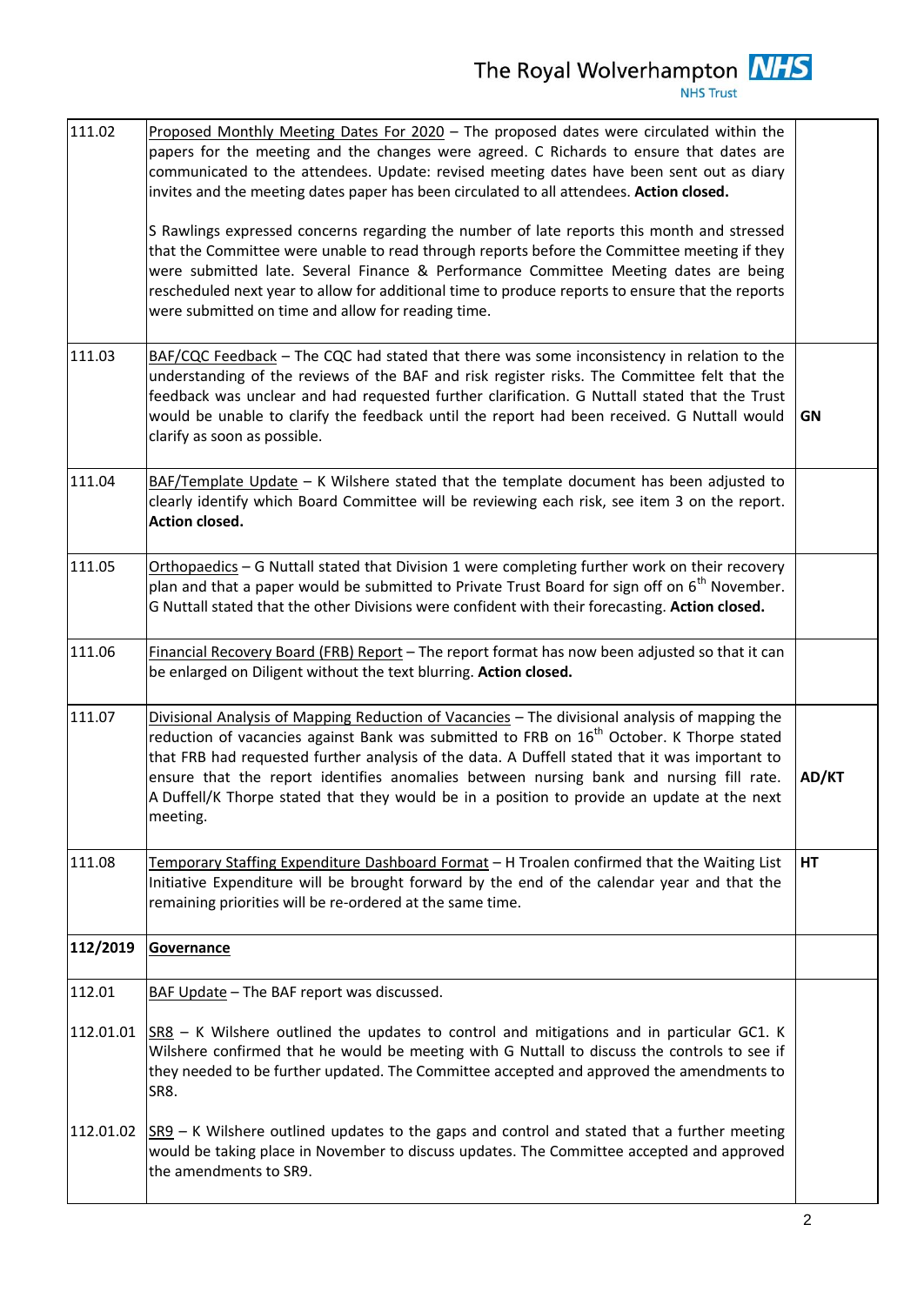The Royal Wolverhampton  $\frac{NHS}{NHS \text{ Trust}}$ 

|           | S Rawlings thanked K Wilshere for his hard work.                                                                                                                                                                                                                                                                                                                                                                                                                                                                                                                                                                                                                         |  |
|-----------|--------------------------------------------------------------------------------------------------------------------------------------------------------------------------------------------------------------------------------------------------------------------------------------------------------------------------------------------------------------------------------------------------------------------------------------------------------------------------------------------------------------------------------------------------------------------------------------------------------------------------------------------------------------------------|--|
| 113/2019  | Performance                                                                                                                                                                                                                                                                                                                                                                                                                                                                                                                                                                                                                                                              |  |
| 113.01    | Performance Element of the IQP Report (National & Contractual Standards) - G Nuttall<br>provided an update as follows:                                                                                                                                                                                                                                                                                                                                                                                                                                                                                                                                                   |  |
| 113.01.01 | Referral to Treatment Incomplete - Performance saw further deterioration during September.<br>The recovery action plan and new trajectory has been completed with specific departmental<br>actions to aid improvement of compliance for this indicator. This is being monitored on a<br>weekly basis at the Divisional Managers performance meeting. Additional validation is<br>underway, along with pathway cleansing and targeted training. The CCG have provided financial<br>assistance to support the waiting list validation team.                                                                                                                                |  |
|           | G Nuttall stated that the Trust has commissioned SHS to assist with Dermatology clearance<br>work in preparation of transferring Wolverhampton Adult (non-cancer) Services over to the<br>new provider, Circle, in December. G Nuttall stated that SHS cleared over 100 patients from the<br>dermatology waiting list last weekend and will continue to provide support going forward.                                                                                                                                                                                                                                                                                   |  |
| 113.01.02 | $Di$ agnostics - This indicator continues to be a challenge, largely due to a marked increase in<br>referrals into the Endoscopy Department with an increased demand of Fast Track patients<br>taking precedence over routine tests, a recovery plan is in place. G Nuttall informed the<br>Committee that there had been improvements around MRI/CT but stated that there had been<br>some impact from FIT testing and capacity within Neurophysiology. G Nuttall stated that she is<br>expecting an updated recovery plan this week. Further discussions took place regarding<br>physicians ceasing to pick up extra sessions due to the changes in pension/tax rules. |  |
|           | S Rawlings raised a question on behalf of M Martin. M Martin had noted the under<br>performance within Gastroenterology and asked if there were staffing issues. G Nuttall stated<br>that there were some consultant vacancies that were advertised and the Trust did not appoint.                                                                                                                                                                                                                                                                                                                                                                                       |  |
| 113.01.03 | Emergency Department - One patient breached the 12 hour decision to admit target during the<br>month, which was a mental health patient who was waiting for a specialist bed. G Nuttall stated<br>that performance was fairly static and whilst it is not as good as this time last year, compared<br>well to other trusts. She indicated the Trust was still receiving ambulances from other Trusts.                                                                                                                                                                                                                                                                    |  |
| 113.01.04 | Ambulance Handover - Ambulance handover breaches saw an improvement during September<br>2019 for the 30-60 minutes target, however, the Trust saw a slight deterioration in the >60<br>minute target compared with the previous month. For the first time in over 12 months<br>ambulance numbers were static when compared to the same period last year, however, quarter<br>2 showed an overall increase of 427 conveyances (3.41%) compared with the same period last<br>year.                                                                                                                                                                                         |  |
| 113.01.05 | Cancer – G Nuttall stated that the system the Trust had put into place to divert patients within a<br>3 mile radius of Walsall Healthcare Trust and Russells Hall to those Trusts for breast screening<br>had been successful. The Trusts backlog and waiting times have reduced. The Trust met with<br>Wolverhampton CCG last week to agree an overall joint objective to stabilise breast screening<br>appointments at 20 days across all 3 Trusts. S Rawlings stated that it was good that the Trusts<br>were working together and providing a better experience/service for patients.                                                                                |  |
|           | Work continues to progress within the other cancer pathways.                                                                                                                                                                                                                                                                                                                                                                                                                                                                                                                                                                                                             |  |
|           | The Committee noted the report.                                                                                                                                                                                                                                                                                                                                                                                                                                                                                                                                                                                                                                          |  |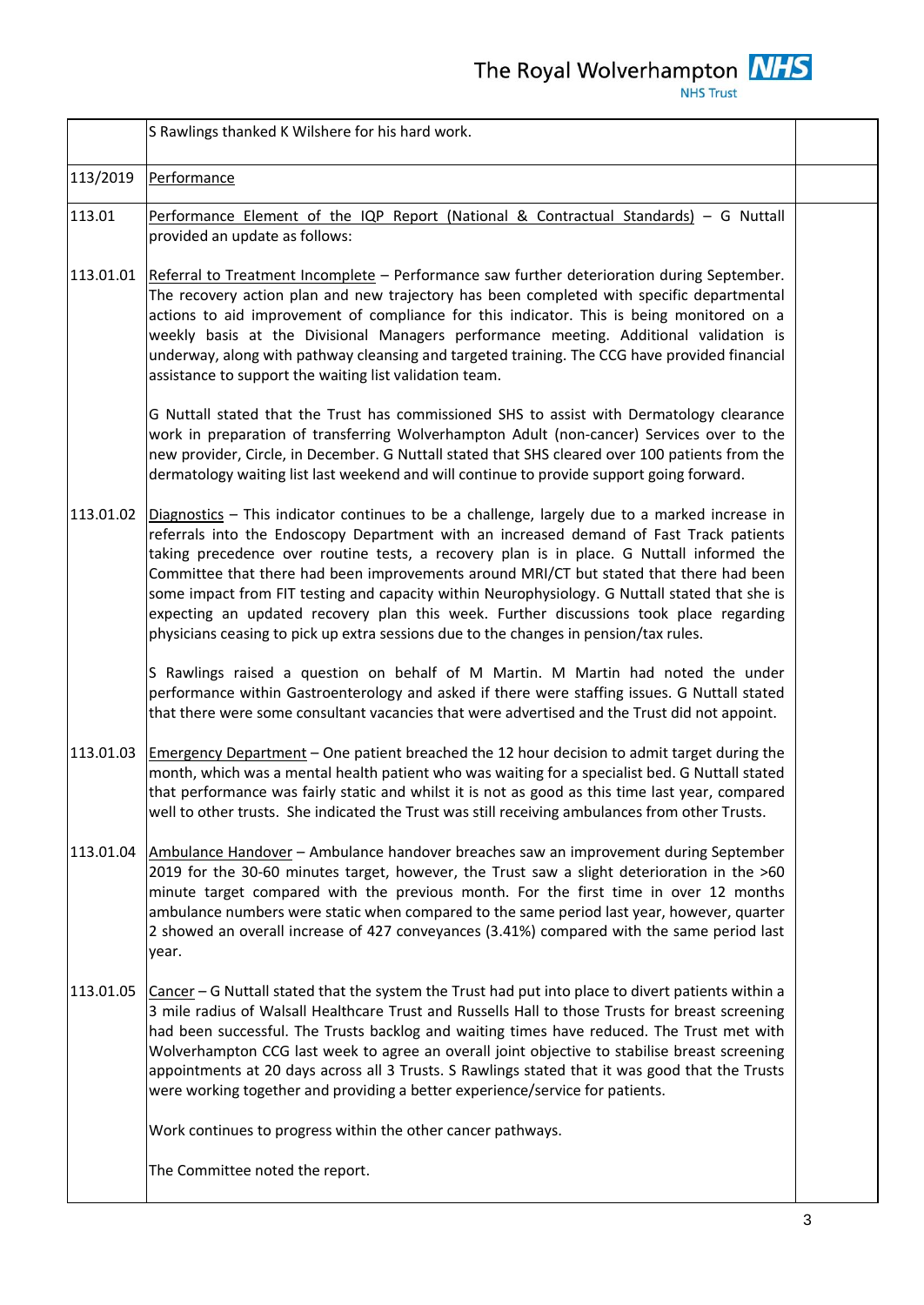113.02 Cancer Action Plan – G Nuttall stated that a copy of the Cancer Recovery Action Plan had been circulated for information and that the report will also include a summary page of any changes for the Committee in the future. G Nuttall went on to say that the recruitment of Radiographers was going well and the Trust had trained and appointed clinical fellows. Unfortunately there had been no applicants for the Radiologist positions and that the Trust were looking to develop clinical fellows to cover this post long term. There were no further questions, the action plan was noted. **GN** 113.03 **Quarterly Contracting Report – S Evans provided an update on the report.** Routine contract management is ongoing with Commissioners via monthly contract discussions. The CCG have recognised and are now investigating increased levels of coding, which the Trust is also looking into. A long term agreement has been reached to develop a Partnership Agreement for the delivery of Wolverhampton Healthy Child Programme and Sexual Health Services. S Evans informed the Committee that the Trust has now received the commissioning intentions back from all of our commissioners. The Trust has informed the host commissioner that we want to keep using the Aligned Incentive Schemes (AIS). S Evans stated that the Trust is about to go into one of the most challenging contracting rounds for a number of years. Wolverhampton CCG have confirmed that they wish to build upon the existing AIS. S Evans stated that the Trust expects that any Wolverhampton "deal" is likely to extend across other Black Country CCGs. A discussion took place regarding the additional funds that the Black Country STP will be asking Trusts to provide in addition to the control total. S Rawlings asked how the 3 STP capital bids would progress. S Evans stated that it was uncertain but that it would form part of the discussions regarding financial planning. The Trust is currently in the process of submitting the STP long term plan and the plan is not as affordable as it needs to be. S Evans stated that regional diagnostic centres would be prioritised across the Black Country. The Trust has met with Staffordshire CCG. S Evans informed the Committee that there appears to have been a change in focus in their intentions from sharing risk to the avoidance of risk and that there is a need to navigate this as a key player outside of their STP. Wolverhampton and Staffordshire are seeking agreement to contract independently. However, the Trust preference remains as one contract with Staffordshire CCGs and an Associate to the Wolverhampton CCG contract. S Evans informed the Committee that Specialised Services have already indicated that they want to commission differently and intend to terminate some current block arrangements with a focus on developing provider collaborations at an STP level, linking into ICS arrangements and for the first time, seeking aligned incentive style arrangements. S Evans stated that the Trust remains a Tier 2 provider in the Black Country and we need to position ourselves accordingly. The first contracting round meeting is due to take place tomorrow (24<sup>th</sup> October). The report was noted.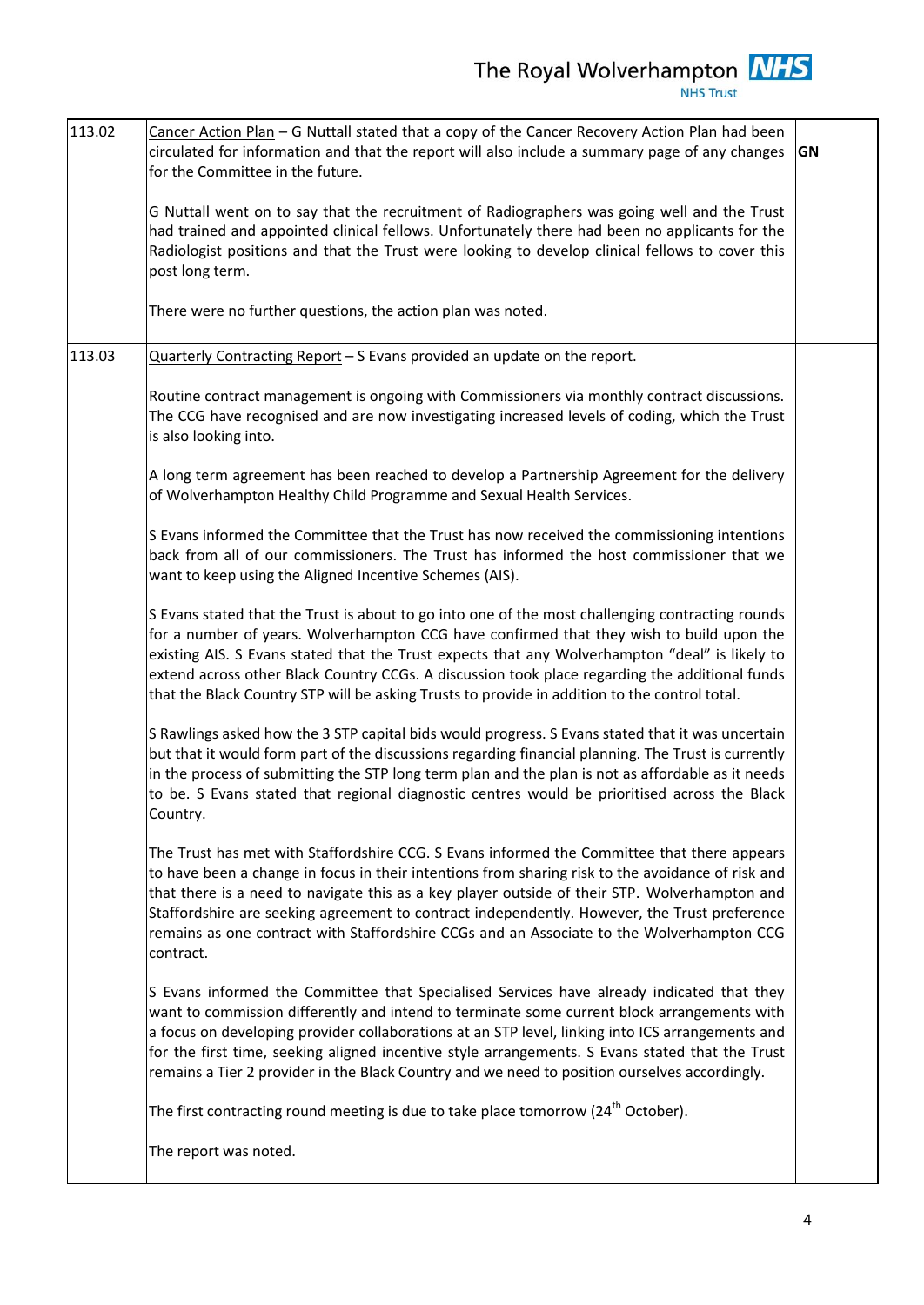113.04 | Tender Report – S Evans provided an update on tenders. The Trust submitted 4 bids and are awaiting the outcomes: A joint DVLA bid with ViaPath – expecting to hear back in the Spring, Physiotherapy services (Sandwell Metropolitan Borough Council), Occupational Health Nurse Service (Wolverhampton Homes), Physiotherapy services (Wolverhampton Homes). A Duffell stated that the Trust had not yet received a response in relation to the Occupational Health Nurse Service and that the expected feedback date of  $21<sup>st</sup>$  October had passed. S Evans confirmed that this was correct. The 4 tenders that the Trust is not progressing with are: Delivery of community-based sexual health services in Shropshire; Integrated Drug and Alcohol Services for Walsall patients; Black Country wide School Age Immunisation Service; and, Specialised Services for women with complications of mesh inserted for urinary incontinence and vaginal prolapse. S Evans informed the Committee that the Trust have an opportunity to provide a bid for the delivery of a comprehensive screening and diagnostic cytology laboratory service for the Jersey government, which shall include primary HPV testing in line with NHSCSP guidelines. The Services shall also include the provision of clinical advice by the Preferred Supplier in respect of the diagnostic services to the Authority on an as required basis. S Evans stated that the delivery will consist of pick-ups at an airport which is on the current route. S Evans also informed the meeting that the NIHR Clinical Research Network (CRN) are looking into the development of five purpose-designed centres dedicated to late-phase commercial research. The centres will offer rapid set-up of late-phase commercial research, standardised contracting and delivery approaches where appropriate, and dedicated facilities and staff. The centres will increase the NHS's capacity to deliver research, enabling significant growth and opportunities for patients to benefit from early access to innovation. The contract value is £1.3m and the Trust will be looking to try to repurpose existing buildings in the hopes of submitting a tender. The report was noted. **114/2019 Financial Performance for Period 6** 114.01 Medium Term Financial Plan (MTFP) – H Troalen presented a PowerPoint an update on the Medium Term Plan and agreed to circulate a copy of the slides following the meeting. H Troalen clarified that the MTFP is the Trust's 5 year plan that is being submitted to STP as the long term financial plan. The Trust received control totals on  $7<sup>th</sup>$  October that were significantly different to plan and were asked to respond by 18<sup>th</sup> October. H Troalen stated that the last 2 years of MSFT transition funding has been agreed and NHSI have altered our trajectory to take this into account. The Trust worked hard to submit a counter proposal. H Troalen provided an update on the latest developments and provided the statistics from the previous submission and trajectory and the counter proposal. See overleaf. **HT**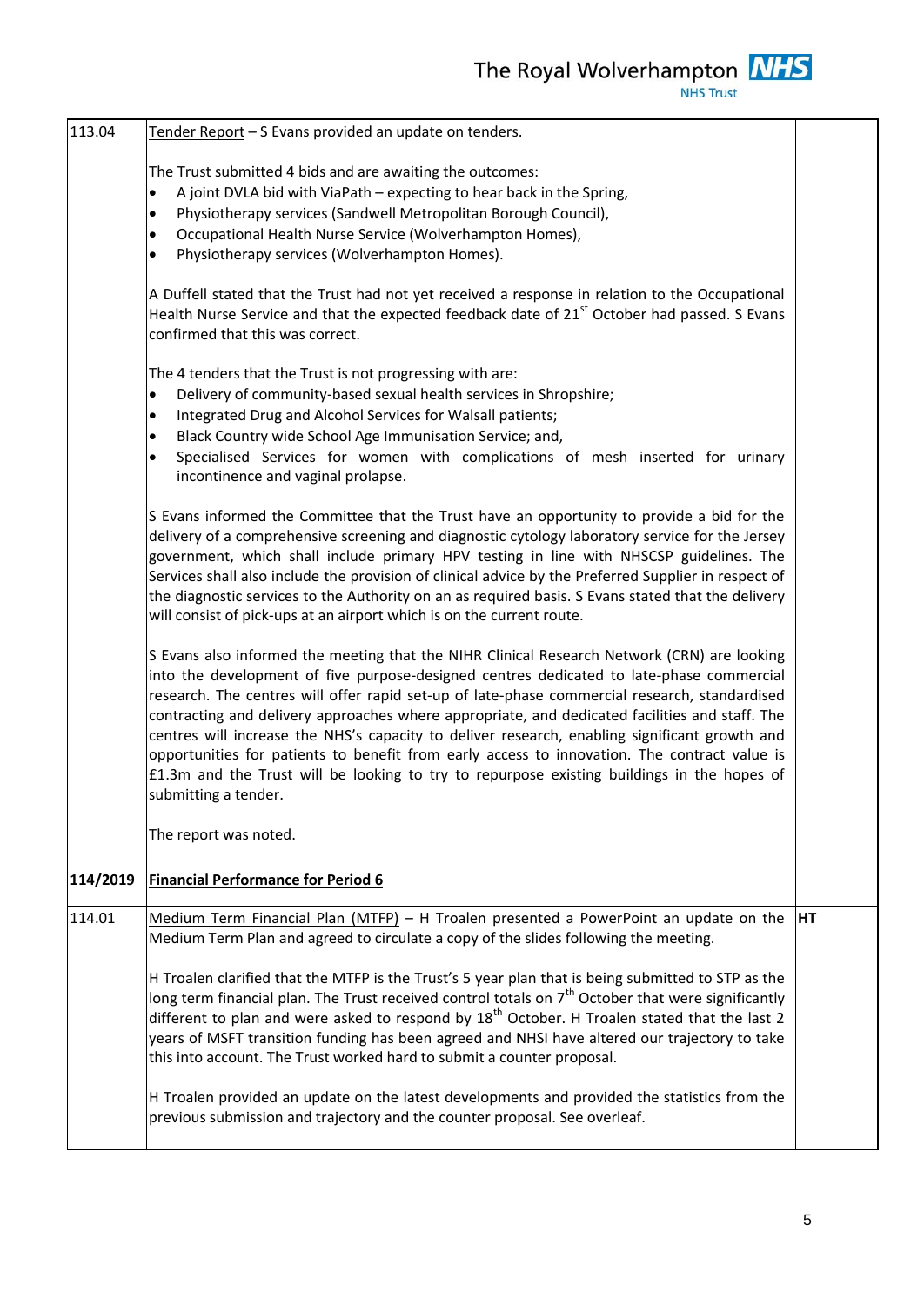|           | Surplus/(deficit) £m                                                                                                                                                                                                                                                                                                                                                                                                                                                                                                                                                                                                                                                                                                                                                                                                                                                                                                                                                                                                                                                                                                                                                                                    |        | 2020/21 2021/22 2022/23 2023/24 |        |        |
|-----------|---------------------------------------------------------------------------------------------------------------------------------------------------------------------------------------------------------------------------------------------------------------------------------------------------------------------------------------------------------------------------------------------------------------------------------------------------------------------------------------------------------------------------------------------------------------------------------------------------------------------------------------------------------------------------------------------------------------------------------------------------------------------------------------------------------------------------------------------------------------------------------------------------------------------------------------------------------------------------------------------------------------------------------------------------------------------------------------------------------------------------------------------------------------------------------------------------------|--------|---------------------------------|--------|--------|
|           | <b>Previous RWT submission</b>                                                                                                                                                                                                                                                                                                                                                                                                                                                                                                                                                                                                                                                                                                                                                                                                                                                                                                                                                                                                                                                                                                                                                                          | (32.2) | (27.9)                          |        |        |
|           | excluding FRF                                                                                                                                                                                                                                                                                                                                                                                                                                                                                                                                                                                                                                                                                                                                                                                                                                                                                                                                                                                                                                                                                                                                                                                           |        |                                 | (27.5) | (26.9) |
|           | STP trajectory excluding FRF                                                                                                                                                                                                                                                                                                                                                                                                                                                                                                                                                                                                                                                                                                                                                                                                                                                                                                                                                                                                                                                                                                                                                                            | (4.4)  | 0.6                             | (0.4)  | 2.3    |
|           | FRF available                                                                                                                                                                                                                                                                                                                                                                                                                                                                                                                                                                                                                                                                                                                                                                                                                                                                                                                                                                                                                                                                                                                                                                                           | 4.4    | 0.0                             | 0.4    | 0.0    |
|           | <b>STP trajectory including FRF</b>                                                                                                                                                                                                                                                                                                                                                                                                                                                                                                                                                                                                                                                                                                                                                                                                                                                                                                                                                                                                                                                                                                                                                                     | 0.0    | 0.6                             | 0.0    | 2.3    |
|           | <b>RWT counter-proposal</b>                                                                                                                                                                                                                                                                                                                                                                                                                                                                                                                                                                                                                                                                                                                                                                                                                                                                                                                                                                                                                                                                                                                                                                             |        |                                 |        |        |
|           | including FRF                                                                                                                                                                                                                                                                                                                                                                                                                                                                                                                                                                                                                                                                                                                                                                                                                                                                                                                                                                                                                                                                                                                                                                                           | (10.4) | (3.8)                           | (3.6)  | 2.5    |
|           | The Trust has re-assessed all assumptions and provided an improved plan but that is still unable<br>to deliver the trajectories year on year that have been requested. H Troalen identified what<br>overspends had been included or excluded from the 2020/21 model.<br>A Duffell asked if the improved plan takes into account £7m that Black Country STP may ask the<br>Trust to provide in addition to the control total. H Troalen stated that it did not.<br>G Nuttall stated that if the counter-proposal is accepted it will be extremely challenging to<br>deliver.<br>S Rawlings asked if the report had been submitted for information at this stage. H Troalen<br>stated that it had been submitted for information and that the plan has to be submitted on $1st$<br>November. The plan will not be able to be presented to Trust Board for approval due to timings.<br>G Nuttall informed the Committee that K Stringer has had a discussion with D Loughton and<br>G Nuttall regarding this.<br>S Rawlings thanked H Troalen and the Finance Department for the work that had taken place to<br>provide the revised plan. The Committee acknowledged the issues and caveats and supported |        |                                 |        |        |
| 114.02    | the Trust taking the plan forward.<br>Trust Financial Report and Forecast Outturn - H Troalen provided highlights from the Trust<br>Financial Report.                                                                                                                                                                                                                                                                                                                                                                                                                                                                                                                                                                                                                                                                                                                                                                                                                                                                                                                                                                                                                                                   |        |                                 |        |        |
| 114.02.01 | In-month Performance - The financial performance for the month (excluding PSF) is a deficit of<br>£2.0m.                                                                                                                                                                                                                                                                                                                                                                                                                                                                                                                                                                                                                                                                                                                                                                                                                                                                                                                                                                                                                                                                                                |        |                                 |        |        |
| 114.02.02 | Year to Date Delivery of Annual Operating Plan - The year to date performance is in line with<br>the NHSI operating plan. Within the in-month position there is £1.1m of non-recurrent prior<br>year adjustments that improve the overall position.                                                                                                                                                                                                                                                                                                                                                                                                                                                                                                                                                                                                                                                                                                                                                                                                                                                                                                                                                     |        |                                 |        |        |
| 114.02.03 | Cash - The cash balance as at 30th September 2019 is £12.6m, £12.4m above the plan and the<br>Trust is paying at 41 days.                                                                                                                                                                                                                                                                                                                                                                                                                                                                                                                                                                                                                                                                                                                                                                                                                                                                                                                                                                                                                                                                               |        |                                 |        |        |
| 114.02.04 | Patient Income - Patient care income plan is £242.3m to date, with actual income generated of<br>£245.9m, an over performance of £3.6m to date, £60k over performance in September.                                                                                                                                                                                                                                                                                                                                                                                                                                                                                                                                                                                                                                                                                                                                                                                                                                                                                                                                                                                                                     |        |                                 |        |        |
| 114.02.05 | S Rawlings raised questions on behalf of Mary Martin. Mary queried why elective work<br>continues to under performance while the Trust has large waiting lists. G Nuttall stated that the<br>main area of under performance is within Orthopaedics and Urology. Orthopaedics is currently<br>the main focus and an update will be provided next month.                                                                                                                                                                                                                                                                                                                                                                                                                                                                                                                                                                                                                                                                                                                                                                                                                                                  |        |                                 |        |        |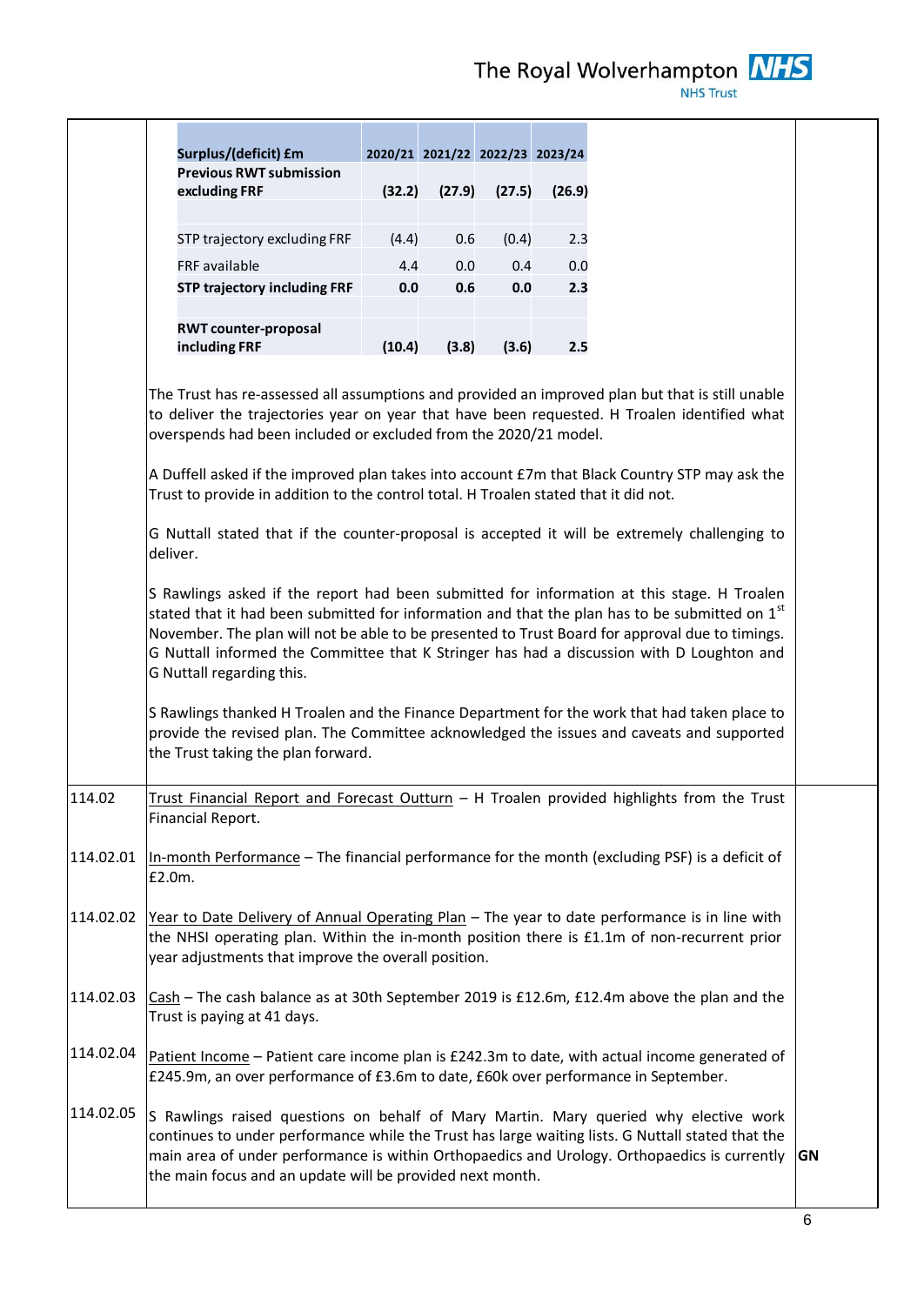|        | M Martin asked why there was a big variance in the Division 1 contribution. G Nuttall stated<br>that the vacancy factor for Division 1 nursing was less than Division 2 so that there would be<br>less room for any vacancy factor.<br>The Committee asked why bank expenditure had increased despite recruitment. A Duffell drew<br>attention to page 13 of the Temporary Staffing Dashboard report and stated that the Trust had<br>received the lowest number of requests for bank shifts this month. A Duffell recognised that<br>further work needed to take place to look into this but stated that the Trust head count had<br>risen to 9.5k staff. S Rawlings stated that it was good to see the reduction in requests for bank<br>shifts. H Troalen informed the Committee that bank costs are more from medical bank.<br>M Martin had asked why the Women's and Neonate Business Case was taking so long to<br>approve. G Nuttall confirmed that the business case had been approved but that there may<br>have been a timing lag within the report.<br>The Committee noted the report.                                                                                                                                                                                                                                                                                                                                                                                                                                                                                                                                                                                                                                                                                                                                                                                          |           |
|--------|--------------------------------------------------------------------------------------------------------------------------------------------------------------------------------------------------------------------------------------------------------------------------------------------------------------------------------------------------------------------------------------------------------------------------------------------------------------------------------------------------------------------------------------------------------------------------------------------------------------------------------------------------------------------------------------------------------------------------------------------------------------------------------------------------------------------------------------------------------------------------------------------------------------------------------------------------------------------------------------------------------------------------------------------------------------------------------------------------------------------------------------------------------------------------------------------------------------------------------------------------------------------------------------------------------------------------------------------------------------------------------------------------------------------------------------------------------------------------------------------------------------------------------------------------------------------------------------------------------------------------------------------------------------------------------------------------------------------------------------------------------------------------------------------------------------------------------------------------------------------------------------------|-----------|
| 114.03 | Supplementary Finance Report - The supplementary report was read in conjunction with the<br>Trust Board Report.<br>The report was noted.                                                                                                                                                                                                                                                                                                                                                                                                                                                                                                                                                                                                                                                                                                                                                                                                                                                                                                                                                                                                                                                                                                                                                                                                                                                                                                                                                                                                                                                                                                                                                                                                                                                                                                                                                   |           |
| 114.04 | Financial Recovery Board (FRB) Report - K Thorpe provided an overview of the FRB Report.<br>The 2019/20 CIP Target is £24.5m, £11m recurrent CIP Target and £13.5m non-recurrent CIP<br>Target. At month, the Trust is forecasting to deliver £14.5m leaving a shortfall of £9.97m<br>against the CIP Target (an increase of £0.132m compared to month 5 2019/20). The Trust's<br>recurrent YTD delivery is £1.23m with forecast outturn of £4.00m and the Trust's non-recurrent<br>YTD delivery is £3.87m with forecast outturn of £10.52m.<br>K Thorpe stated that the team are looking to see what is in the plan for next year that can be<br>pulled forward and if anything further can be done with projects that are forecasting this year.<br>S Rawlings asked if there was any further detail regarding the Operating Theatres Efficiency<br>Programme. K Thorpe stated that this was the first month that the Trust were able to draw<br>against the scheme. G Nuttall informed the Committee that it was important to ensure that the<br>savings were not over counted.<br>S Rawlings asked if the incinerator was now working. G Nuttall stated that it was due to go live<br>on 5 <sup>th</sup> November. S Rawlings asked how much compensation the Trust would receive for late<br>delivery. H Troalen stated that some money had already been received but that the remaining<br>funds would be requested on completion of the project. The Trust is anticipating approximately<br>£300k. J Hemans asked what indemnity was in place with the company. G Nuttall stated that<br>she was unsure but that she would liaise with Sandra Roberts and feedback on a response.<br>S Rawlings asked for further information regarding the Asset Valuations being scoped under<br>'other schemes'. H Troalen confirmed that it was an accounting process.<br>The report was noted. | <b>GN</b> |
| 114.04 | Temporary Staffing Expenditure Dashboard - A Duffell stated that the head count for the Trust<br>is increasing which is having an impact on costs. A Duffell reiterated the comments in item<br>111.07 and stated that there would be more understanding once the report has been re-                                                                                                                                                                                                                                                                                                                                                                                                                                                                                                                                                                                                                                                                                                                                                                                                                                                                                                                                                                                                                                                                                                                                                                                                                                                                                                                                                                                                                                                                                                                                                                                                      |           |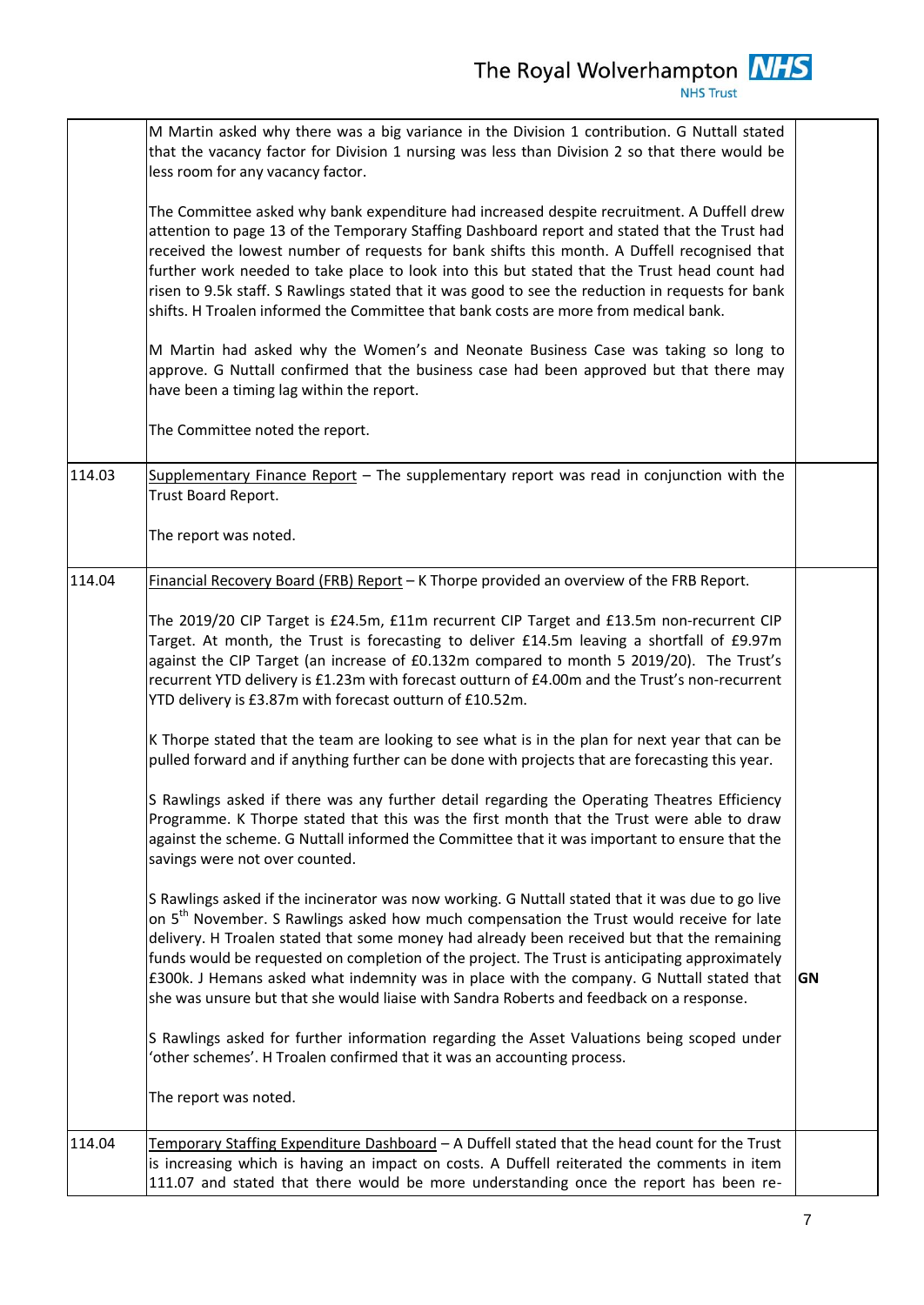|           | submitted to FRB.                                                                                                                                                                                                                                                                                                                                                                                                                                                                                                                                                                                                                                                                                                                                                                                                                                                         |  |
|-----------|---------------------------------------------------------------------------------------------------------------------------------------------------------------------------------------------------------------------------------------------------------------------------------------------------------------------------------------------------------------------------------------------------------------------------------------------------------------------------------------------------------------------------------------------------------------------------------------------------------------------------------------------------------------------------------------------------------------------------------------------------------------------------------------------------------------------------------------------------------------------------|--|
|           | The report was noted.                                                                                                                                                                                                                                                                                                                                                                                                                                                                                                                                                                                                                                                                                                                                                                                                                                                     |  |
| 114.05    | <b>Training &amp; Development</b>                                                                                                                                                                                                                                                                                                                                                                                                                                                                                                                                                                                                                                                                                                                                                                                                                                         |  |
| 114.05.01 | Budget Training Report - This report has been deferred to next month.                                                                                                                                                                                                                                                                                                                                                                                                                                                                                                                                                                                                                                                                                                                                                                                                     |  |
| 115/2019  | Integrated Procurement Function Update - N Joy-Johnson and N Simmonds were welcomed to<br>the meeting. N Joy-Johnson stated that the report provides an update on the key work streams<br>that are currently being undertaken by the Integrated Supplies and Procurement Department<br>(ISPD) on behalf of The Royal Wolverhampton NHS Trust.                                                                                                                                                                                                                                                                                                                                                                                                                                                                                                                             |  |
|           | N Joy-Johnson outlined the total implemented savings for RWT that were identified by ISPD for<br>19/20 as £3.9m.                                                                                                                                                                                                                                                                                                                                                                                                                                                                                                                                                                                                                                                                                                                                                          |  |
|           | A total of 137 individual projects were identified to assist with CIP savings, 94 of which have<br>been delivered year to date, providing savings of £1.3m.                                                                                                                                                                                                                                                                                                                                                                                                                                                                                                                                                                                                                                                                                                               |  |
|           | N Joy-Johnson stated that the full integration of the two Supplies and Procurement<br>Departments into a single entity to be known as the ISPD had gone well. The new consolidated<br>model went live following the final sign off and official sealing of the Partnership Agreement and<br>TUPE transfer of the RWT staff into UHNM on $1st$ July 2019. ISPD is being monitored and<br>managed by the Procurement Board and the Executive Lead for the Board is Kevin Stringer from<br>RWT. N Joy-Johnson stated that all staff had TUPE'd across but some staff members chose to<br>transfer to different departments or retire. There were some initial IT and networking issues<br>that have now been resolved. N Joy-Johnson stated that the ISPD has been approved by other<br>Trusts wanting to join and that this may be an option long term once fully embedded. |  |
|           | S Rawlings asked if there had been any culture issues. N Joy-Johnson stated that the culture is<br>okay and that he felt this was assisted with the provision of the SLA prior to the collaborative<br>model being put into place.                                                                                                                                                                                                                                                                                                                                                                                                                                                                                                                                                                                                                                        |  |
|           | A discussion took place regarding the NHSI Procurement lead table. RWT is currently 68 out of<br>133. G Nuttall asked if it would be easy to split this going forward. N Joy-Johnson stated that the<br>metrics are Trust specific and it would be easy to do so. UHNM are 4 <sup>th</sup> nationally on the lead<br>table. S Rawlings asked if the good practice that UHNM had identified would be implemented<br>across the board to uplift RWT's performance. N Joy-Johnson confirmed that this was the case.                                                                                                                                                                                                                                                                                                                                                          |  |
|           | N Joy-Johnson stated that ISPD were looking to introduce an eCatalogue system across UHNM<br>and RWT to allow Trusts to achieve further efficiencies with providers.                                                                                                                                                                                                                                                                                                                                                                                                                                                                                                                                                                                                                                                                                                      |  |
|           | H Troalen stated that RWT have purchased the same ledger system as UHNM and will be looking<br>to implement the P2P and catalogue system on $1st$ April 2020.                                                                                                                                                                                                                                                                                                                                                                                                                                                                                                                                                                                                                                                                                                             |  |
|           | N Joy-Johnson informed the Committee that within the ISPD structure at RWT, two groups are<br>led by the Senior Nurse - Clinical Procurement to provide further standardisation.                                                                                                                                                                                                                                                                                                                                                                                                                                                                                                                                                                                                                                                                                          |  |
|           | Discussions took place regarding the EU Exit. N Joy-Johnson informed the Committee that the<br>NHS has completed a lot of work in the last 12 months in preparation for a potential no deal. N<br>Joy-Johnson stressed that ISPD have been working with national, regional and local partners to<br>cover any potential risks.                                                                                                                                                                                                                                                                                                                                                                                                                                                                                                                                            |  |
|           |                                                                                                                                                                                                                                                                                                                                                                                                                                                                                                                                                                                                                                                                                                                                                                                                                                                                           |  |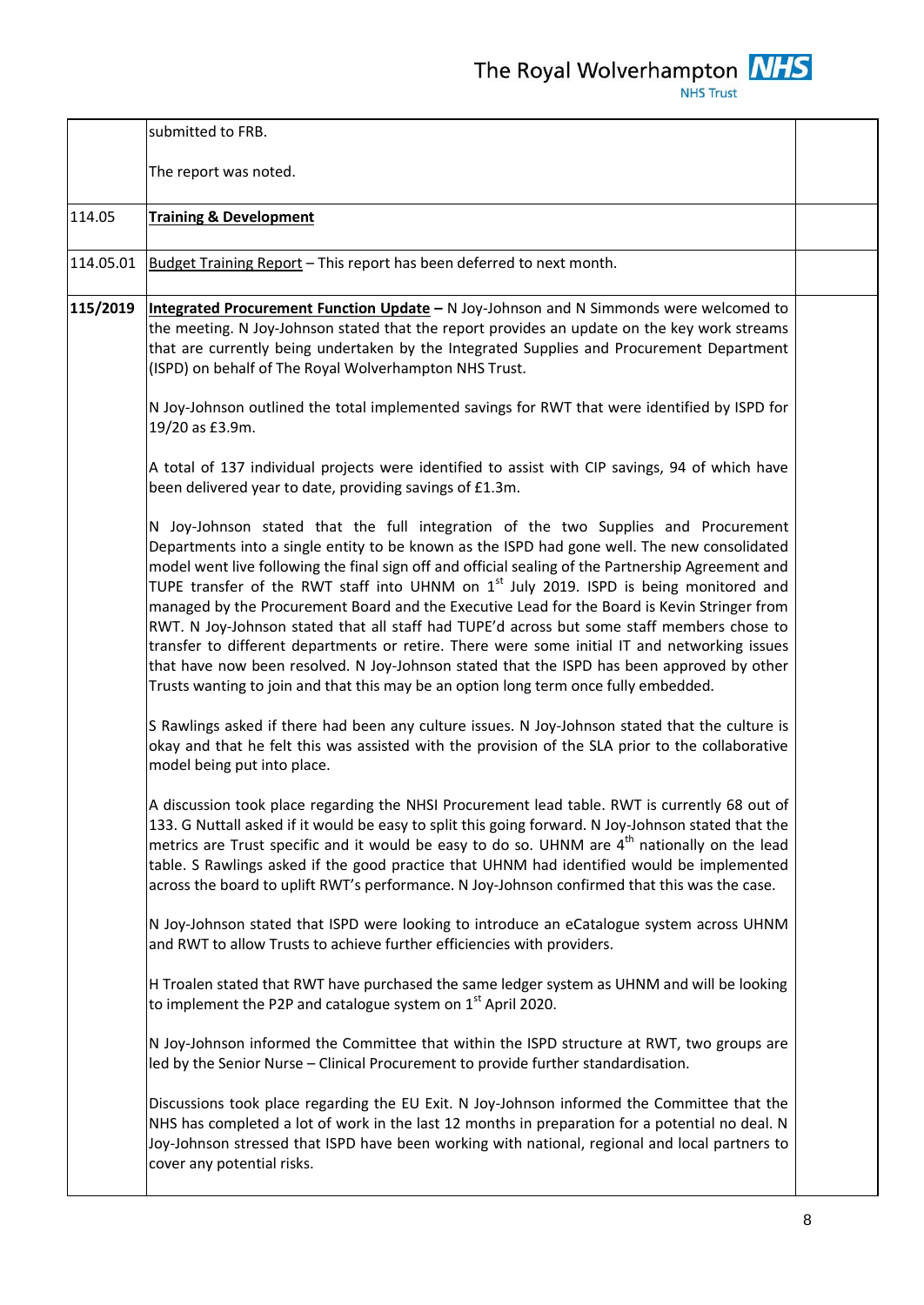The Royal Wolverhampton  $\frac{NHS}{NHS \text{ Trust}}$ 

|          | The ISPD have also been successful in achieving regional and national recognition as winners of<br>the National GO Public Procurement Awards 2019/20 in the category of 'Taking the<br>procurement function forward - NHS Health and Social Care' and are Winners of the 'NHS<br>Procurement Innovation' award at the NHS in the Midlands Excellence in Supply Awards 2019. |  |
|----------|-----------------------------------------------------------------------------------------------------------------------------------------------------------------------------------------------------------------------------------------------------------------------------------------------------------------------------------------------------------------------------|--|
|          | S Rawlings congratulated the team on their progress.                                                                                                                                                                                                                                                                                                                        |  |
|          | S Rawlings asked how the regional work and consolidation of RWT/UHNM would link to STP. N<br>Joy-Johnson stated that the ISPD covers all STP from the Midlands due to the partnership and<br>stated that there may be scope to link with a further 2 other Trusts in the future.                                                                                            |  |
|          | S Rawlings asked if ISPD were up to compliment with staffing. N Joy-Johnson stated that<br>vacancies currently take $3-4$ months to fill but that an interview was taking place today, 23 <sup>rd</sup><br>October, to fill a senior post. The ISPD is currently 7% down on workforce but are actively<br>looking to fill the vacancies.                                    |  |
|          | M Martin has asked if the Executive Summary could be changed in the next report to highlight<br>any challenges or issues. N Joy-Johnson noted the request and stated that he would implement<br>the changes.                                                                                                                                                                |  |
|          | S Rawlings thanked N Joy-Johnson and N Simmonds for attending the meeting.                                                                                                                                                                                                                                                                                                  |  |
| 116/2019 | <b>Reports to Note for Period 6</b>                                                                                                                                                                                                                                                                                                                                         |  |
|          |                                                                                                                                                                                                                                                                                                                                                                             |  |
| 116.01   | NHSI Monthly Return - The return was noted.                                                                                                                                                                                                                                                                                                                                 |  |
| 116.02   | Annual Work Plan - The work plan was noted.                                                                                                                                                                                                                                                                                                                                 |  |
| 116.03   | Finance Minutes - The minutes were noted.                                                                                                                                                                                                                                                                                                                                   |  |
| 116.04   | Monthly Capital Update - The report was noted.                                                                                                                                                                                                                                                                                                                              |  |
| 116.05   | Performance against Contractual Standards (Fines) - The report was noted.                                                                                                                                                                                                                                                                                                   |  |
| 117/2019 | <b>Any Other Business</b><br>There was no further business to discuss.                                                                                                                                                                                                                                                                                                      |  |
| 118/2019 | <b>Date and Time of Next Meeting</b><br>The next Finance & Performance meeting will take place on Wednesday 20 <sup>th</sup> November 2019 at<br>8:30am, Conference Room, Hollybush House.                                                                                                                                                                                  |  |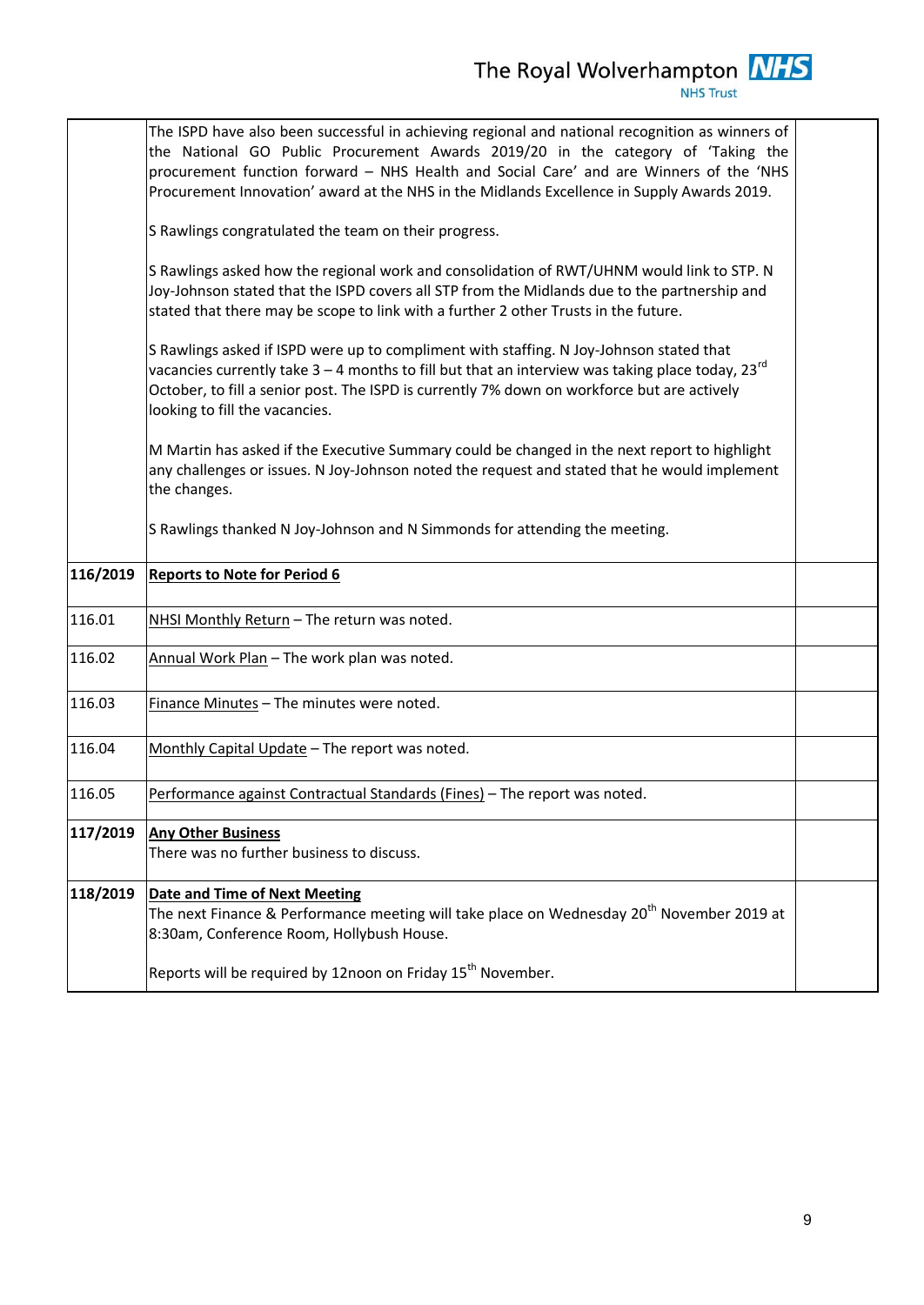### **Minutes of the Quality Governance Assurance Committee**

**held on the:**

**Date Wednesday 23 October 2019**

**Venue Conference Room, Hollybush House** 

**Time 2.00pm to 4.00pm**

|                   | <b>Name</b>            | Role                                                                  |
|-------------------|------------------------|-----------------------------------------------------------------------|
| <b>Present:</b>   | R Edwards (RE) - Chair | Non-Executive Director                                                |
|                   | M Arthur (MA)          | <b>Head of Governance</b>                                             |
|                   | A M Cannaby (AMC)      | <b>Chief Nursing Officer</b>                                          |
|                   | J Hemans (JH)          | Non-Executive Director                                                |
|                   | D Loughton (DL)        | <b>Chief Executive</b>                                                |
|                   | G Nuttall (GN)         | <b>Chief Operating Officer</b>                                        |
|                   | Dr J Odum (JO)         | <b>Medical Director</b>                                               |
|                   | V Whatley (VW)         | Deputy Chief Nursing Officer                                          |
| Attendees:        | L Dowson (LD)          | Continuous<br>Associate<br>Medical<br>Director<br>Quality Improvement |
|                   | K Wilshere (KW)        | <b>Company Secretary</b>                                              |
|                   |                        |                                                                       |
| <b>Apologies:</b> | M Martin               | Non-Executive Director                                                |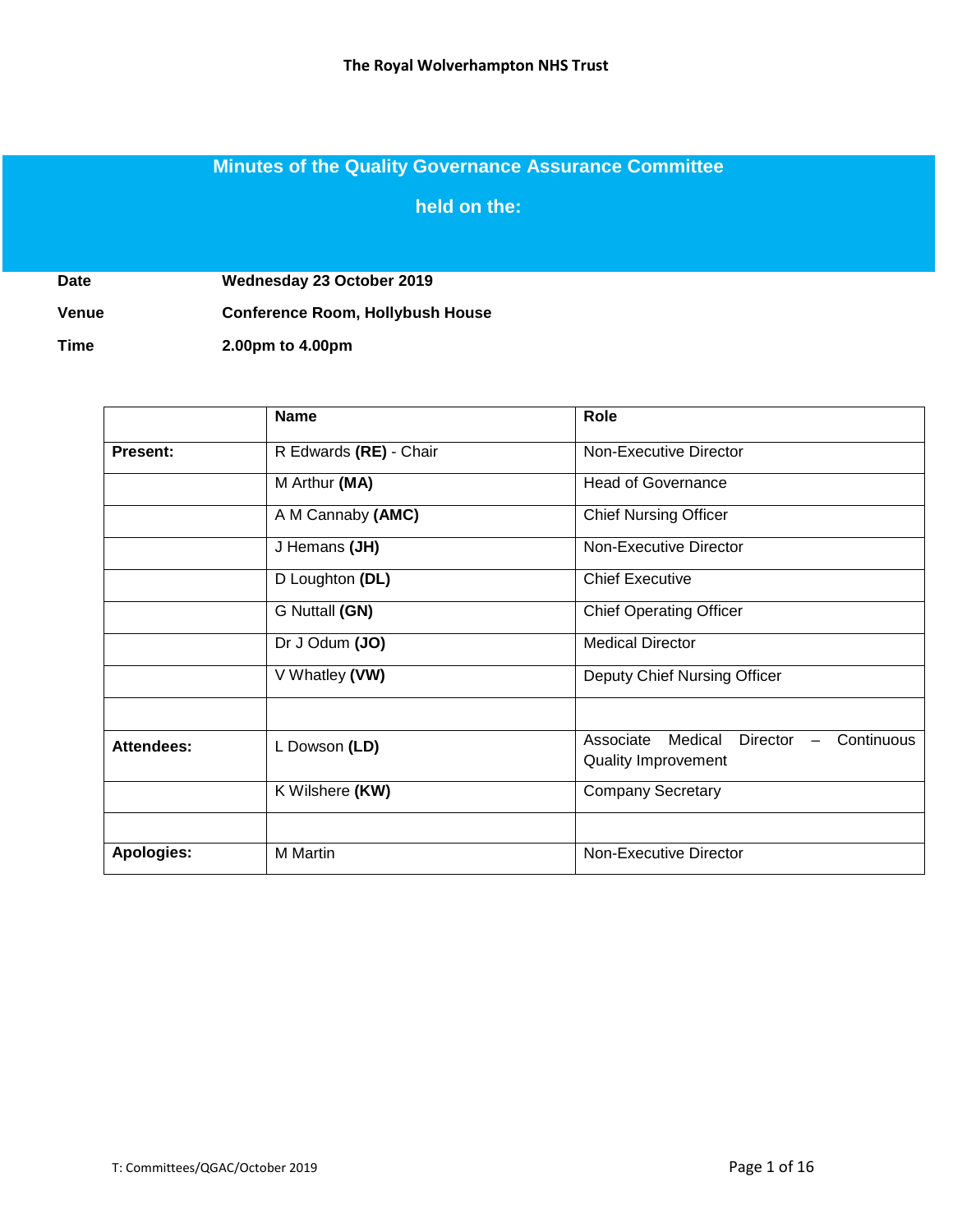| Item No                 |                                                                                                                                                                                                                                                                                                                                                                                                                                                                                                                                                                                                                                                                                                                                                                                                                                                   | <b>Action</b> |
|-------------------------|---------------------------------------------------------------------------------------------------------------------------------------------------------------------------------------------------------------------------------------------------------------------------------------------------------------------------------------------------------------------------------------------------------------------------------------------------------------------------------------------------------------------------------------------------------------------------------------------------------------------------------------------------------------------------------------------------------------------------------------------------------------------------------------------------------------------------------------------------|---------------|
| 1                       | Apologies for absence                                                                                                                                                                                                                                                                                                                                                                                                                                                                                                                                                                                                                                                                                                                                                                                                                             |               |
|                         | Apologies were noted.                                                                                                                                                                                                                                                                                                                                                                                                                                                                                                                                                                                                                                                                                                                                                                                                                             |               |
| 1a                      | <b>Declarations of Interest</b>                                                                                                                                                                                                                                                                                                                                                                                                                                                                                                                                                                                                                                                                                                                                                                                                                   |               |
|                         | There were no Declarations of Interest.                                                                                                                                                                                                                                                                                                                                                                                                                                                                                                                                                                                                                                                                                                                                                                                                           |               |
| $\overline{2}$          | Minutes of Previous Meeting - Quality Governance Assurance Committee:                                                                                                                                                                                                                                                                                                                                                                                                                                                                                                                                                                                                                                                                                                                                                                             |               |
|                         | MA asked for a correction to page $4 -$ risk 5119 - Falsified Medicines Directive (COO) -<br>update on the progress of actions.                                                                                                                                                                                                                                                                                                                                                                                                                                                                                                                                                                                                                                                                                                                   |               |
|                         | RESOLVED: Minutes of the Quality Governance Assurance Committee held on 25<br>September 2019 were approved as a correct record.                                                                                                                                                                                                                                                                                                                                                                                                                                                                                                                                                                                                                                                                                                                   |               |
| $\overline{\mathbf{3}}$ | <b>Matters arising from the Minutes</b>                                                                                                                                                                                                                                                                                                                                                                                                                                                                                                                                                                                                                                                                                                                                                                                                           |               |
|                         | The action log was updated accordingly.                                                                                                                                                                                                                                                                                                                                                                                                                                                                                                                                                                                                                                                                                                                                                                                                           |               |
| 4                       | <b>Regular Reports</b>                                                                                                                                                                                                                                                                                                                                                                                                                                                                                                                                                                                                                                                                                                                                                                                                                            |               |
| 4.1                     | Integrated Quality & Performance Report - September - V Whatley / G Nuttall                                                                                                                                                                                                                                                                                                                                                                                                                                                                                                                                                                                                                                                                                                                                                                       |               |
|                         | VW presented the Quality section of the report and advised the meeting that complaints, falls,<br>mortality and VTE were all showing signs of progress. Areas of concern are around late<br>observations which remain high and are being monitored weekly. She said that as a result<br>of the way late observations are measured following the implementation of the new Vitalpac<br>module, there has been a sharp increase in our non-compliance mainly due to a lot of<br>changes in the metrics and more patients being identified as deteriorating. This results<br>in more observations being required and hence more work. Despite increased awareness,<br>performance has not improved yet. An action plan is currently in draft and will be signed off<br>later in the day. VW confirmed that the CQI Team are helping in this process. |               |
|                         | Community acquired pressure ulcers have seen an increase earlier in the year but then there<br>was an increase in the hospital pressure ulcers as well. However, compared to the other<br>Trusts locally RWT is doing better. A community action plan is in place and will be presented<br>at the CQRM the following day and will be monitored by the Tissue Viability Steering Group.                                                                                                                                                                                                                                                                                                                                                                                                                                                            |               |
|                         | There were five cases of C-Diff which is down from last month but still above the Trust's<br>monthly trajectory. The Trust now only has 48 hours to identify C-Diff where before it was 72<br>hours.                                                                                                                                                                                                                                                                                                                                                                                                                                                                                                                                                                                                                                              |               |
|                         | Sepsis data is being collected. Targets were met in the Emergency Department, while the<br>rest of the indicators remain rated as amber or red. Data is available weekly and being fed<br>back to wards and departments. The Sepsis team is being supported by the CQI team and a<br>lot of work is being done Trust wide regarding sepsis awareness.                                                                                                                                                                                                                                                                                                                                                                                                                                                                                             |               |
|                         |                                                                                                                                                                                                                                                                                                                                                                                                                                                                                                                                                                                                                                                                                                                                                                                                                                                   |               |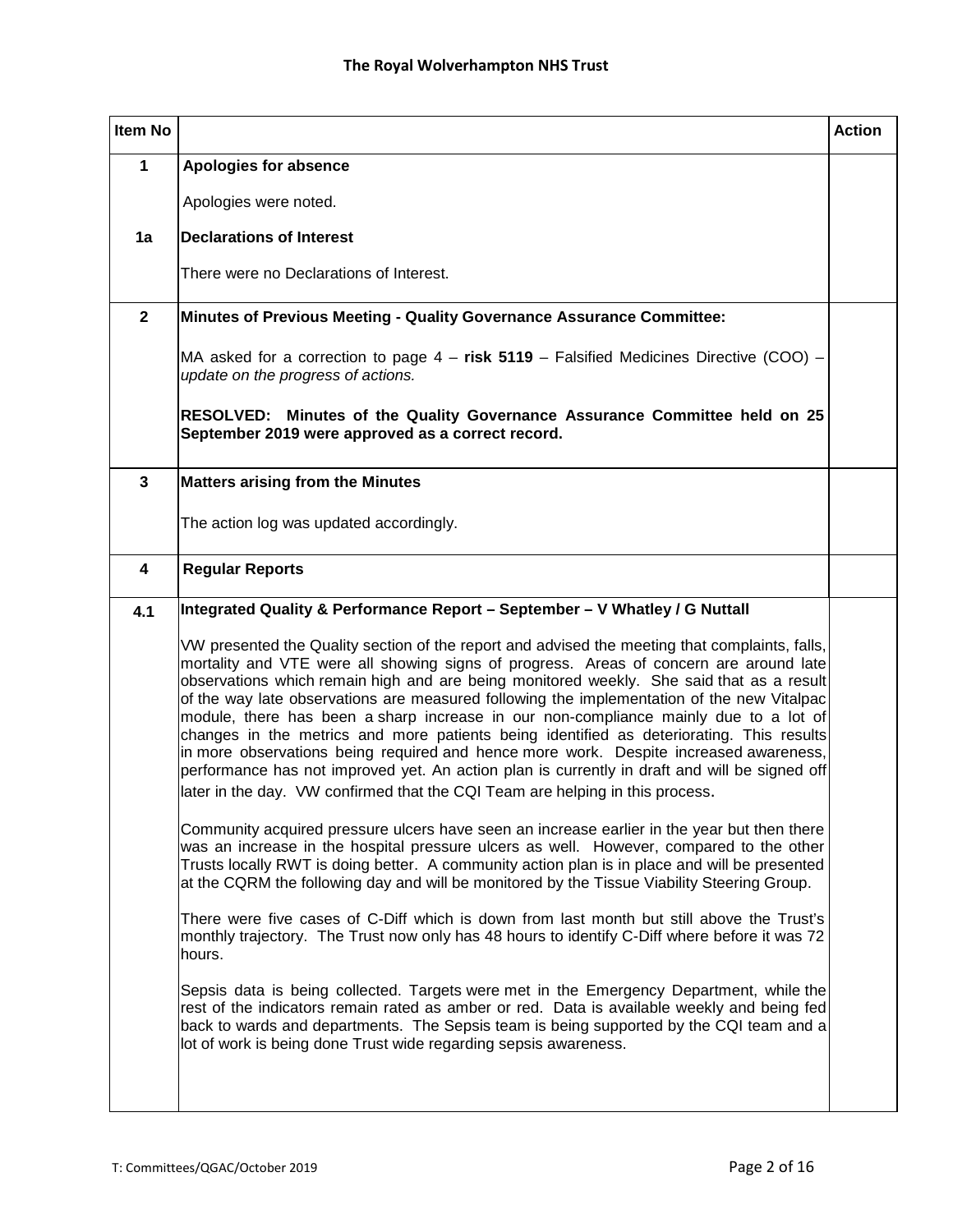| Item No |                                                                                                                                                                                                                                                                                                                                                                                                                                                                                                                                                                                                                                                                                                                                                                                                                                                                                                                                                                                                                                                          | <b>Action</b> |
|---------|----------------------------------------------------------------------------------------------------------------------------------------------------------------------------------------------------------------------------------------------------------------------------------------------------------------------------------------------------------------------------------------------------------------------------------------------------------------------------------------------------------------------------------------------------------------------------------------------------------------------------------------------------------------------------------------------------------------------------------------------------------------------------------------------------------------------------------------------------------------------------------------------------------------------------------------------------------------------------------------------------------------------------------------------------------|---------------|
|         | GN presented the Performance section of the report.                                                                                                                                                                                                                                                                                                                                                                                                                                                                                                                                                                                                                                                                                                                                                                                                                                                                                                                                                                                                      |               |
|         | The meeting was advised Referral to Treatment saw further deterioration during September,<br>but there are some specialities which have seen a bigger impact due to the size of<br>key areas that<br>the backlog.<br>There<br>are two<br>being<br>focussed<br>are<br>on<br>for<br>recovery: Ophthalmology and Dermatology, where the Trust is using a private company to<br>assist with this. The Validation Team are in place to support the process and CCG are<br>providing some funding to support the team.                                                                                                                                                                                                                                                                                                                                                                                                                                                                                                                                         |               |
|         | Diagnostics saw a challenge in September and GN is predicting a continuing challenge in<br>October. GN mentioned that MRI and CT which saw a challenge in diagnostic<br>performance are now doing really well; the challenge is now with the Endoscopy Department<br>which is linked to an increase in referrals. Neurophysiology, also challenged, is affected by<br>two elements – the revised waiting list policy and secondly the significant impact of pension<br>changes on the willingness of consultants to take on additional sessions. There is a recovery<br>plan in place for Endoscopy but GN could not give an assurance for Neurophysiology, as a<br>plan is still being worked on. DL asked what the recovery time was for Endoscopy, GN<br>replied that it should have been October but she now feels it will be December.                                                                                                                                                                                                              |               |
|         | The Trust's Emergency Department, while it did not meet the 4 hour target is nevertheless in<br>the top 40 nationally, which gives some assurance. There was another 12 hour breach in<br>September. This was a mental health patient waiting for a specialist bed.                                                                                                                                                                                                                                                                                                                                                                                                                                                                                                                                                                                                                                                                                                                                                                                      |               |
|         | In regards to the Breast two-week wait the joint work with both Walsall and Dudley has been<br>very successful to the point where this Trust is now booking at day 14 (down from 24 in the<br>IQPR), Walsall are at day 23 and Dudley are at day 30. GN, via the minutes, thanked Walsall<br>and Dudley for their assistance. The divert that we put in place when we receive referrals<br>direct to the hospital from GP practices in the three mile radius around these two trusts has<br>now been removed. GN said this would result in rapid equalisation of booking times between<br>Walsall and RWT. GN advised the meeting that there were other issues within Dudley<br>affecting their waiting times. RE asked if the system could be reactivated if needed. GN said<br>that the principle of mutual support and sharing workloads has been set, and that it was<br>agreed at the STP the previous week that the waiting times would be standardised across the<br>STP, and that this would include RWT support for Dudley & Walsall if needed. |               |
|         | GN informed the meeting that there is a lot of good working taking place within cancer; GN<br>advised that she will do a summary of where the changes / progress are being made and will<br>share with Finance & Performance and this meeting. For assurance the meeting was advised<br>that to date there is still no evidence of any harm to patients arising from the delays. DL<br>asked if the definition has been changed that if the patient is not being treated because<br>treatment is not appropriate they are not included in the figures for 104 days. AMC confirmed<br>that these patients are removed from the figures.                                                                                                                                                                                                                                                                                                                                                                                                                   | <b>GN</b>     |
|         | Resolved: Report was accepted                                                                                                                                                                                                                                                                                                                                                                                                                                                                                                                                                                                                                                                                                                                                                                                                                                                                                                                                                                                                                            |               |
| 4.2     | Trust Risk Register - M Arthur                                                                                                                                                                                                                                                                                                                                                                                                                                                                                                                                                                                                                                                                                                                                                                                                                                                                                                                                                                                                                           |               |
|         | MA presented the Trust Risk Register to the meeting and it was noted:                                                                                                                                                                                                                                                                                                                                                                                                                                                                                                                                                                                                                                                                                                                                                                                                                                                                                                                                                                                    |               |
|         | 2 new risks:                                                                                                                                                                                                                                                                                                                                                                                                                                                                                                                                                                                                                                                                                                                                                                                                                                                                                                                                                                                                                                             |               |
|         | 5285 - Urgent access to Stroke CTAs 24 hours a day 7 days a week (COO) – this is awaiting<br>Divisional approval and was incorrectly coded on Datix as TRR. GN confirmed that she has<br>not yet agreed this risk.                                                                                                                                                                                                                                                                                                                                                                                                                                                                                                                                                                                                                                                                                                                                                                                                                                       |               |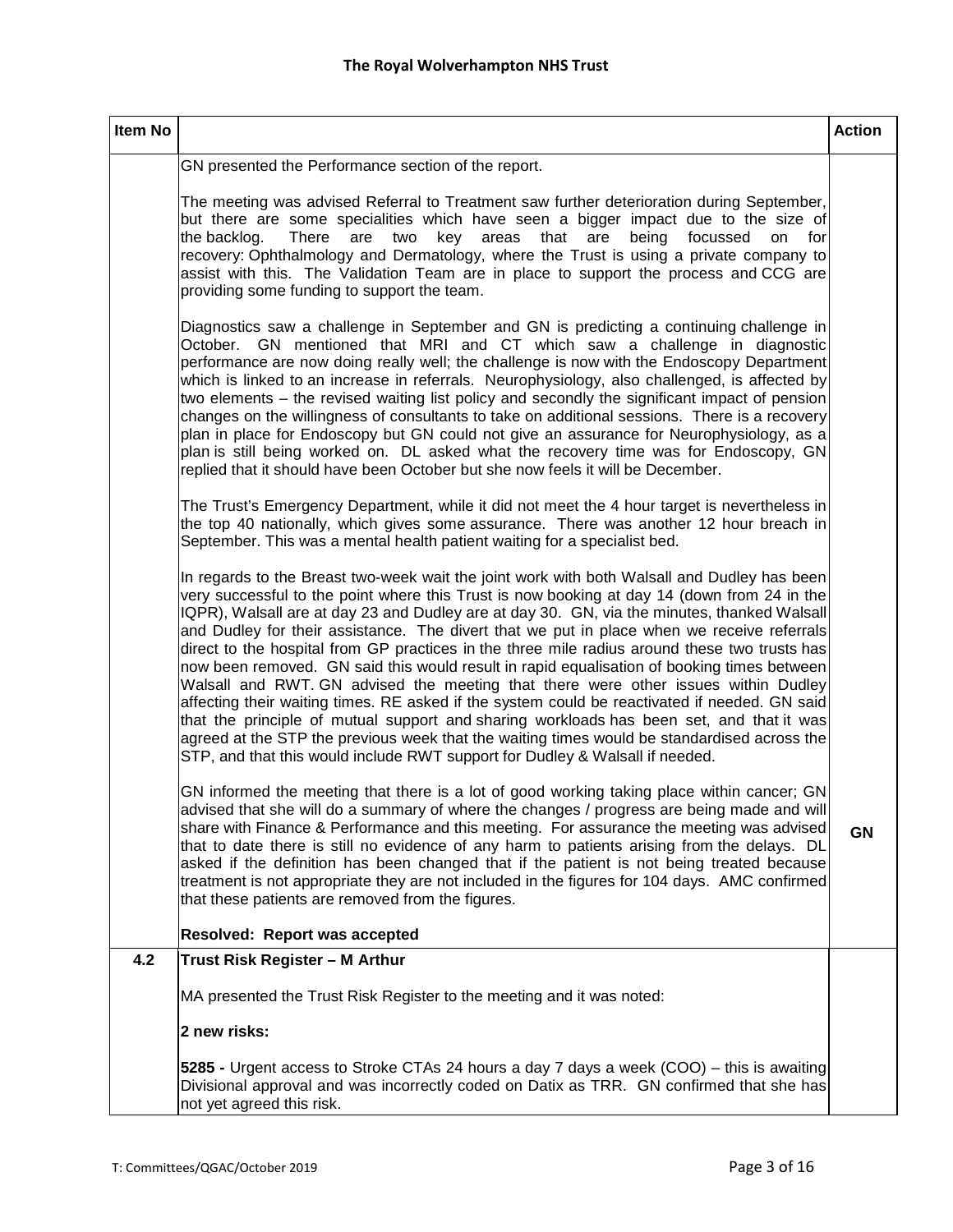| <b>Item No</b> |                                                                                                                                                                                                                                                                                                                                           | <b>Action</b> |
|----------------|-------------------------------------------------------------------------------------------------------------------------------------------------------------------------------------------------------------------------------------------------------------------------------------------------------------------------------------------|---------------|
|                | 5249 - Cerebral Function Monitoring Machine failure Services (COO) – fully populated risk<br>with actions around a business case with test trials for the new machines happening in<br>November.                                                                                                                                          |               |
|                | 3 risks removed:                                                                                                                                                                                                                                                                                                                          |               |
|                | 4665 - X-RAY CANNOCK (COO) – replacement programme has been completed.                                                                                                                                                                                                                                                                    |               |
|                | 4761 - Cardiology, Cardiothoracic & Anaesthetic JMS vacancies (COO) – this has been filled<br>with five Registrars and leaving one gap remaining – risk closed completely.                                                                                                                                                                |               |
|                | 5069 - Dermatology Fast Track Capacity (COO) – this has been downgraded to the<br>Directorate because they are now managing the tracking capacity.                                                                                                                                                                                        |               |
|                | 4 red risks:                                                                                                                                                                                                                                                                                                                              |               |
|                | 2080 - Risk to quality of patient care: reduced manpower (COO) – a number of positive and<br>negative assurances have been updated.                                                                                                                                                                                                       |               |
|                | 4661 - Lack of robust system for review and communication of test results (MD) – one action<br>has been closed and some positive assurance has been added (all Histology results and<br>requests are visible on ICE only). Historical can only be viewed on TD Web.                                                                       |               |
|                | 4113 - Divisions inability to achieve CIP (COO) – refreshed assurance on both positive and<br>negative.                                                                                                                                                                                                                                   |               |
|                | 5182 - Lack of Network support for Vascular Services at RWT (MD) – update to the risk after<br>the meeting in November.                                                                                                                                                                                                                   |               |
|                | <b>Actions to note:</b>                                                                                                                                                                                                                                                                                                                   |               |
|                | 2719 COO – action update, grade under threshold – confirm decision to remain on TRR. GN<br>advised the meeting that she had missed the timings for this month and can be removed from<br>the TRR but is still remains a risk.                                                                                                             |               |
|                | RE asked about risk 4529 – vacancies in Medical Staffing / Agency / Locum – asked if the<br>two assurances (one negative / one positive) are separated. MA agreed to that.                                                                                                                                                                | <b>MA</b>     |
|                | Risk 5429 - RE asked why this issue had been going on for such a long time before being<br>escalated to the Trust Risk Register and what could have happened to stop it getting to this<br>stage. GN agreed that staff think they are going to solve an issue but they do not and<br>commented that she has been sighted into this issue. |               |
|                | Risk 5069 – RE sought clarification on a positive assurance and GN agreed that it should be<br>moved to a negative assurance.                                                                                                                                                                                                             |               |
|                | Risk 5197 – RE is unsure what the red / amber / green signify – is it the length of time on the<br>waiting list, seriousness of the case etc. MA to look into this.                                                                                                                                                                       | МA            |
|                | Risk 2080 – RE queried the difference in the figures between this risk and risk 3644. AMC<br>advised that one set of figures were overall and one set were ward figures, therefore both<br>figures are correct.                                                                                                                           |               |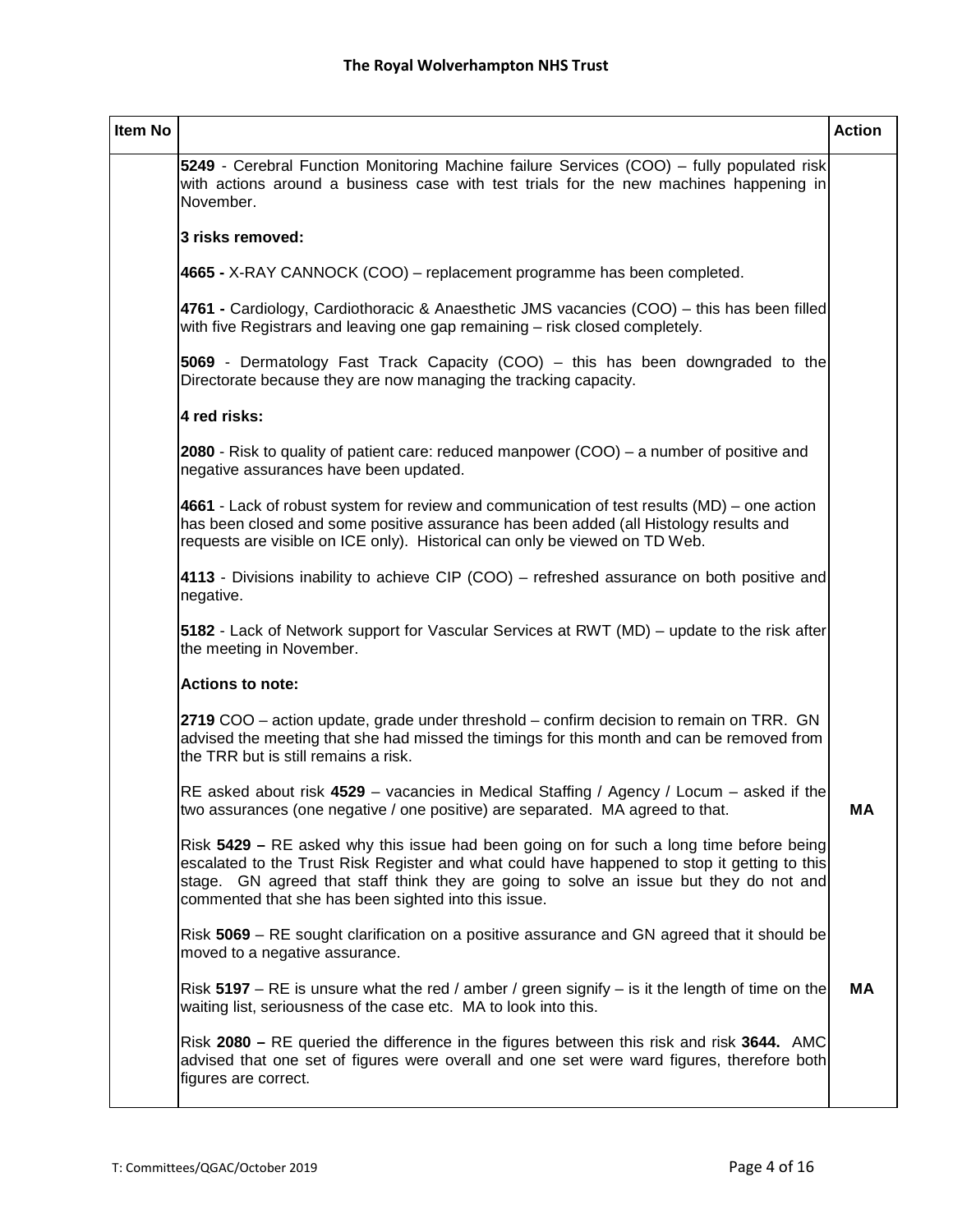| <b>Item No</b> |                                                                                                                                                                                                                                                                                                                                                                                                                                                                                                                                                                                                                                                                         | <b>Action</b> |  |  |  |  |  |
|----------------|-------------------------------------------------------------------------------------------------------------------------------------------------------------------------------------------------------------------------------------------------------------------------------------------------------------------------------------------------------------------------------------------------------------------------------------------------------------------------------------------------------------------------------------------------------------------------------------------------------------------------------------------------------------------------|---------------|--|--|--|--|--|
|                | RE asked risk 4523 about the heater cooler units and if the water supply had been tested and<br>asked if there was any progress. GN advised that three out of six machines had failed, no<br>lists had been cancelled and no patients have declined the procedure. The action is to still<br>continue to procure the equipment. GN to seek an update on this risk.                                                                                                                                                                                                                                                                                                      | <b>GN</b>     |  |  |  |  |  |
|                | Risk 1713 - GN confirmed that this had not been updated.                                                                                                                                                                                                                                                                                                                                                                                                                                                                                                                                                                                                                |               |  |  |  |  |  |
|                | Risk 4696 – RE asked about the backlog of non-urgent imaging studies and asked how the<br>Trust was now doing on this. GN agreed to ask what the average reporting time is and<br>assured the meeting that she is aware that the risk has been updated by Radiology.                                                                                                                                                                                                                                                                                                                                                                                                    |               |  |  |  |  |  |
|                | Risk 4706 – RE queried this risk in regards to a blocked sewer below the Theatres. GN<br>assured the meeting that it was a reporting statement and part of the risk register / overall<br>challenge and no issues arising from it were affecting Theatres.                                                                                                                                                                                                                                                                                                                                                                                                              |               |  |  |  |  |  |
|                | No issues raised within the Trust Risk Register to be escalated to the Board Assurance<br>Framework.                                                                                                                                                                                                                                                                                                                                                                                                                                                                                                                                                                    |               |  |  |  |  |  |
|                | <b>Board Assurance Framework</b>                                                                                                                                                                                                                                                                                                                                                                                                                                                                                                                                                                                                                                        |               |  |  |  |  |  |
|                | KW tabled an updated report for <b>SR12</b> . JO advised the meeting that it was about<br>amalgamating the controls, mitigations and the gaps in controls. KW asked for the approval<br>of removing GC2 and GC3 as completed as the remainder of the actions are picked up in<br>GC6 which has also been updated. There is an additional entry into the positive assurances;<br>the SHMI is now being reported within the funnel diagram. The meeting accepted and<br>agreed the proposed changes. KW recommended that JO consider if the current RAG<br>rating is accurate and needs to reviewed. JO asked that it be left as it is but will review in the<br>lfuture. |               |  |  |  |  |  |
|                | KW updated the meeting on <b>SR13</b> and noted that most of the update had been on the<br>positive assurances and the completion of GC1. The meeting accepted and agreed the<br>proposed changes.                                                                                                                                                                                                                                                                                                                                                                                                                                                                      |               |  |  |  |  |  |
|                | Resolved: Reports were accepted                                                                                                                                                                                                                                                                                                                                                                                                                                                                                                                                                                                                                                         |               |  |  |  |  |  |
| 5              | <b>Sub Group Reports</b>                                                                                                                                                                                                                                                                                                                                                                                                                                                                                                                                                                                                                                                |               |  |  |  |  |  |
| 5.1            | Chair's Report - Quality & Safety Intelligence Group (QSIG) - September 2019 - AM<br><b>Cannaby presented</b>                                                                                                                                                                                                                                                                                                                                                                                                                                                                                                                                                           |               |  |  |  |  |  |
|                | The key points noted from the QSIG Chair's report are:                                                                                                                                                                                                                                                                                                                                                                                                                                                                                                                                                                                                                  |               |  |  |  |  |  |
|                | 104 day Harm report<br><b>Black Country Pathology Service (BCPS)</b><br>Human Tissue Authority Inspection<br>Staff vacancies - AMC is hopeful that January 2020 there will be an improvement due<br>to all of the recent successful recruiting                                                                                                                                                                                                                                                                                                                                                                                                                          |               |  |  |  |  |  |
|                | Resolved: Chair's report was accepted                                                                                                                                                                                                                                                                                                                                                                                                                                                                                                                                                                                                                                   |               |  |  |  |  |  |
|                |                                                                                                                                                                                                                                                                                                                                                                                                                                                                                                                                                                                                                                                                         |               |  |  |  |  |  |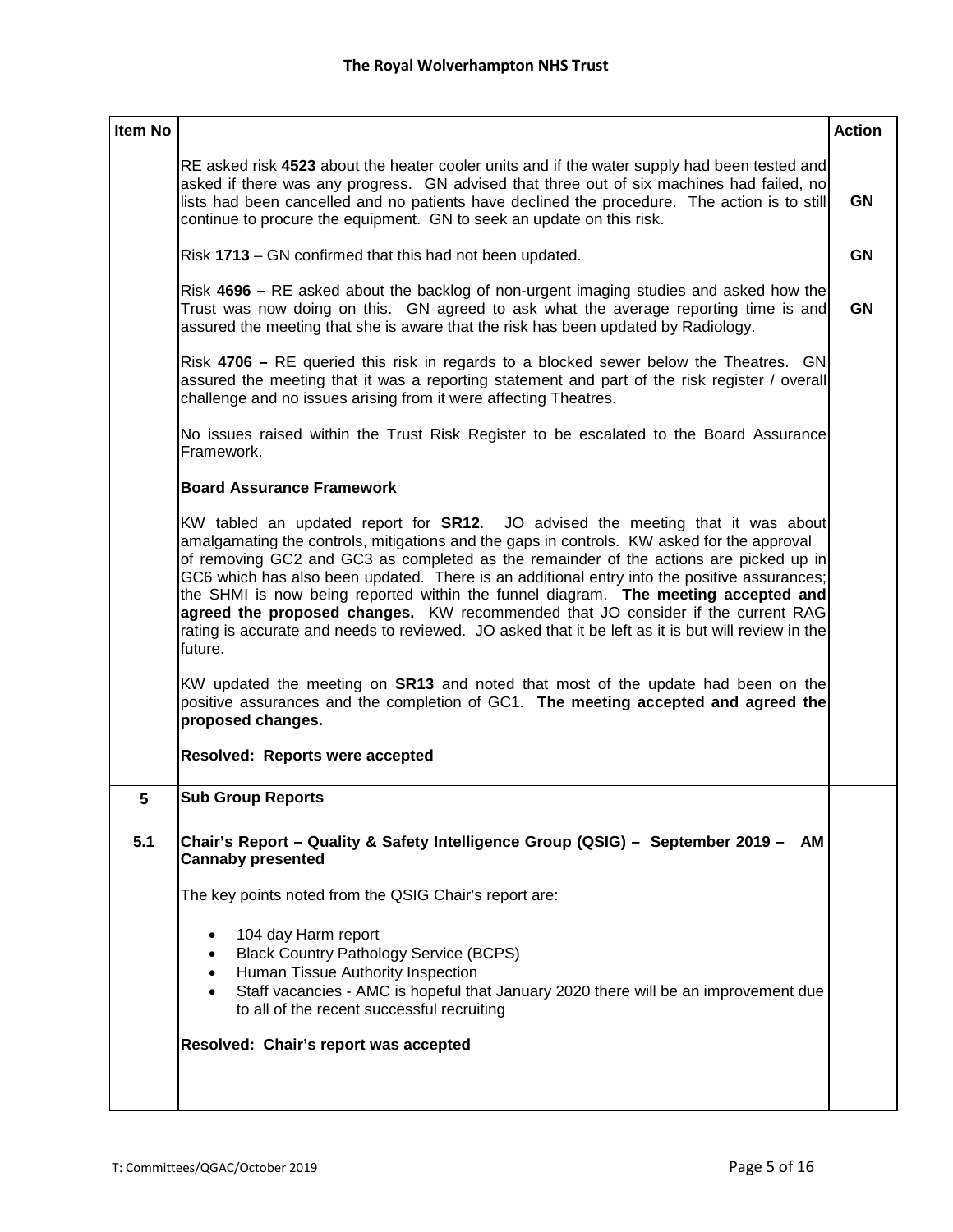| Item No          |                                                                                                                                                                                                                                                                                                                                                                                                                                                                                                                                                                                                                                                                                                                                                                                    | <b>Action</b> |
|------------------|------------------------------------------------------------------------------------------------------------------------------------------------------------------------------------------------------------------------------------------------------------------------------------------------------------------------------------------------------------------------------------------------------------------------------------------------------------------------------------------------------------------------------------------------------------------------------------------------------------------------------------------------------------------------------------------------------------------------------------------------------------------------------------|---------------|
| 5.2              | Quality & Safety Intelligence Group minutes                                                                                                                                                                                                                                                                                                                                                                                                                                                                                                                                                                                                                                                                                                                                        |               |
|                  | RE asked about the results of the National CQC Children and Young People Survey, AMC<br>replied that there have been improvements and there are actions - AMC to forward action<br>plan to RE.<br>The meeting accepted the minutes from the September meeting.                                                                                                                                                                                                                                                                                                                                                                                                                                                                                                                     | <b>AMC</b>    |
|                  |                                                                                                                                                                                                                                                                                                                                                                                                                                                                                                                                                                                                                                                                                                                                                                                    |               |
| 5.3              | Chair's Report - Compliance Oversight Group (COG) - September 2019 - Dr J Odum<br>presented                                                                                                                                                                                                                                                                                                                                                                                                                                                                                                                                                                                                                                                                                        |               |
|                  | The key points noted from the COG Chair's report are:                                                                                                                                                                                                                                                                                                                                                                                                                                                                                                                                                                                                                                                                                                                              |               |
|                  | <b>Mortality Review Group</b>                                                                                                                                                                                                                                                                                                                                                                                                                                                                                                                                                                                                                                                                                                                                                      |               |
|                  | <b>Resuscitation Group</b><br><b>Falls Prevention Group</b>                                                                                                                                                                                                                                                                                                                                                                                                                                                                                                                                                                                                                                                                                                                        |               |
|                  | $\bullet$<br><b>Organ Donation Group</b><br>$\bullet$                                                                                                                                                                                                                                                                                                                                                                                                                                                                                                                                                                                                                                                                                                                              |               |
|                  | <b>Safeguarding Group Report</b>                                                                                                                                                                                                                                                                                                                                                                                                                                                                                                                                                                                                                                                                                                                                                   |               |
|                  | NCEPOD - On the Right Course<br>$\bullet$                                                                                                                                                                                                                                                                                                                                                                                                                                                                                                                                                                                                                                                                                                                                          |               |
|                  | RE clarified that the Safeguarding Group report was positive and JO confirmed that it was.<br>AMC commented that following the CQC inspection, improvements must be made in regards<br>to the Trust's Mental Health assessments. AMC assured the meeting that there have been a<br>lot of improvements since the recommendations. The meeting discussed this further and VW<br>confirmed that a Mental Health session has been booked for next year at Trust Board level.                                                                                                                                                                                                                                                                                                          |               |
|                  | Resolved: Report was accepted.                                                                                                                                                                                                                                                                                                                                                                                                                                                                                                                                                                                                                                                                                                                                                     |               |
| 5.4              | <b>Compliance Oversight Group minutes</b>                                                                                                                                                                                                                                                                                                                                                                                                                                                                                                                                                                                                                                                                                                                                          |               |
|                  | The meeting accepted the minutes from the September meeting.                                                                                                                                                                                                                                                                                                                                                                                                                                                                                                                                                                                                                                                                                                                       |               |
| $\boldsymbol{6}$ | <b>Assurance Reporting / Themed Reviews</b>                                                                                                                                                                                                                                                                                                                                                                                                                                                                                                                                                                                                                                                                                                                                        |               |
| 6.1              | Mortality Update Report - Dr J Odum                                                                                                                                                                                                                                                                                                                                                                                                                                                                                                                                                                                                                                                                                                                                                |               |
|                  | JO presented the Learning from Deaths Mortality report to the meeting and noted that<br>observed and expected deaths are moving in the right direction. PwC predictions are that<br>these trends will continue. The next update on SHMI will be in 10 days' time.                                                                                                                                                                                                                                                                                                                                                                                                                                                                                                                  |               |
|                  | PwC have advised the Trust that while it is making good progress in coding issues, diagnostic<br>groups and expected / observed death rates, so is the rest of the country. JO warned that<br>there can be no complacency around the improvements.                                                                                                                                                                                                                                                                                                                                                                                                                                                                                                                                 |               |
|                  | There is now a full allocation of Mortality Reviewers. JO described the process for SJR's in<br>terms of allocation and how they will be distributed. He said that there will no longer be SJR<br>1's or 2's just SJR's undertaken. For assurance JO mentioned that there will be oversight<br>and double scrutiny on some of the cases. The initial review will be conducted by someone<br>not involved with the case, they will then go back to the Directorates or where the case was<br>managed and there will be an opportunity to get a further independent SJR undertaken. The<br>meeting discussed the level of independence and if it would be possible for some types of<br>case to use someone from another Trust. JO agreed to look into the possibility of setting up |               |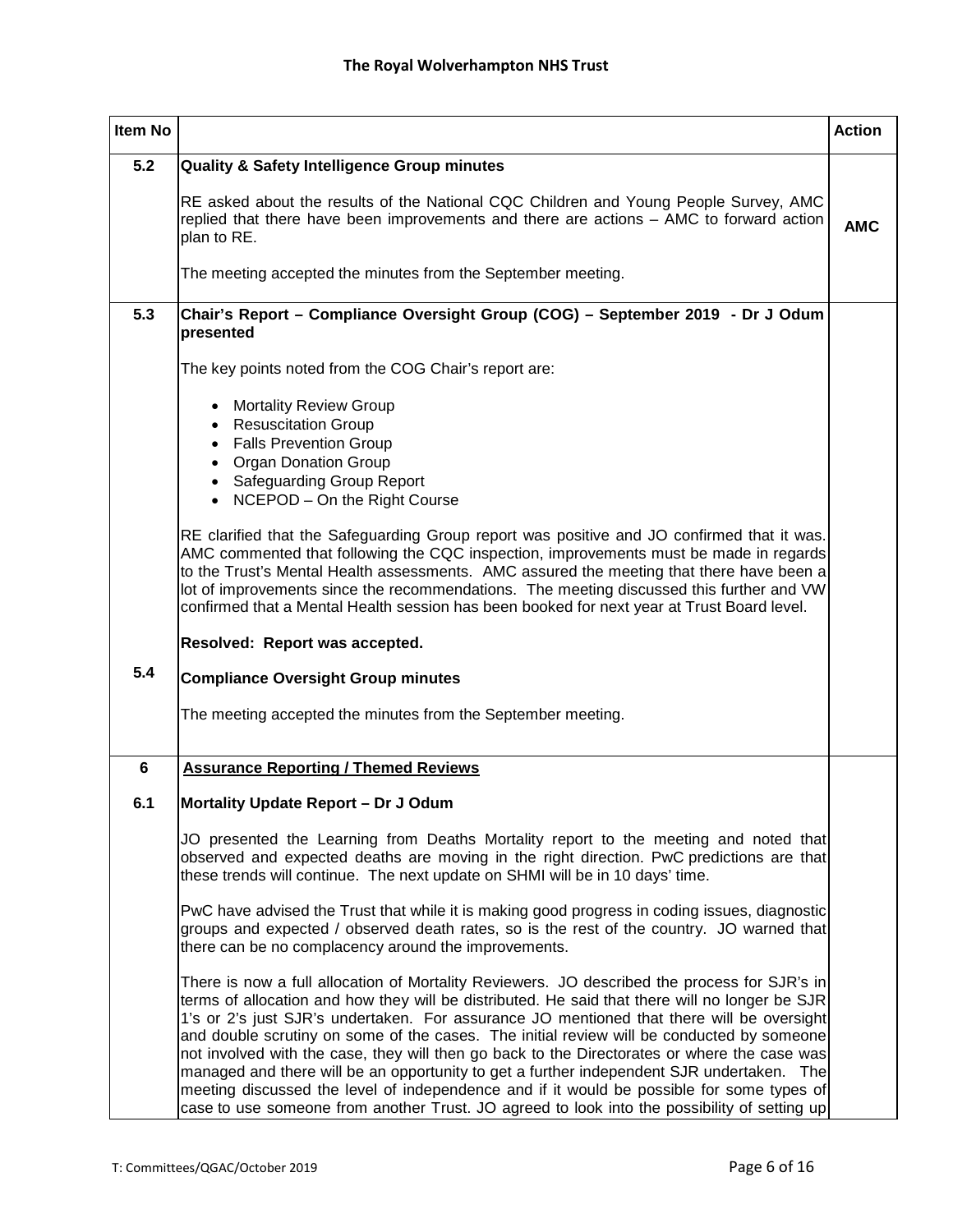| <b>Item No</b> |                                                                                                                                                                                                                                                                                                                                                                                                                                                                                                                                                                 | <b>Action</b> |
|----------------|-----------------------------------------------------------------------------------------------------------------------------------------------------------------------------------------------------------------------------------------------------------------------------------------------------------------------------------------------------------------------------------------------------------------------------------------------------------------------------------------------------------------------------------------------------------------|---------------|
|                | arrangements with another Trust.                                                                                                                                                                                                                                                                                                                                                                                                                                                                                                                                | JO            |
|                | RE queried the new Diagnostic Groups table and asked for some assistance in reading it<br>correctly. JO advised that this is how it is now presented on NHS Digital and is a download,<br>the larger the box equates to the more deaths in that particular diagnostic category and the<br>deeper the colouring the higher the standardised mortality rate. After a brief discussion the<br>committee agreed it would rather see a simpler table which made it clearer where the issues<br>were.                                                                 |               |
|                | RE asked for clarification on the table on page 5 of the report as the numbers did not add up.<br>JO said that further work was needed on the table as it does not reflect the current situation.                                                                                                                                                                                                                                                                                                                                                               |               |
|                | Resolved: Report was accepted.                                                                                                                                                                                                                                                                                                                                                                                                                                                                                                                                  |               |
| 6.2            | CQC Well Led Update Report - AM Cannaby                                                                                                                                                                                                                                                                                                                                                                                                                                                                                                                         |               |
|                | AMC advised that the report contains the old action plan mainly around the CQC inspections<br>of the GP practices. It was noted that a lot of the actions were either completed or due to be<br>finished.                                                                                                                                                                                                                                                                                                                                                       |               |
|                | The factual accuracy report has been received in regards to Coalway Road, which is overall<br>good. It does require improvement in the safety domain and that is around the storage of<br>medication, this has resulted in the Trust receiving a regulation 12 which means that an<br>action plan is required and sorted. There have been recurrent themes across the GP<br>practices that the Trust has taken over. Division 3 have done a good job to ensure that<br>procedures that should be in place are in place.                                         |               |
|                | VW advised that the Trust is expecting a Special Education Needs inspection between now<br>and Christmas. The Trust will be given one week's notice.                                                                                                                                                                                                                                                                                                                                                                                                            |               |
|                | MA asked for approval of the closed actions. The meeting reviewed and approved.                                                                                                                                                                                                                                                                                                                                                                                                                                                                                 |               |
|                | Resolved: Report was accepted.                                                                                                                                                                                                                                                                                                                                                                                                                                                                                                                                  |               |
| 6.3            | CQI Project Update - Dr L Dowson                                                                                                                                                                                                                                                                                                                                                                                                                                                                                                                                |               |
|                | LD presented the Executive summary to the meeting and it was noted that the eight members<br>of the team have all passed their assessments and they are now qualified to the QSIR<br>Academy. The team will now be able to teach staff what they have learned and give<br>accreditation.                                                                                                                                                                                                                                                                        |               |
|                | Courses will commence in November and they will be delivering the fundamentals course<br>which is the one day familiarisation course which is linked to induction and is for new and<br>existing staff. From January 2020, the five day QSIR practitioner courses will begin, providing<br>training to six cohorts within the 12 months. This is aimed at key individuals and teams<br>working on quality improvement projects.                                                                                                                                 |               |
|                | LD advised the meeting in regards to the Patient Journey theme there are two main<br>highlights. One is the launch of the ward huddle tool which has been rolled out into five<br>Medical wards with a clear programme for the rest of the Medical wards to commence and<br>some of the Surgical wards. The huddle tool provides live data on the constraints on why<br>patients are not progressing along their journeys and enable standardised discussions to take<br>place within the patient huddles. Good feedback is being received and the tool is also |               |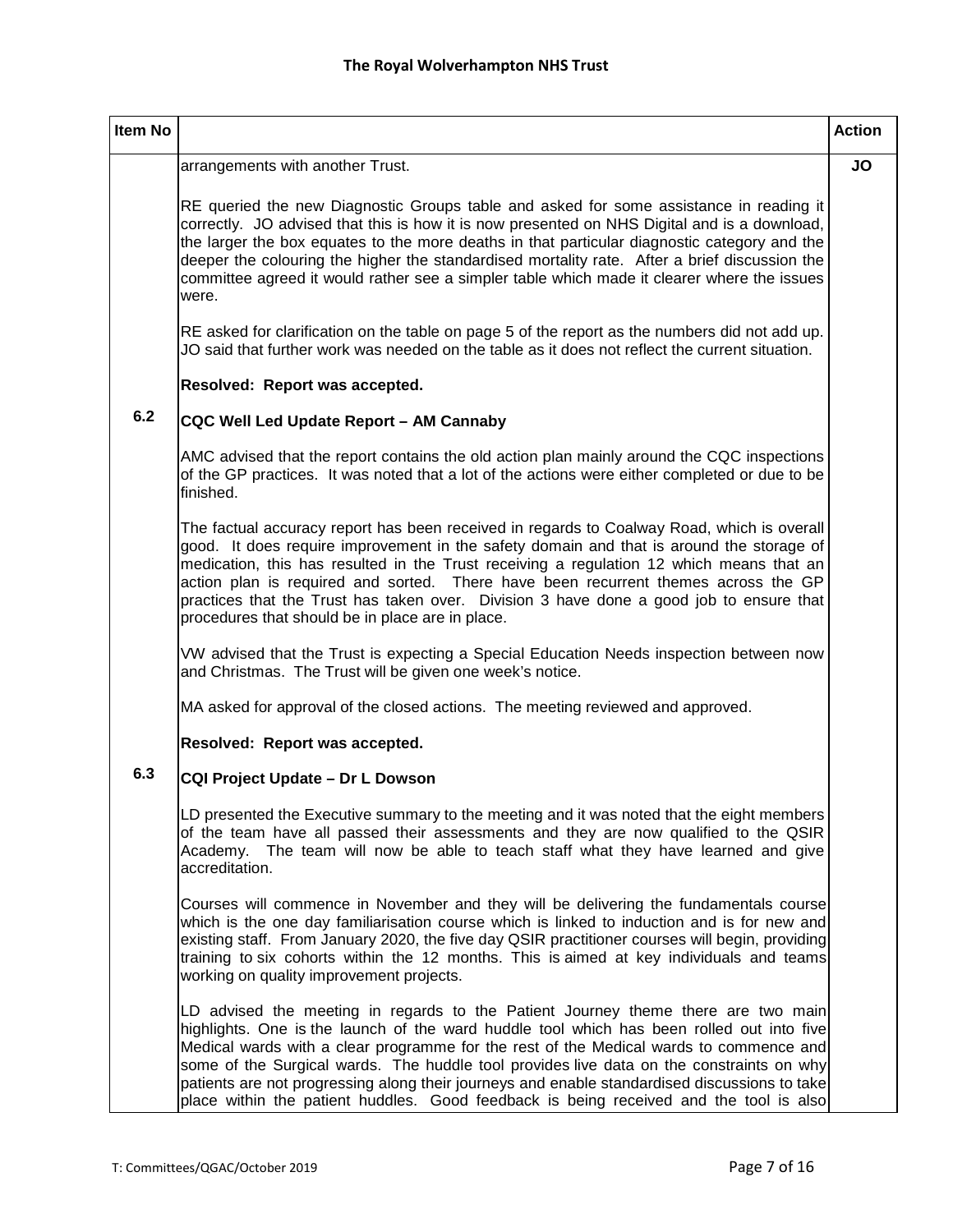| Item No |                                                                                                                                                                                                                                                                                                                                                                                                                                                                                                                                                                                                                                                                                       | <b>Action</b> |
|---------|---------------------------------------------------------------------------------------------------------------------------------------------------------------------------------------------------------------------------------------------------------------------------------------------------------------------------------------------------------------------------------------------------------------------------------------------------------------------------------------------------------------------------------------------------------------------------------------------------------------------------------------------------------------------------------------|---------------|
|         | challenging some of the perceived reasons for delays, suggesting that more of them are<br>within the control of the team.                                                                                                                                                                                                                                                                                                                                                                                                                                                                                                                                                             |               |
|         | The other is the Long Length of Stay ward review, which was launched on 16 October 2019<br>piloting on three Medical wards. Learning is being gathered and a lot of variability is being<br>found between wards. Division 2 are actively leading on this project with support of the CQI<br>team. Discussions are underway in regards to elective patients and the demand / capacity<br>work in Outpatients and cancer pathways. LD advised the meeting that the CQI team do not<br>own the projects; rather they support areas to develop and improve their own projects.                                                                                                            |               |
|         | Improvement in Emergency Department sepsis identification and delivery of treatment has<br>been sustained. CQI team have been supporting the work being undertaken by the Sepsis<br>leads and LD is considering when the CQI team can step back from this project.                                                                                                                                                                                                                                                                                                                                                                                                                    |               |
|         | LD mentioned that the four appropriate Directorates are now engaged across the mortality<br>outliers (pneumonia, stroke, AKI and heart failure). The team is also supporting improvement<br>in Clinical Coding and how improving discharging might improve coding; this is being led by<br>Dr Viswanath.                                                                                                                                                                                                                                                                                                                                                                              |               |
|         | Good work is being undertaken at Fairoak and LD referred to the circulated papers which<br>included a case study showing a reduction in falls and establishing a QI culture in Fairoak.<br>There is a lot of enthusiasm on Fairoak, staff are being allowed to try things out and LD feels<br>it is a brilliant example of what he would like to see across the Trust.                                                                                                                                                                                                                                                                                                                |               |
|         | LD advised the meeting that he had recently been over to the Walsall Healthcare Trust to<br>meet their QI team to see how they deliver their fundamentals course. Discussions are<br>taking place on how each Trust can support each other, shared courses on demand etc.                                                                                                                                                                                                                                                                                                                                                                                                             |               |
|         | LD informed the meeting of several risks for the CQI team. These included the loss of the<br>nursing secondment post in December. A meeting has been set up with VW and AMC to<br>discuss further how to maintain the input of Nurses to the team. Another issue raised was the<br>impact of winter pressures on the training programme, which may result in the training being<br>delayed until March. Work is being undertaken on the ways that some staff consider how the<br>QI team works, for example, who owns the projects etc. LD felt the CQI team need to have a<br>supportive role, help the area set up projects and understand how to manage them, and then<br>move on. |               |
|         | RE asked about the funding of a nursing secondment and after a discussion, it was agreed<br>that a Nurse secondment would benefit the work and save the Trust money.                                                                                                                                                                                                                                                                                                                                                                                                                                                                                                                  |               |
|         | DL asked how the team having eight trained staff compares to other Trusts; LD replied that<br>we have more than other Trusts.                                                                                                                                                                                                                                                                                                                                                                                                                                                                                                                                                         |               |
|         | DL commented that he was asked to attend the Cytology huddle and asked if the huddle was<br>being used outside of wards. LD replied that there are lots of different huddles (wards,<br>safety, theatre etc), it is bringing a group of people together and having a discussion. LD is<br>unsure of Cytology huddle and was asked by DL to review in terms of a patient safety issue.                                                                                                                                                                                                                                                                                                 |               |
|         | The meeting discussed length of stay patients at West Park and how it cannot be compared<br>to other parts of the Trust, while agreeing the there is scope for improving pathways and<br>treatment and possible reducing the time spent in rehabilitation.                                                                                                                                                                                                                                                                                                                                                                                                                            |               |
|         | Priorities for the next quarter include: creating the CQI academy and starting teaching; brain                                                                                                                                                                                                                                                                                                                                                                                                                                                                                                                                                                                        |               |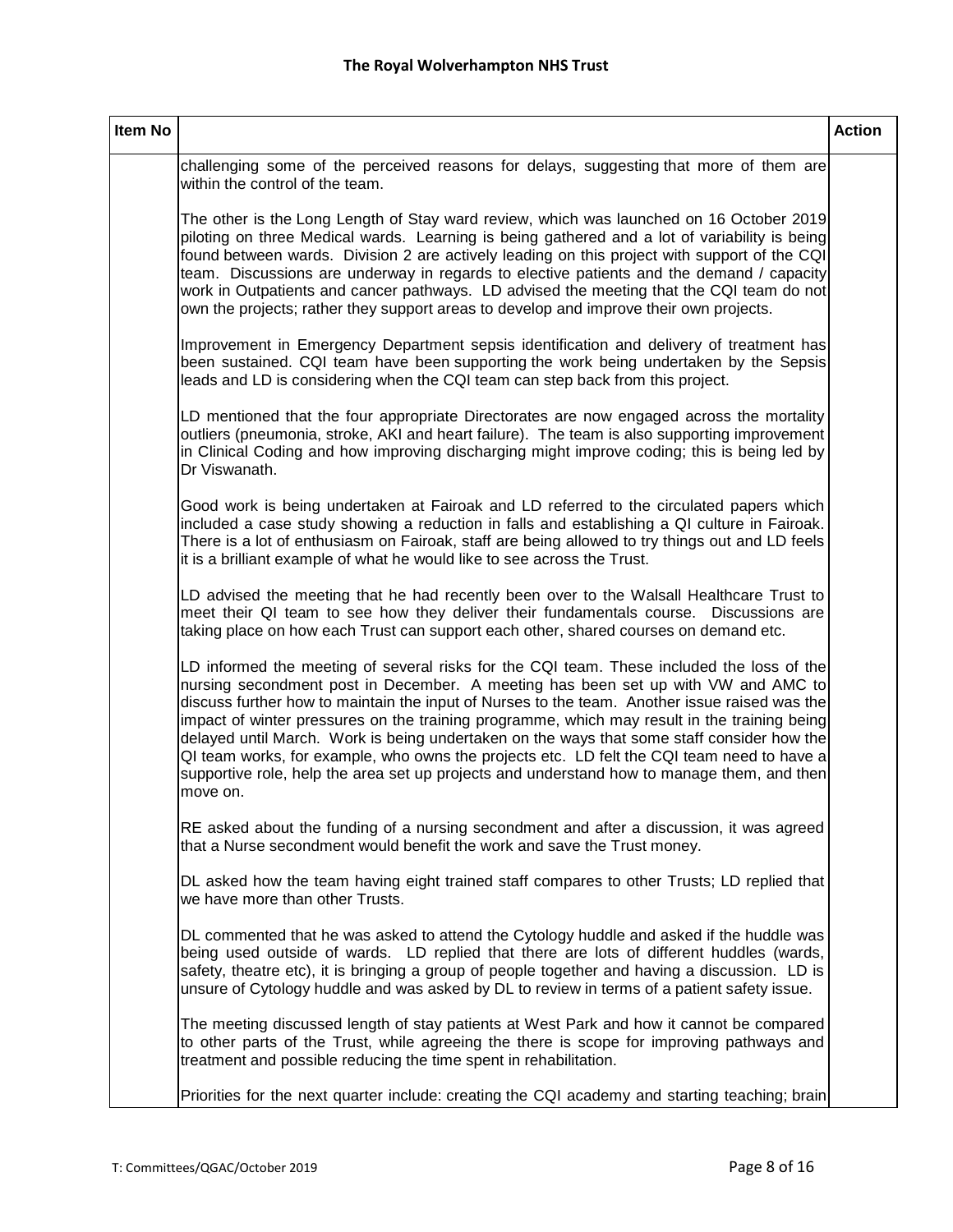| <b>Item No</b> |                                                                                                                                                                                                                                                                                                                                                                                                                                                                                                                                                           | <b>Action</b> |
|----------------|-----------------------------------------------------------------------------------------------------------------------------------------------------------------------------------------------------------------------------------------------------------------------------------------------------------------------------------------------------------------------------------------------------------------------------------------------------------------------------------------------------------------------------------------------------------|---------------|
|                | storming on what needs to be achieved over the next 12 months; establishing weekly QI drop<br>in sessions called TQI Friday. LD said that the team needs to obtain smart aims for the<br>mortality related patient themes. For the overall themes / patient journey there is a metric to<br>review for stranded patients / four hour target. Patient safety is a struggle and LD has tasked<br>Dr Perry to come up with suggestions / ideas. Following discussion, JO suggested that<br>himself and LD have a catch-up.<br>Resolved: Report was accepted. |               |
| $\overline{7}$ | <b>Issues of Significance for the Trust Board and Audit Committee</b>                                                                                                                                                                                                                                                                                                                                                                                                                                                                                     |               |
|                | <b>Advise</b>                                                                                                                                                                                                                                                                                                                                                                                                                                                                                                                                             |               |
|                | Continuous Quality Improvement.<br>Learning from Deaths Report<br><b>IQPR</b><br><b>BAF</b><br>TRR:<br>Well Led Report                                                                                                                                                                                                                                                                                                                                                                                                                                    |               |
|                | <b>Assure</b>                                                                                                                                                                                                                                                                                                                                                                                                                                                                                                                                             |               |
|                | <b>Organ Donation Group</b><br><b>Safeguarding Group Report</b><br>Governance: Black Country Pathology Service (BCPS)                                                                                                                                                                                                                                                                                                                                                                                                                                     |               |
|                | <b>Partial assurance</b>                                                                                                                                                                                                                                                                                                                                                                                                                                                                                                                                  |               |
|                | <b>Falls Prevention Group</b><br>NCEPOD - On the Right Course<br>Cancer<br>104 day harm report                                                                                                                                                                                                                                                                                                                                                                                                                                                            |               |
|                | No assurance                                                                                                                                                                                                                                                                                                                                                                                                                                                                                                                                              |               |
|                | There were none                                                                                                                                                                                                                                                                                                                                                                                                                                                                                                                                           |               |
|                | <b>Matters for Audit Committee</b>                                                                                                                                                                                                                                                                                                                                                                                                                                                                                                                        |               |
|                | There were none.                                                                                                                                                                                                                                                                                                                                                                                                                                                                                                                                          |               |
| 8              | <b>Evaluation of Meeting - ALL</b>                                                                                                                                                                                                                                                                                                                                                                                                                                                                                                                        |               |
|                | Good discussion.                                                                                                                                                                                                                                                                                                                                                                                                                                                                                                                                          |               |
| 9              | Any Other Business - ALL                                                                                                                                                                                                                                                                                                                                                                                                                                                                                                                                  |               |
|                | There was no other business to discuss.                                                                                                                                                                                                                                                                                                                                                                                                                                                                                                                   |               |
|                |                                                                                                                                                                                                                                                                                                                                                                                                                                                                                                                                                           |               |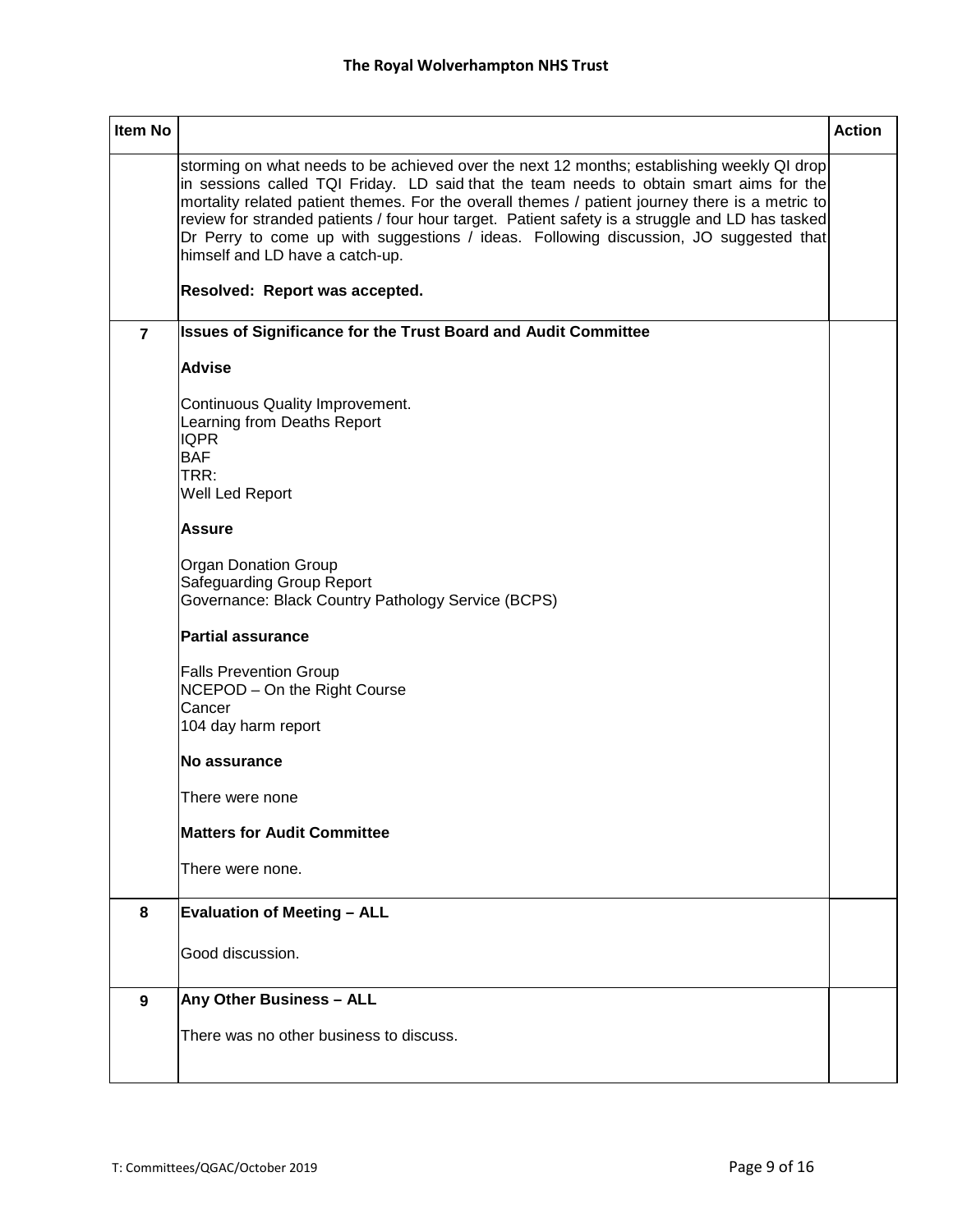| <b>Item No</b> |                                                                          | <b>Action</b> |
|----------------|--------------------------------------------------------------------------|---------------|
| 10             | Date and time of Next Meeting:                                           |               |
|                | Wednesday 20 November 2019, Conference Room, Hollybush House, 2pm to 4pm |               |
|                | Apologies -                                                              |               |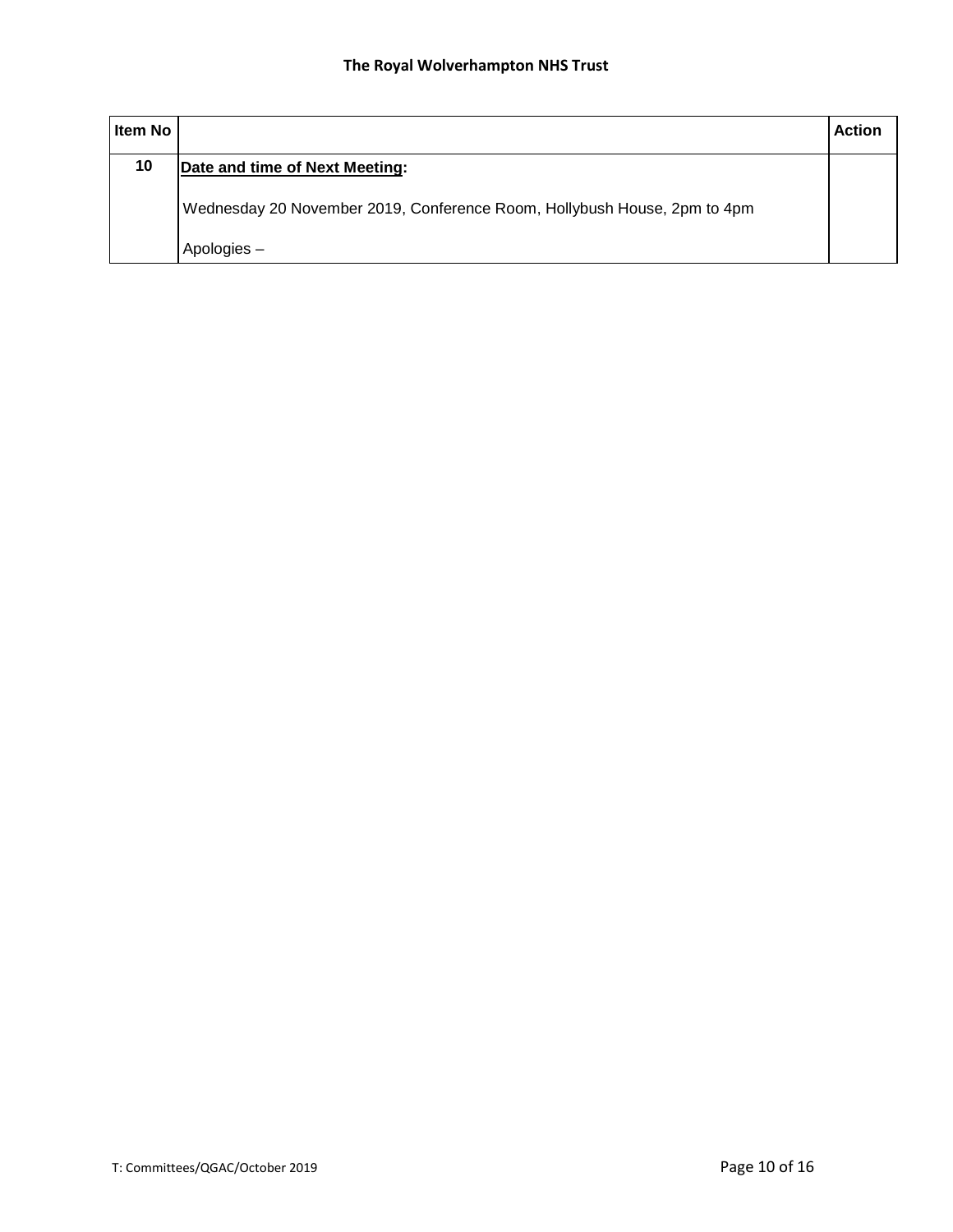#### **COMMITTEES ACTION SUMMARY REPORT**

| <b>ITEM</b>         | Action to be taken raised from the<br>meeting                                                                                                                                                                                                                                                                                                                                     | Lead      | <b>Committee</b><br><b>Date</b> | <b>Review</b><br>date | <b>Update</b> |
|---------------------|-----------------------------------------------------------------------------------------------------------------------------------------------------------------------------------------------------------------------------------------------------------------------------------------------------------------------------------------------------------------------------------|-----------|---------------------------------|-----------------------|---------------|
| $4.1 -$<br>23.10.19 | GN informed the meeting that there is a lot of<br>good working taking place within cancer; GN<br>advised that she will do a summary of where<br>the changes / progress are being made and<br>will share with Finance & Performance and<br>this meeting.                                                                                                                           | GN        | 23.10.19                        | 20.11.19              |               |
| $4.2 -$<br>23.10.19 | RE asked about risk 4529 - vacancies in<br>Medical Staffing / Agency / Locum - asked if<br>the two assurances (one negative / one<br>positive) are separated. MA agreed to that.                                                                                                                                                                                                  | MA        | 23.10.19                        | 20.11.19              |               |
| $4.2 -$<br>23.10.19 | Risk 5197 - RE is unsure what the red /<br>amber / green signify $-$ is it the length of time<br>on the waiting list, seriousness of the case.<br>MA to look into this.                                                                                                                                                                                                           | MA        | 23.10.19                        | 20.11.19              |               |
| $4.2 -$<br>23.10.19 | RE asked risk 4523 about the heater cooler<br>units and if the water supply had been tested<br>and asked if there was any progress. GN<br>advised that three out of six machines had<br>failed, no lists had been cancelled and no<br>patients have declined the procedure. The<br>action is to still continue to procure the<br>equipment. GN to seek an update on this<br>risk. | GN        | 23.10.19                        | 20.11.19              |               |
| $4.2 -$<br>23.10.19 | Risk 1713 - GN confirmed that this had not<br>been updated                                                                                                                                                                                                                                                                                                                        | <b>GN</b> | 23.10.19                        | 20.11.19              |               |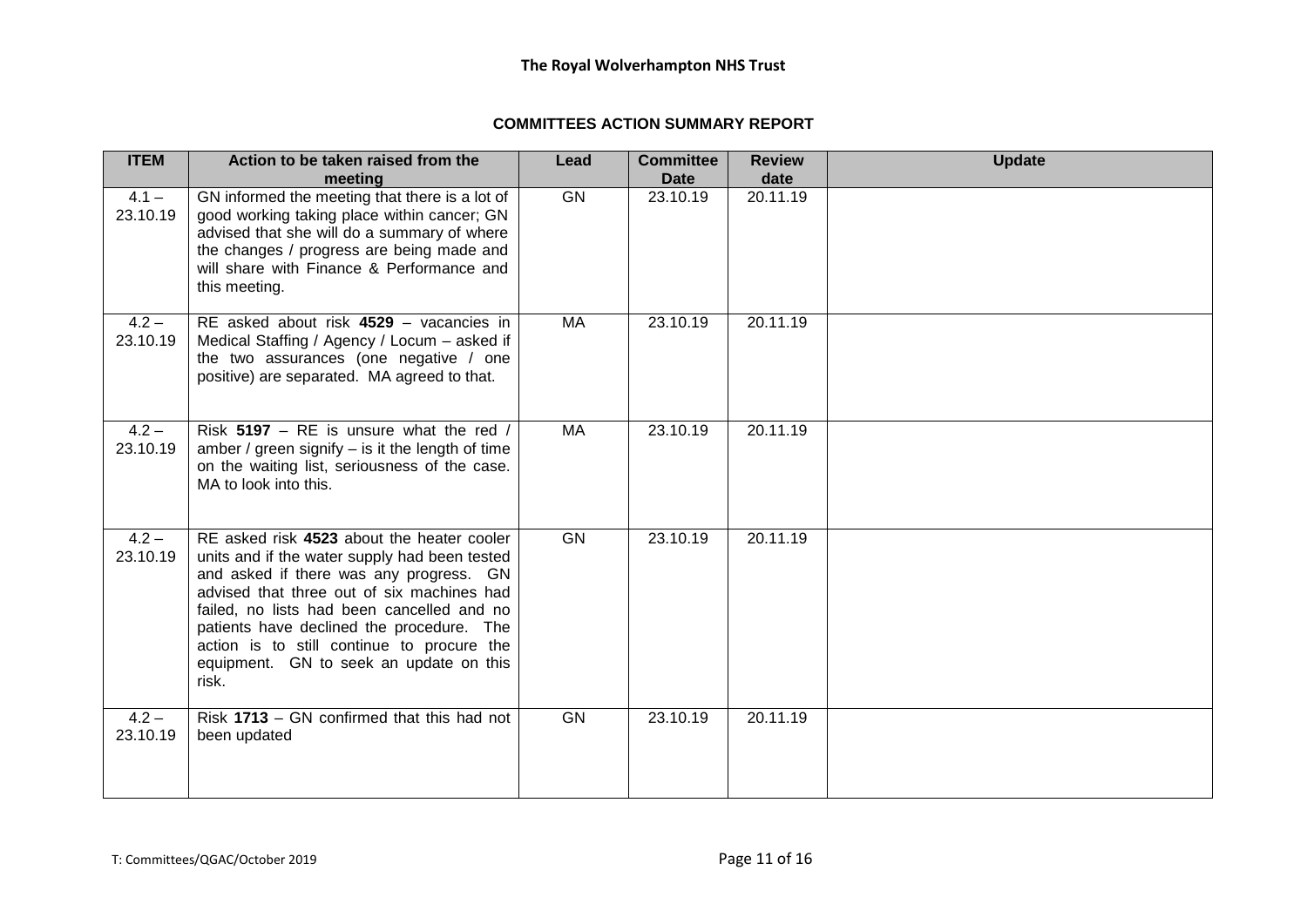| $4.2 -$<br>23.10.19 | Risk $4696$ – RE asked about the backlog of<br>non-urgent imaging studies and asked how<br>the Trust was now doing on this. GN agreed<br>to ask what the average reporting time is and<br>assured the meeting that she is aware that<br>the risk has been updated by Radiology. | GN                      | 23.10.19 | 20.11.19 |                                                                                                                                                                                                                                                                                                                                        |
|---------------------|---------------------------------------------------------------------------------------------------------------------------------------------------------------------------------------------------------------------------------------------------------------------------------|-------------------------|----------|----------|----------------------------------------------------------------------------------------------------------------------------------------------------------------------------------------------------------------------------------------------------------------------------------------------------------------------------------------|
| $5.2 -$<br>23.10.19 | Quality & Safety Intelligence Group<br>minutes<br>RE asked about the results of the National<br>CQC Children and Young People Survey,<br>AMC replied that there have been<br>improvements and there are actions - AMC<br>to forward action plan to RE.                          | <b>AMC</b>              | 23.10.19 | 20.11.19 |                                                                                                                                                                                                                                                                                                                                        |
| $6.1 -$<br>23.10.19 | The meeting discussed the<br>level of<br>independence and if it would be possible for<br>some types of case to use someone from<br>another Trust. JO agreed to look into the<br>possibility of setting up arrangements with<br>another Trust.                                   | <b>JO</b>               | 23.10.19 | 20.11.19 |                                                                                                                                                                                                                                                                                                                                        |
| $6.1 -$<br>26.09.19 | RE mentioned that in the BAF report, risk 12<br>there is reference that the Silverman report<br>will be referenced in the action plan but this<br>is not yet visible. JM agreed to include this<br>in future reports                                                            | JM (on<br>behalf of JO) | 25.09.19 | 23.10.19 | RE commented that SR 12 of he BAF report has not<br>to indicate where the<br>been<br>annotated<br>vet<br>recommendations of the Silverman Report are being<br>actioned. JO agreed to do this and pointed out that<br>there would be a further report from Professor<br>Silverman revising actions on his earlier report in<br>December |
|                     |                                                                                                                                                                                                                                                                                 |                         |          | 20.11.19 | Bring forward to November meeting.                                                                                                                                                                                                                                                                                                     |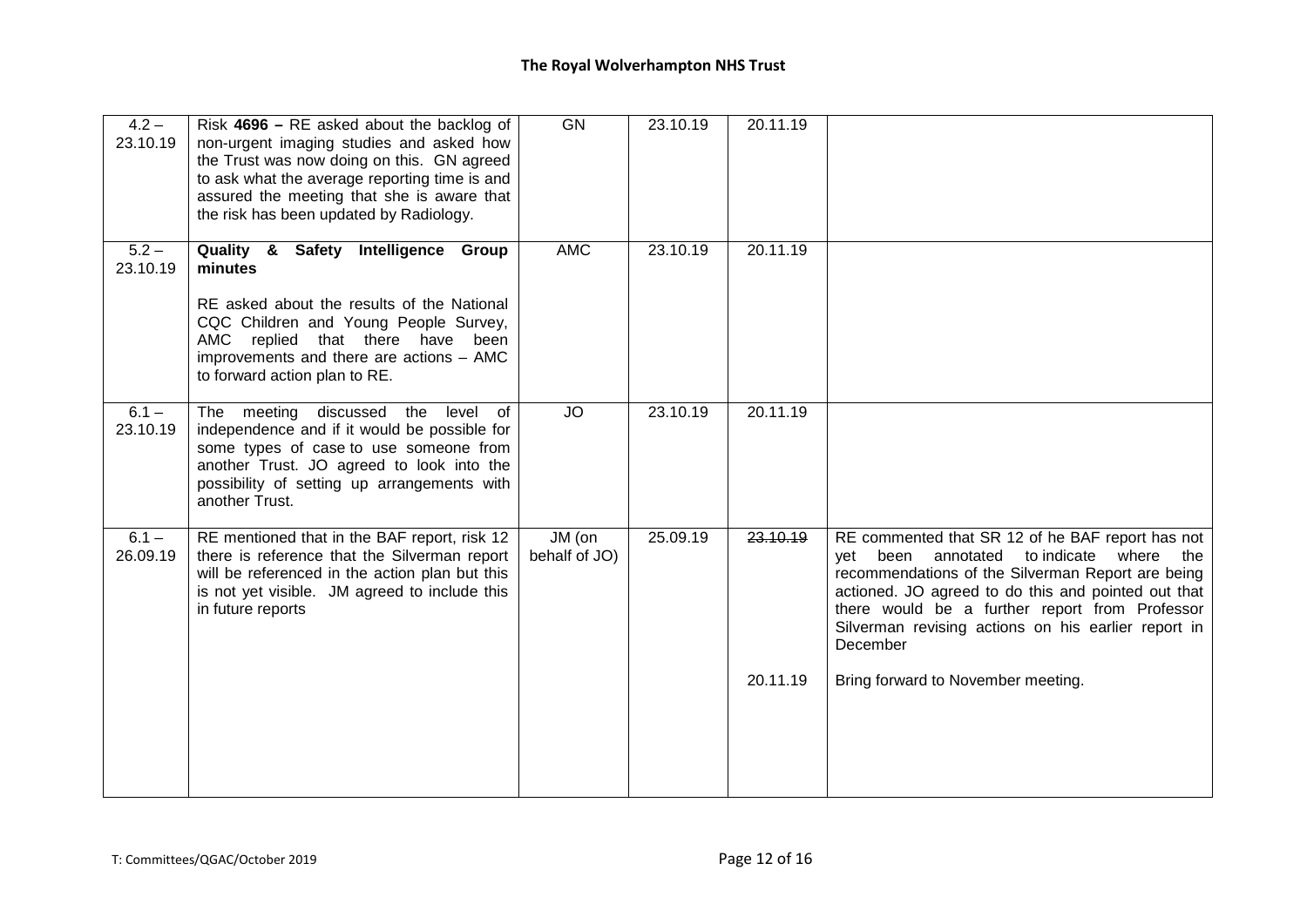| $4.1 -$<br>26.09.19 | RE asked if the mortality section of the report<br>now covers all of the items required by the<br>Learning from Deaths Guidance, an issue<br>raised in the Internal Audit report on RWT's<br>compliance with this guidance. VW to sort<br>outside of meeting                                                                                                                                                                                                                                                                                                                                                                                                                                                                                                                   | W                        | 25.09.19 | 23.10.19<br>20.11.19 | VW advised that she would complete this action prior<br>to the next meeting.<br>Bring forward to November meeting.                                               |
|---------------------|--------------------------------------------------------------------------------------------------------------------------------------------------------------------------------------------------------------------------------------------------------------------------------------------------------------------------------------------------------------------------------------------------------------------------------------------------------------------------------------------------------------------------------------------------------------------------------------------------------------------------------------------------------------------------------------------------------------------------------------------------------------------------------|--------------------------|----------|----------------------|------------------------------------------------------------------------------------------------------------------------------------------------------------------|
| $4.2 -$             | SH discussed the TRR with the meeting and                                                                                                                                                                                                                                                                                                                                                                                                                                                                                                                                                                                                                                                                                                                                      | $\overline{\mathsf{SH}}$ | 24.07.19 | 25.09.19             | GN to forward the updates to CE.                                                                                                                                 |
| 24.07.19            | RE asked SH to e-mail GN requesting<br>updates on the following:                                                                                                                                                                                                                                                                                                                                                                                                                                                                                                                                                                                                                                                                                                               |                          |          | 23.10.19             |                                                                                                                                                                  |
|                     | 2719 (Page 2) – Action requires update and<br>confirmation that the risk remains on TRR<br>(current score of 9)<br>4113 (Page 8) - action update against Apr<br>19 actions.<br>1713 (Page 10) – action update against all<br>actions<br>4529 (Page 13) - 1 action requires update<br>(action no. 6)<br><b>Estates &amp; Facilities:</b><br>4375 (Page 22) – require dates against<br>identified actions<br>4385 (Page 23) - requires date against<br>action<br>4411 (Page 24) - require dates against<br>identified actions<br>5069 (page $34$ ) $-1$ action to be updated<br>(sent to Divisional HCGMs to take to<br>appropriate Division)<br>SH to e-mail JO requesting updates on the<br>following:<br>5045 (Page 33) - Update required<br>5182 (Page 37) - Update required |                          |          | 25,09.19<br>23.10.19 | MA advised that the action is due this month and now<br>needs to be moved to controls and the actions are<br>on-going.<br>CE to e-mail JO regarding his updates. |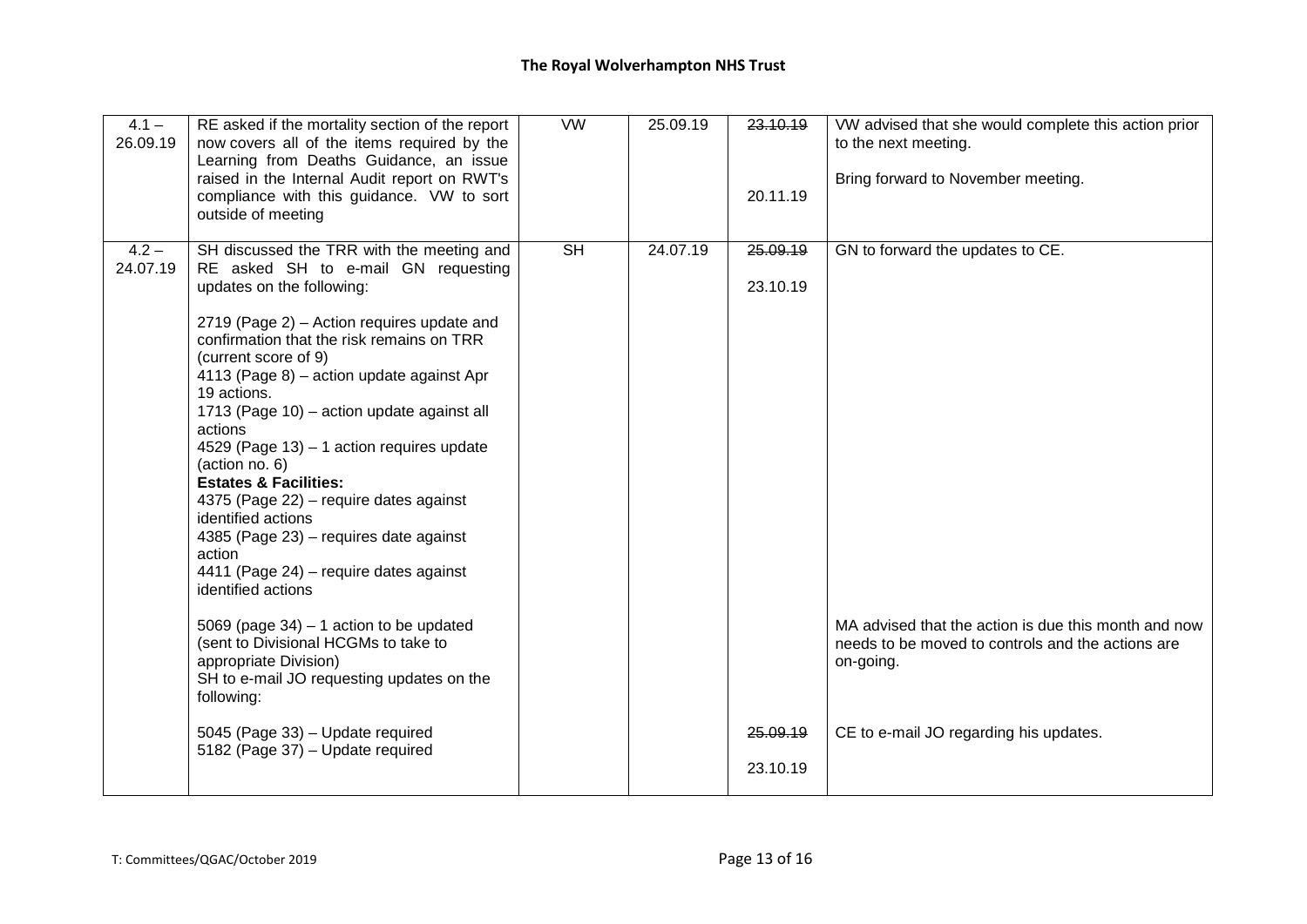| $4.2 -$<br>22.05.19 | 5182 - Lack of Network support for Vascular<br>Services at RWT (MD | JO | 22.05.19 | 26.06.19 | In the absence of JO, it was agreed to bring this<br>action forward to the July meeting.                                                                                               |
|---------------------|--------------------------------------------------------------------|----|----------|----------|----------------------------------------------------------------------------------------------------------------------------------------------------------------------------------------|
|                     | JO to review and update the risk                                   |    |          | 24.07.19 | JO confirmed that he has not yet updated the risk<br>yet, however further work has been undertaken and a<br>meeting held in regards to the Vascular Services<br>work.                  |
|                     |                                                                    |    |          |          | Bring forward to the September meeting.                                                                                                                                                |
|                     |                                                                    |    |          | 25.09.19 | GN advised that there was an internal meeting prior<br>to the Black Country meeting in October. The<br>internal meeting was chaired by Dr Odum. Agreed to<br>bring forward to October. |
|                     |                                                                    |    |          | 23.10.19 | JO advised that there is a meeting at the beginning of<br>November and will feedback in November.                                                                                      |
|                     |                                                                    |    |          | 20.11.19 |                                                                                                                                                                                        |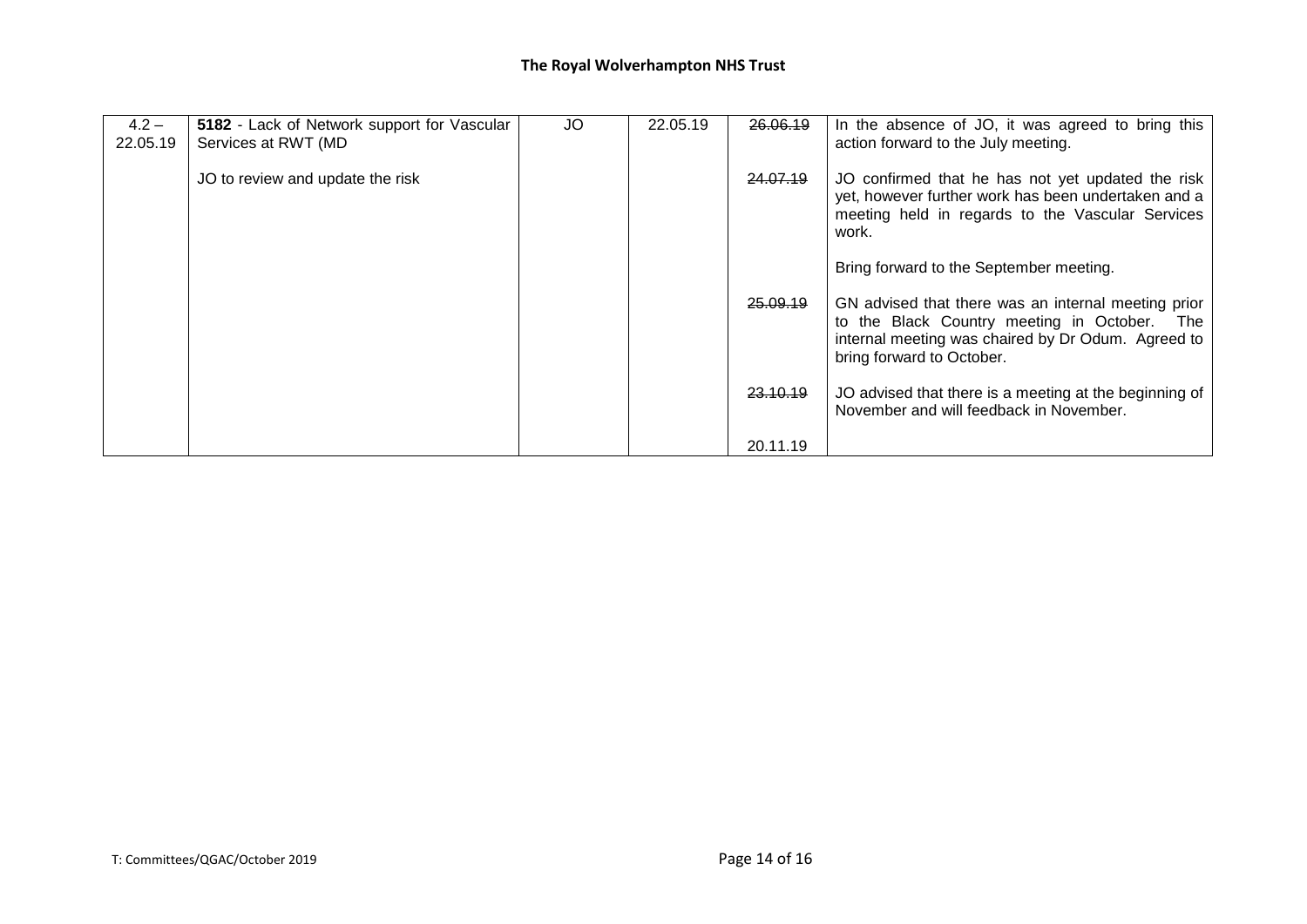| Closed Agenda Items - To be removed at the next meeting |  |  |
|---------------------------------------------------------|--|--|
|---------------------------------------------------------|--|--|

| <b>ITEM</b> | Action to be taken raised from the                                          | Lead      | <b>Carried</b> | <b>Committee</b>   | <b>Update</b>                                                                                       |
|-------------|-----------------------------------------------------------------------------|-----------|----------------|--------------------|-----------------------------------------------------------------------------------------------------|
|             | meeting                                                                     |           | forward from   | <b>Review date</b> |                                                                                                     |
|             |                                                                             |           |                |                    |                                                                                                     |
| $4.2 -$     | 5284 - EPMA - system and operational                                        | <b>GN</b> | 25.09.19       | 23.10.19           | JO advised that the risk has been reconstructed and                                                 |
| 26.09.19    | use (overarching risk) (COO) - MA                                           |           |                |                    | put onto the risk register and the Executive Director is                                            |
|             | commented that the risk had been                                            |           |                |                    | now JO instead of GN. The issue of the complexity of                                                |
|             | deescalated and is now showing again.<br>GN asked if this risk could be re- |           |                |                    | the work is now being discussed at an Operational<br>Group with oversight from a Steering Group.    |
|             | assigned to Medical Director.<br><b>GN</b>                                  |           |                |                    |                                                                                                     |
|             | commented that the role out is not fully                                    |           |                |                    | Agreed to close the action.                                                                         |
|             | complete due to complexity with the                                         |           |                |                    |                                                                                                     |
|             | system. There is still a lot of work to be                                  |           |                |                    |                                                                                                     |
|             | done. The meeting was advised that                                          |           |                |                    |                                                                                                     |
|             | additional support has been taken on to                                     |           |                |                    |                                                                                                     |
|             | support the work. GN to speak to JO.                                        |           |                |                    |                                                                                                     |
| $4.2 -$     | 5253 - Dell Tablets on ePMA wards                                           | <b>MA</b> | 25.09.19       | 23.10.19           | MA updated the meeting that the Trust has gone back                                                 |
| 26.09.19    | damage and unsupported warranty<br>(CFO) - RE asked how the Trust could     |           |                |                    | to the company to say that we should be covered<br>under contract. However the company have replied |
|             | purchase tablets not suitable for the                                       |           |                |                    | that it is a user issue not covered by indemnity. JO                                                |
|             | wards. The meeting discussed this risk                                      |           |                |                    | confirmed that there is heavy use of the tablets in                                                 |
|             | at length. GN suggested that the                                            |           |                |                    | certain areas and IT team have found a company                                                      |
|             | meeting speak to Kevin Stringer for                                         |           |                |                    | which provides I-Pads with rubber around to protect.                                                |
|             | clarification and commented that Nick                                       |           |                |                    | JO advised that the Trust is investing £100K to                                                     |
|             | Bruce is reviewing. RE asked for this                                       |           |                |                    | purchase and distribute across the various ward areas.                                              |
|             | risk to followed up- is the issue with the                                  |           |                |                    | The meeting discussed why I-pads are needed on the                                                  |
|             | Trust or with Dell. MA to e-mail the lead                                   |           |                |                    | wards and JO commented that it is for the use of                                                    |
|             | for an update.                                                              |           |                |                    | EPMA.                                                                                               |
|             |                                                                             |           |                |                    | Following discussion it was agreed to close this action.                                            |
| $5.5 -$     | RE raised concerns in regard to mobile                                      | <b>MA</b> | 25.09.19       | 23.10.19           | MA confirmed that she had raised these concerns to                                                  |
| 26.09.19    | workers reporting upper limb injury due                                     |           |                |                    | Margaret Simcock (MS) at the recent Compliance                                                      |
|             | to the use of mobile devices with no                                        |           |                |                    | Oversight Group where MS presented the quarterly                                                    |
|             | supporting equipment for their use, MA                                      |           |                |                    | report. There are two cases that are registered with                                                |
|             | agreed to ask Margaret Simcock how                                          |           |                |                    | Occupational Health who have MSK and currently it is                                                |
|             | many people have had time off work,                                         |           |                |                    | unknown if they are RIDDOR reportable. They are not                                                 |
|             | Health & Safety investigation etc.                                          |           |                |                    | being investigated as part of an RCA but they are                                                   |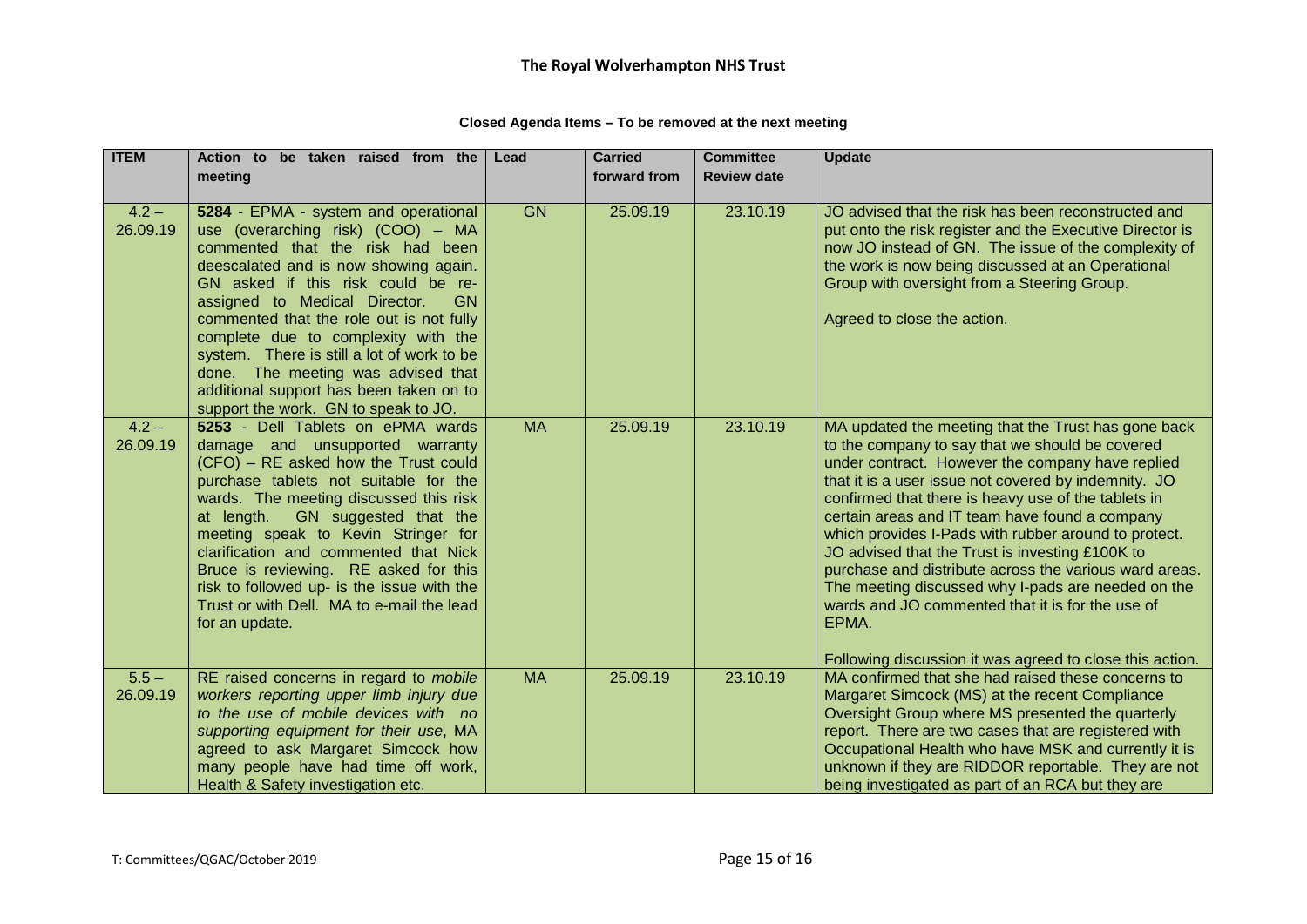|                     |                                                                                                                                                                                                                                                                                                                                                                                                             |           |          |                      | looking into their risk assessments and other<br>equipment. MA confirmed that the two workers were<br>based within the Community (tablets / laptops around<br>their work base / patients homes).<br>Agreed to close the action.                                                                                                                                                                                                                                                                                                                                                                                                          |
|---------------------|-------------------------------------------------------------------------------------------------------------------------------------------------------------------------------------------------------------------------------------------------------------------------------------------------------------------------------------------------------------------------------------------------------------|-----------|----------|----------------------|------------------------------------------------------------------------------------------------------------------------------------------------------------------------------------------------------------------------------------------------------------------------------------------------------------------------------------------------------------------------------------------------------------------------------------------------------------------------------------------------------------------------------------------------------------------------------------------------------------------------------------------|
| $4.1 -$<br>24.07.19 | The Intensive Support Team have<br>signed off 12 months' worth of work<br>which GN will share the report.                                                                                                                                                                                                                                                                                                   | <b>GN</b> | 24.07.19 | 25.09.19             | GN confirmed that this has been shared. A further<br>report will be received in December / January. GN<br>advised that the tool is currently being used in<br>Endoscopy. After a brief discussion, it was agreed to<br>close the action.                                                                                                                                                                                                                                                                                                                                                                                                 |
| $5.2 -$<br>24.07.19 | RE enquired about a statement under<br>the Nucleus Theatre section that the<br>Theatre list commenced at 9am and<br>finished at 11pm with a single<br>Anaesthetist and asked if this was a<br>usual list. MMo replied that the list<br>started late as she was on the QRV<br>visit. JO confirmed that it can happen.<br>Following a brief discussion, JO agreed<br>to speak to Mr Morgan for clarification. | <b>JO</b> | 24.07.19 | 25.09.19<br>23.10.19 | CE to e-mail JO regarding update<br>JO advised the meeting that the Anaesthetists do have<br>breaks when other colleagues step in to help out on an<br>ad-hoc basis. They have natural breaks when there is<br>a changeover etc. A more formal approach could be<br>introduced of split days and the Clinical Director is<br>looking into this option. The Anaesthetists are not<br>happy with this though and are happy with the support<br>that they are having at the moment. It is currently with<br>the Directorate for a review.<br>RE raised concerns in regards to safety & fatigue.<br>The meeting agreed to close this action. |
| $6.1 -$<br>24.07.19 | RE enquired about the Silverman report<br>and all of the recommendations are in<br>the action plan and asked if Silverman's<br>actions could be identified by a letter,<br>code etc. JO agreed to look into this                                                                                                                                                                                            | <b>JO</b> | 24.07.19 | 25.09.19<br>23.10.19 | RE commented that this is mentioned under risk 12 of<br>the BAF report but it is not appearing in the action<br>plan. Bring forward to October's meeting.                                                                                                                                                                                                                                                                                                                                                                                                                                                                                |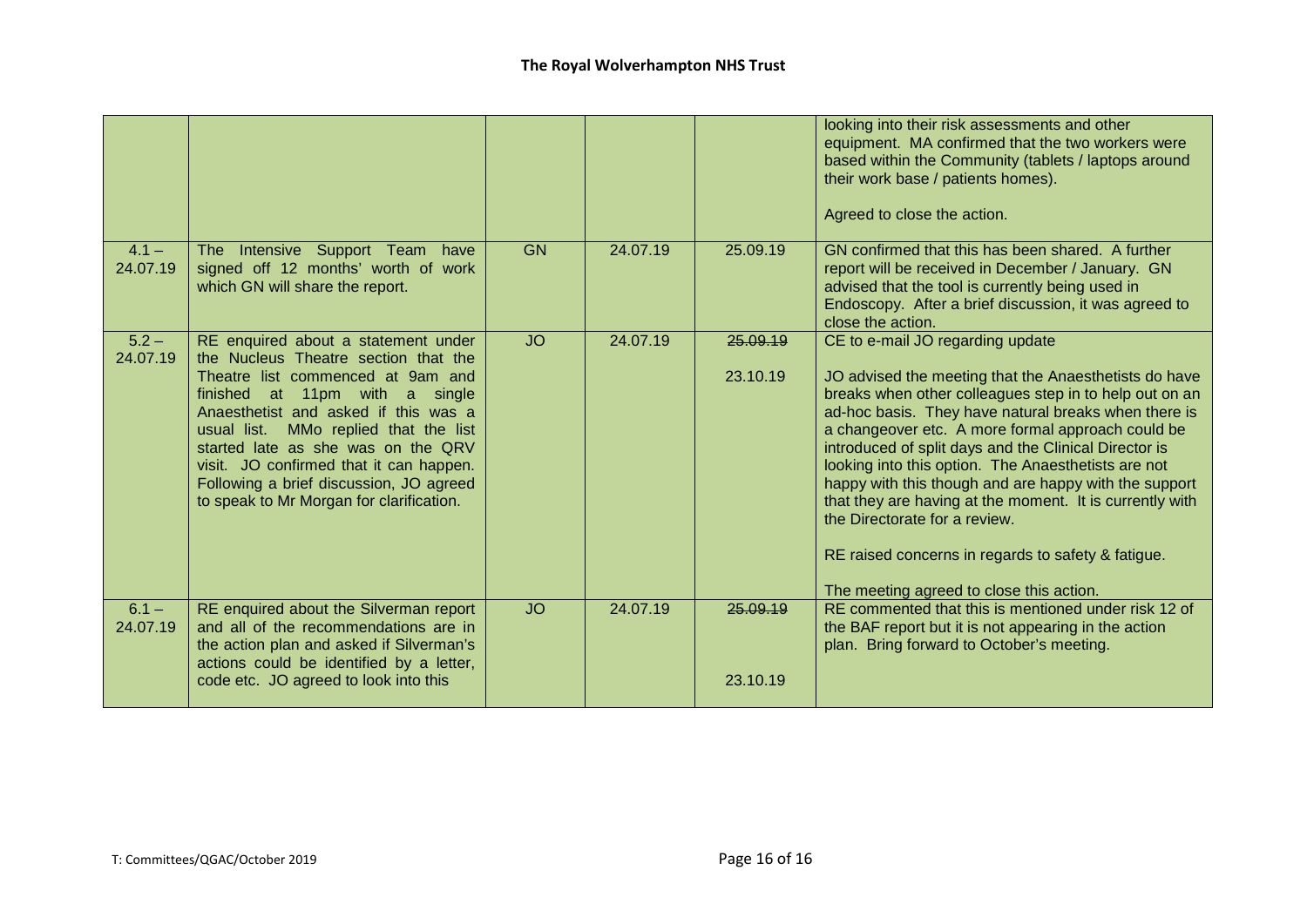## The Royal Wolverhampton NHS Trust

## **TRUST MANAGEMENT COMMITTEE**

**Minutes of the meeting of the Trust Management Committee held at 1.30pm on Friday 25 October 2019 in the Board Room, Corporate Services Centre, Building 12, New Cross Hospital, Wolverhampton.**

#### **Present:**

|                   | Dr J Bateman          | Consultant Rheumatologist (part meeting)              |
|-------------------|-----------------------|-------------------------------------------------------|
|                   | Ms N Ballard          | Head of Nursing - Division 3                          |
|                   | Mr N Bruce            | Associate Chief Technology Officer                    |
|                   | Prof J Cotton         | Director of Research and Development                  |
|                   | Ms A Davis            | Clinical Director - Pharmacy                          |
|                   | Mr A Duffell          | Director of Workforce                                 |
|                   |                       |                                                       |
|                   | Mr S Evans            | Acting Director of Strategic Planning and             |
|                   |                       | Performance                                           |
|                   | Ms S Evans            | <b>Head of Communications</b>                         |
|                   | Dr S Fenner           | Divisional Medical Director, Division 1               |
|                   | Dr C Higgins          | Division Medical Director, Division 3                 |
|                   | Mr D Loughton (Chair) | <b>Chief Executive</b>                                |
|                   | Dr J Macve            | Director of Infection and Prevention                  |
|                   | Dr B McKaig           | <b>Deputy Medical Director</b>                        |
|                   | Mr R McMahon          | Acting Head of Nursing, Division 1                    |
|                   | Dr A Morgan           | Divisional Medical Director, Division 2(part meeting) |
|                   | Ms B Morgan           | Head of Nursing - Division, Division 2                |
|                   | Ms M Morris           | Deputy Chief Nursing Officer                          |
|                   | Ms G Nuttall          | <b>Chief Operating Officer</b>                        |
|                   |                       | <b>Medical Director</b>                               |
|                   | Dr J Odum             |                                                       |
|                   | Mr T Powell           | Deputy Chief Operating Officer, Division 2            |
|                   | Mr M Reid             | Head of Nursing - Corporate Support Services          |
|                   | Ms K Shaw             | Deputy Chief Operating Officer, Division 3            |
|                   | Dr M Sidhu            | Divisional Medical Director, Division 3               |
|                   | Ms V Whatley          | Deputy Chief Nursing Officer                          |
| In Attendance:    |                       |                                                       |
|                   | Dr H Hughes           | National Guardian for the NHS - Freedom to            |
|                   |                       | Speak Up/ GP (part meeting)                           |
|                   | Ms K Whittaker        | Regional Liaison Officer - Midlands, Freedom to       |
|                   |                       | Speak Up (part meeting)                               |
|                   | Mrs N R Mehay         | Freedom to Speak Up Guardian - The Royal              |
|                   |                       |                                                       |
|                   |                       | Wolverhampton NHS Trust (part meeting)                |
|                   | Ms G Nightingale      | <b>Executive Assistant</b>                            |
| <b>Apologies:</b> |                       |                                                       |
|                   | Mr I Badger           | Divisional Medical Director, Division 1               |
|                   | Prof A-M Cannaby      | <b>Chief Nursing Officer</b>                          |
|                   | Dr L Dowson           | <b>Quality Improvement Lead</b>                       |
|                   | Mr S Mahmud           | Director of Integration and Digital Innovation        |
|                   | Ms T Palmer           | <b>Head of Midwifery</b>                              |
|                   | Mr A Race             | Deputy Director of Workforce                          |
|                   | Ms S Roberts          | Divisional Manager - Estates and Facilities           |
|                   | Mr M Sharon           | Strategic Advisor to the Trust Board                  |
|                   |                       |                                                       |
|                   | Prof B Singh          | <b>Clinical Director IT</b>                           |
|                   | Mr K Stringer         | <b>Chief Financial Officer/Deputy Chief Executive</b> |
|                   | Dr A K Viswanath      | Divisional Medical Director, Division 2               |
|                   | Mr K Wilshere         | <b>Company Secretary</b>                              |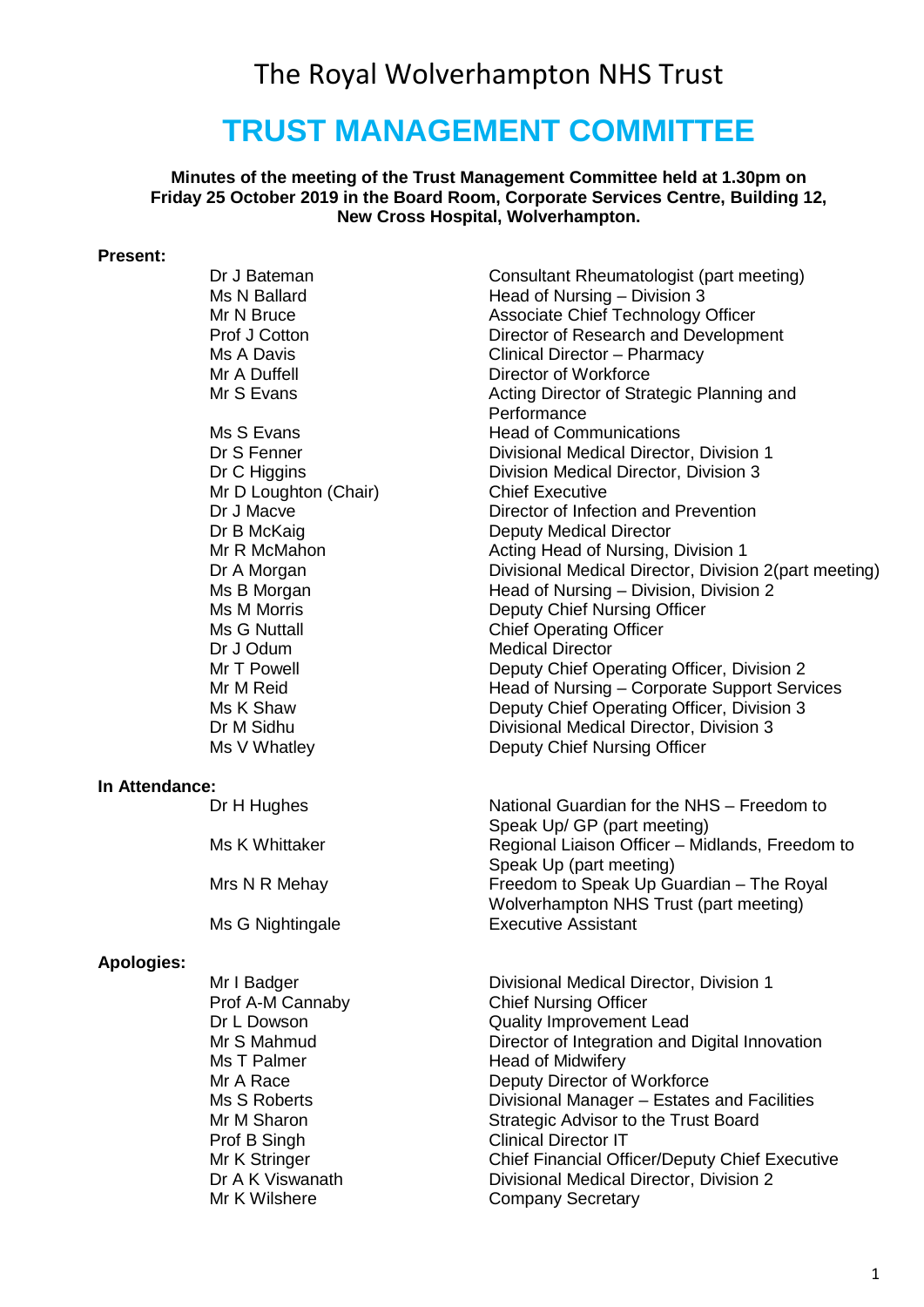Mr Loughton welcomed Dr Henrietta Hughes; National Guardian for the NHS – Freedom to Speak Up, to the meeting.

#### **Standing Items**

#### **19-20/269: Apologies for absence**

Apologies for absence were received from those listed.

#### **19-20/270: Declarations of Interest**

There were no new or changed declarations of interest given at the meeting.

#### **19-20/271: Minutes of the meeting of the Trust Management Committee held on 27 September 2019**

There were no amendments to the minutes.

#### **It was agreed: that the Minutes of the meeting of the Trust Management Committee held on Friday 27 September 2019 be approved.**

#### **19-20/272: Matters arising from the minutes of the previous meeting**

There were no matters arising from the minutes of the previous meeting.

#### **19-20/273: Action Points List**

The following action points were provided as an update:

| Date of meeting                | Item/Action                                                                                                                                                                                                                                                                          |                       |
|--------------------------------|--------------------------------------------------------------------------------------------------------------------------------------------------------------------------------------------------------------------------------------------------------------------------------------|-----------------------|
| Friday 27<br>September<br>2019 | 19-20/219: Digital Innovation<br>Mr Neil Nortimer, Head of Digital Academy - West Midlands<br>Academic Health Science Network to join the Trust's Digital<br>Innovation Committee.                                                                                                   | Oct 2019<br>Completed |
| Friday 27<br>September<br>2019 | 19-20/223: Integrated Quality and Performance Report<br>A letter was to be sent to Mr Dale Bywater regarding diagnostic<br>support for Manor Hospital, Walsall from Sandwell and West<br>Birmingham NHS Hospitals Trust. Ms Nuttall confirmed that this<br>action had been completed | Oct 2019<br>Completed |

#### **Main Body of Meeting – Discussion Items**

#### **19-20/274: National Freedom to Speak Up (FTSU) Guardian – verbal presentation**

Mr Loughton introduced Dr Henrietta Hughes, National Guardian for the NHS – Freedom to Speak Up and a practising GP.

Dr Hughes gave a verbal presentation on the Freedom to Speak Up Guardian role both nationally and locally and said that 'speaking up' protected patient safety and improved the lives of staff only when effective listening occurred. She said that Mrs Mehay had advised her how supportive the Trust and Managers had been and outlined how members could direct staff to speak to Mrs Mehay if they had concerns, Dr Hughes thanked members and Mrs Mehay for their attention.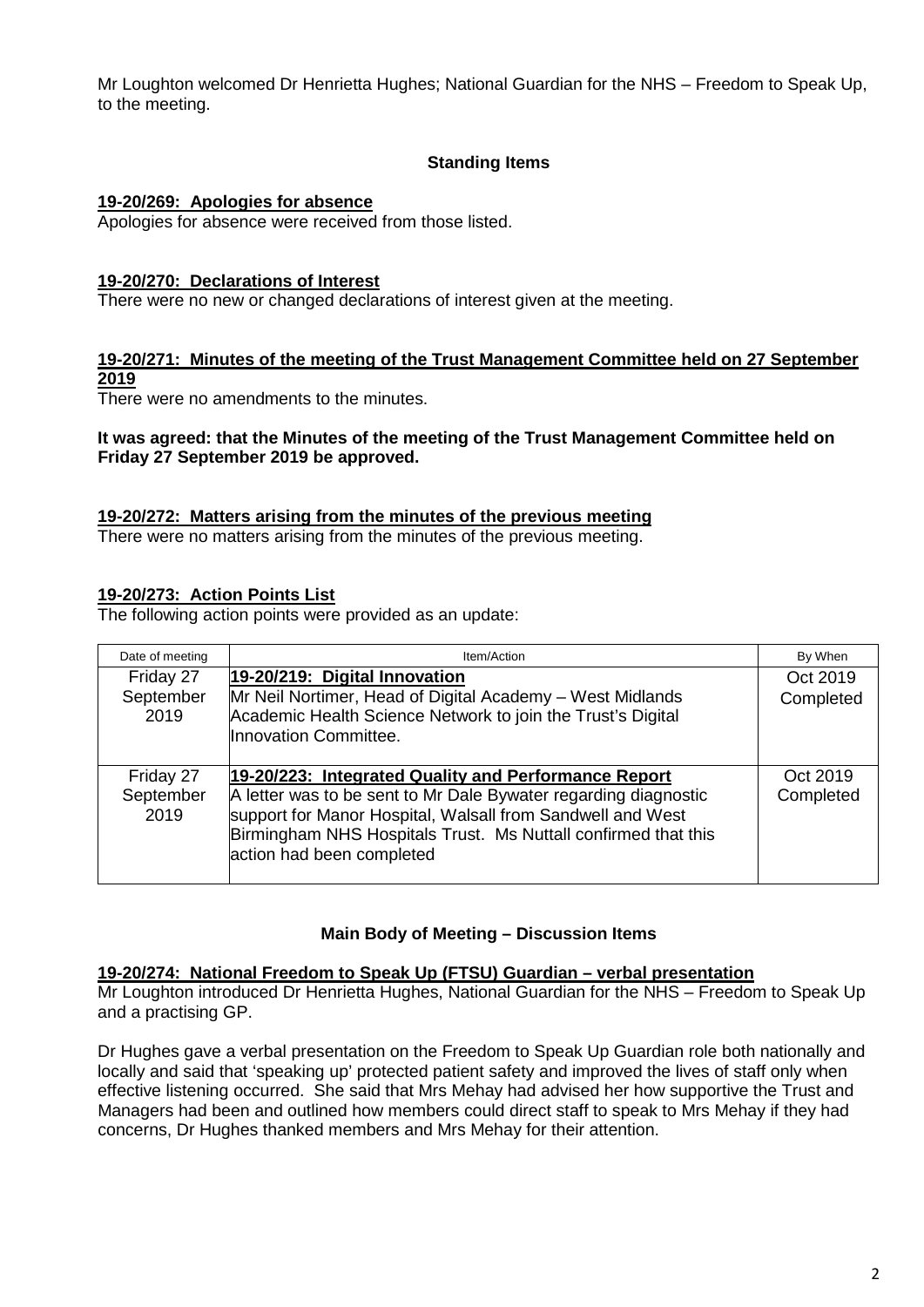Dr Hughes outlined the proactive and reactive work:

- **Workers had to be supported in speaking up**
- **Barriers to speaking up had to be addressed**
- A positive culture of speaking up should be fostered
- **In Its and Should be used as opportunities for learning and improvement and investigations** should be undertaken in a timely manner

She highlighted that of the 7,087 cases reported during 2017/18:

- **45%** included an element of bullying and harassment
- **32%** include an element of patient safety
- **5%** included perceived detriment

She welcomed contact from anyone who had a solution to how to deal with detrimental staff perceptions.

Dr Hughes reported on the Freedom to Speak Up Guardian Survey 2018 that had focussed on the following questions:

- "Does my organisation have a positive culture of Speaking Up?
- Are there significant barriers to Speaking Up in my organisation?
- Do managers support staff to Speak Up?
- Do senior leaders support staff to Speak Up?
- People in my organisation do not suffer detriment as a result of Speaking Up?"

She said our Trust had rated 77% and drew the Committee's attention to the Trust's peer review system and said how good it had been to see this.

Mr Loughton highlighted times he had witnessed bullying and harassment and said that this had to be taken forward from top down. Dr Hughes concurred.

#### **Action Ms Banga: that the Freedom to Speak Up (FTSU) presentation be circulated to members of this Committee.**

**It was agreed that National Freedom To Speak Up (FTSU) Guardian verbal presentation be received and noted.**

#### **Dr Hughes left the meeting**

#### **Innovation Items**

There were no Innovation items for presentation this month,

#### **By Exception Papers**

There were no Exception Papers this month.

#### **Items to Note - Monthly Reports**

#### **19-20/275: Integrated Quality and Performance Report**

Ms Nuttall said that Referral to Treatment (RTT) performance had deteriorated in September 2019 and that additional support was being provided to improve performance.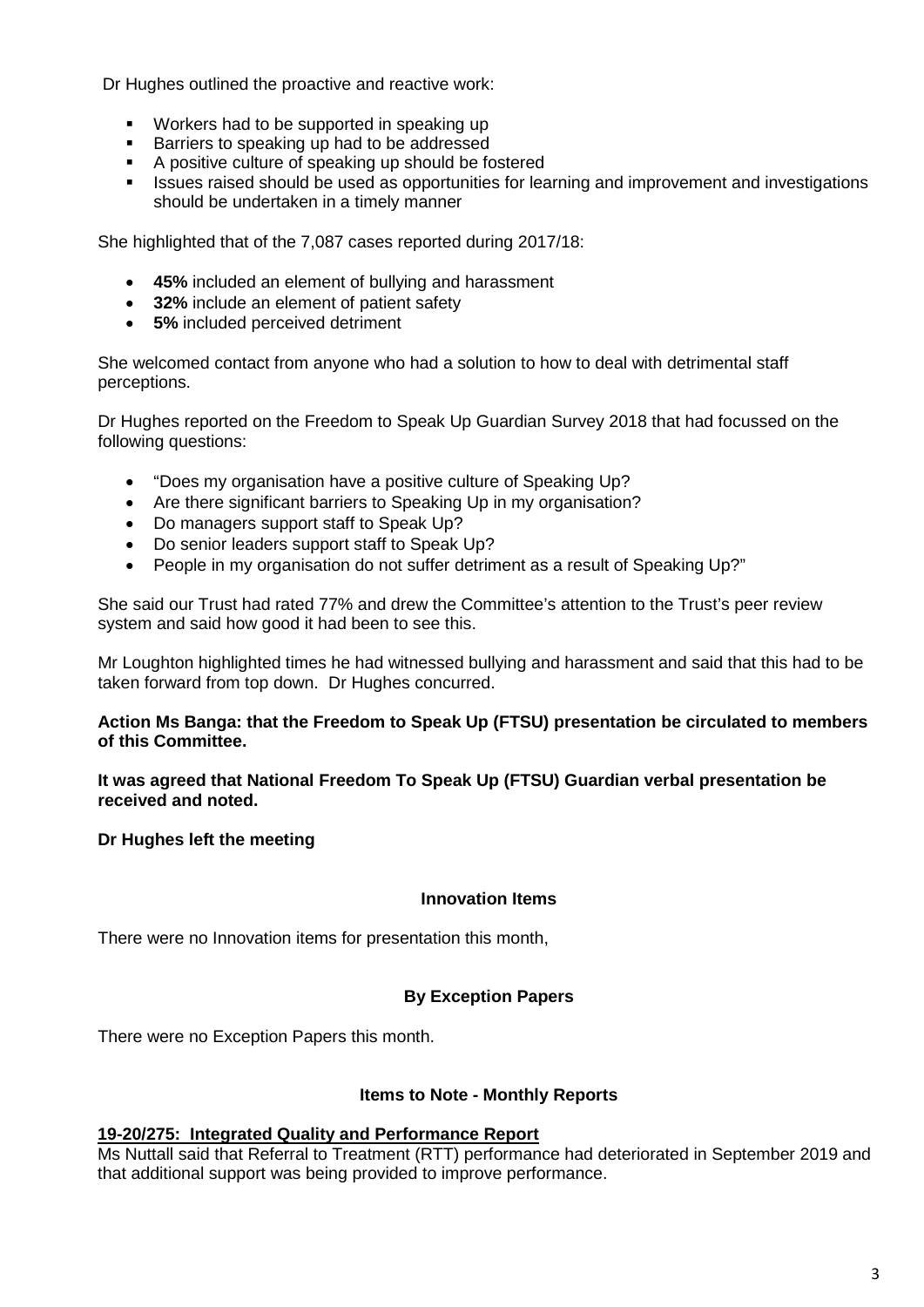Ms Nuttall reported on the indicator for diagnostic services and the challenge largely due to a marked increase in referrals. She outlined how well all the teams were doing in addressing the current challenged position and she thanked them for their efforts.

Ms Nuttall advised on the deteriorating national position for A&E targets and that RWT had achieved a good level in September 2019 with one patient who had breached the 12 hour target during the month as a mental health patient waiting for a specialist bed to become available.

She provided an update on the cancer performance for the Trust and highlighted that a reduction in the backlog of breast symptomatic patients waiting for their first appointment had resulted from the work undertaken across the Sustainability and Transformation Partnerships (STPs) to balance demand.

She said that the Winter Plan would be presented at the next meeting. Mr Loughton said it would be increasingly difficult to meet the targets as surrounding Trusts were finding it increasingly difficult to achieve the A&E target. Dr Odum outlined discussion that had taken place at the Infection Prevention Committee and he reminded everyone of the recent MRSA outbreak. He reiterated the need to focus on the basic elements of infection prevention. Dr Macve concurred to. In response to Mr Loughton, Dr Odum confirmed that a message on Infection Prevention was to be sent to all staff.

Ms Whatley reported that quality and performance targets had improved for Complaints, Late Observations, Falls, and that the Sepsis Screening indicator target had been met in the Emergency Department and the remaining indicators remained rated as amber or red. She also advised that there had been an increase in Press Ulcers, particularly in community cases and a community action plan had been put in place.

#### **Action Dr Odum and Ms Evans: that a message would be sent to all staff on Infection Prevention.**

**It was agreed: that the Integrated Quality and Performance Report be received and noted.**

#### **19-20/276: Division 1 Quality, Governance and Nursing Report**

Mr McMahon introduced the report and stated that the maternity birthing cap had been raised by 300.

#### **It was agreed: that the Division 1 Quality, Governance and Nursing Report be received and noted.**

#### **19-20/277: Division 2 Quality, Governance and Nursing Report**

Ms Morgan drew attention to the welcomed addition of recently recruited overseas nurses predominantly assigned to Medicine.

#### **It was agreed: that the Division 2 Quality, Governance and Nursing Report be received and noted.**

#### **19-20/278: Division 3 Quality, Governance and Nursing Report**

Ms Ballard advised that the Venous Thromboembolism Risk Assessment (VTE) assessments for paediatrics had seen an improvement in compliance; Mr Loughton remarked how good an achievement this was.

In response to Mr Loughton, Ms Shaw advised that the Paediatric Department was busy; the Paediatric Assessment Unit (PAU) was working well, beds were good and elective work for ophthalmology was being carried out at weekends.

#### **It was agreed: that the Division 3 Quality, Governance and Nursing Report be received and noted.**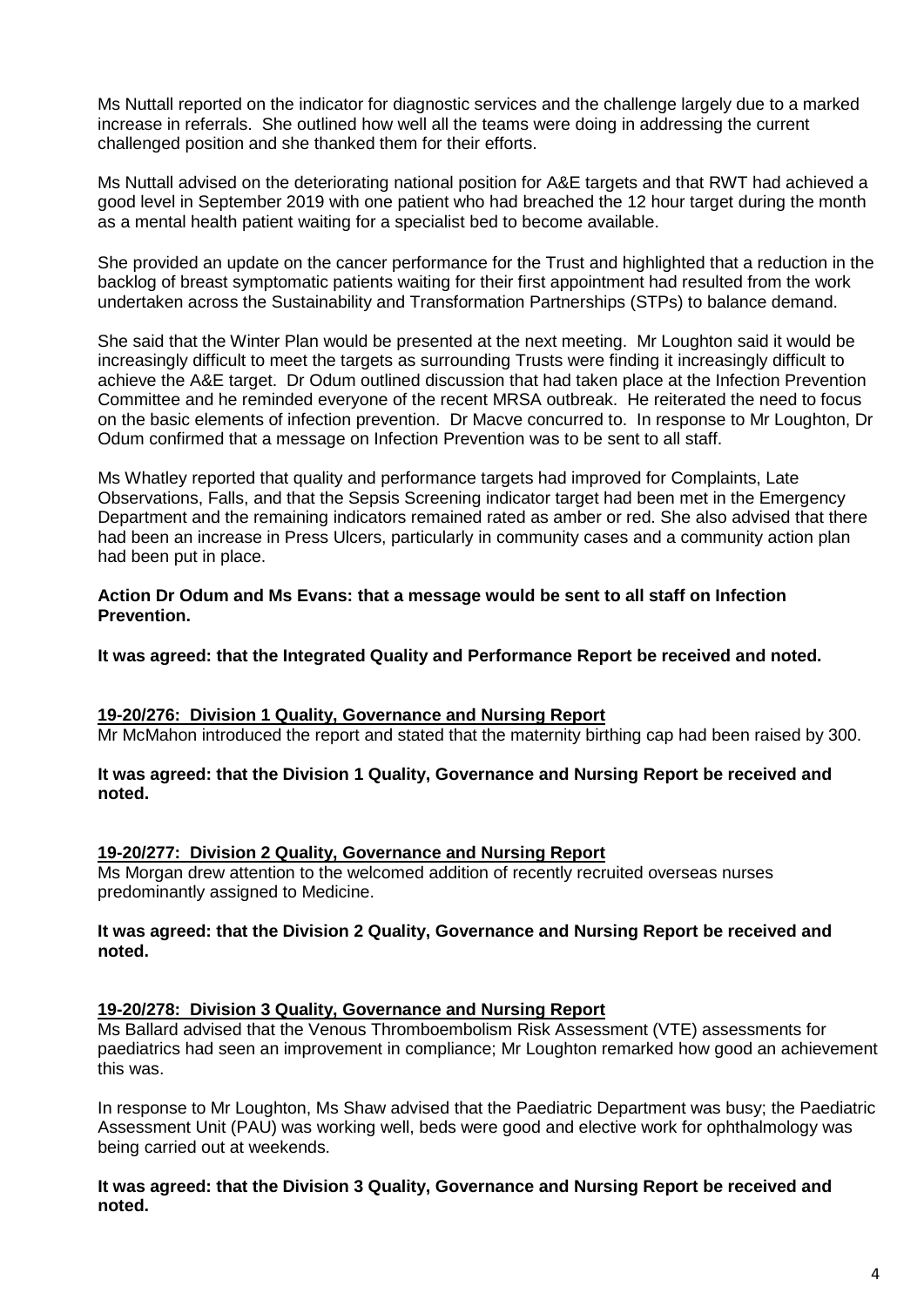#### **19-20/279: Executive Workforce Summary Report**

Mr Duffell introduced the report and stated that the National Staff Survey had been launched for 2019, the current response rate was13%, slightly higher than the same time last year. He said that Ms Evans had an implemented an excellent communication plan and asked everyone to remind their staff to complete the survey.

Mr Duffell said that four of the six workforce performance indicators had seen an improvement over the last month; sickness absence rate, vacancy rate, turnover and 24 month retention.

#### **It was agreed: that the Executive Workforce Summary Report be received and noted.**

#### **19-20/280: Chief Nursing Officer (CNO) Report**

Ms Whatley reported that 119 offers had been made to the Nursing Clinical Fellowship Programme, with the majority from overseas.

She provided the quarterly update on the Nursing System Framework. She summarised that twenty-six out of thirty work streams had key objectives and eighteen of these objectives had been met. She said that the work streams that had not achieved their objectives had explained the challenges and actions had been put in place to move them forward achieving them.

#### **It was agreed: that the Chief Nursing Officer (CNO) Report be received and noted.**

#### **19-20/281: Chief Nursing Officer (CNO) Governance Report**

Ms Morris introduced the report and referred to the Trust Risk Register (TRR) two new risks had been added, three that had been removed and the four red risks on the register. She then detailed the Serious Untoward incident (SUI) Performance and that the completion of investigations was being reported in a timely manner.

#### **It was agreed: that the Chief Nursing Officer (CNO) Governance Report be received and noted.**

#### **19-20/282: Learning from Deaths Update**

Dr Odum introduced the report and said that the national Summary Hospital-level Mortality Indicator (SHMI) dataset had shown the most recent score for the Trust as 115, and that the observed death rate had reduced.

Dr Odum outlined the good work being undertaken across the Trust and emphasised the need to maintain this.

Mr Loughton requested a meeting be scheduled with the family of the deceased patient within the A&E Department. He also raised the need for the policy regarding crash trollies and crash bags to be reviewed. Dr Odum agreed to review this policy immediately.

#### **Action: Dr Morgan a) That a meeting would be arranged with the A&E deceased patient's family. Dr Odum b) That the policy for crash trollies and crash bags would be reviewed.**

**It was agreed: that the Learning from Deaths Report be received and noted.**

#### **19-20/283: Finance Position Report**

**It was agreed: that the Finance Position Report be received and noted.**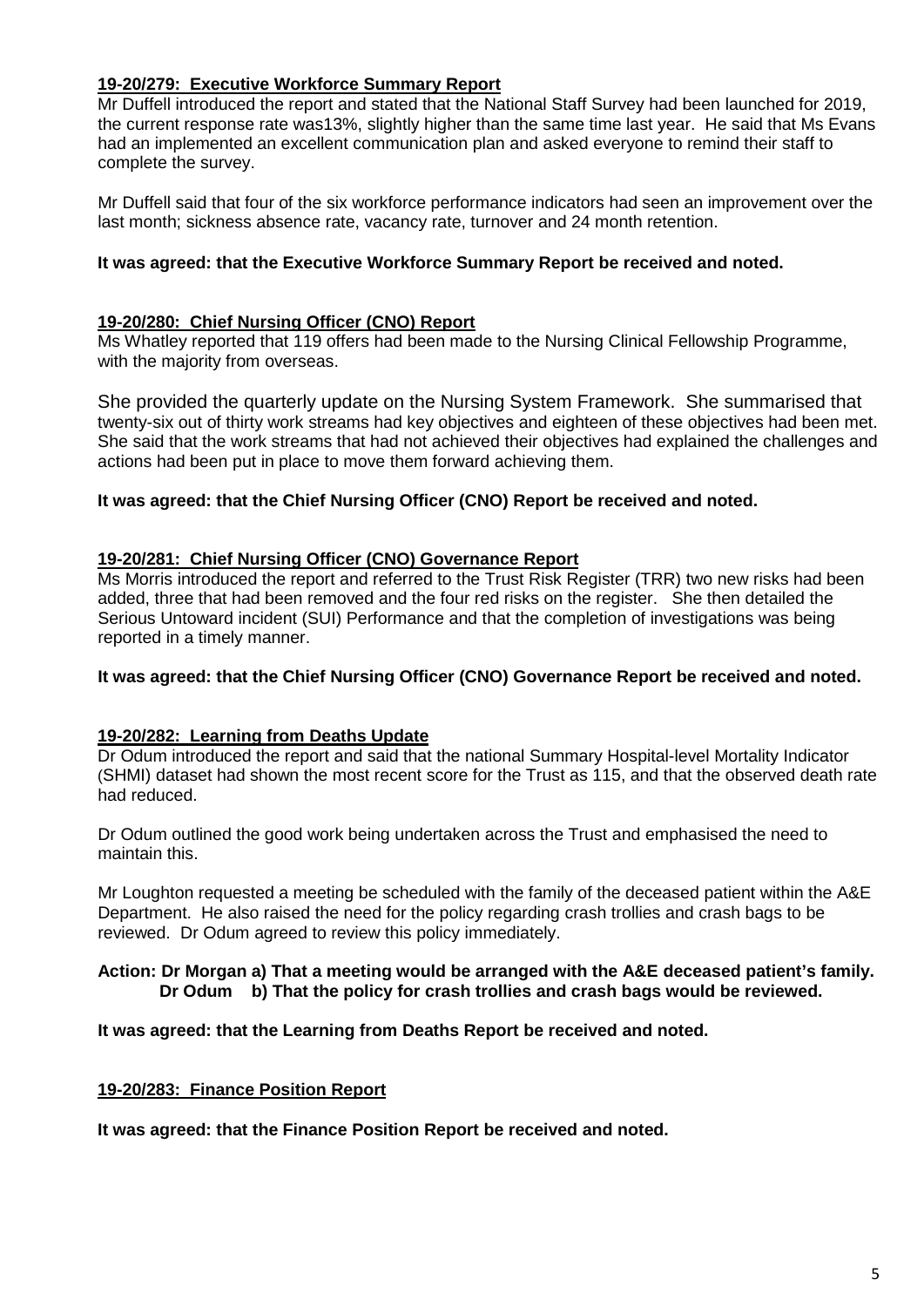#### **19-20/284: Capital Programme Update**

Mr Loughton said that the car park and pathology building extension was on schedule.

#### **It was agreed: that the Capital Programme Update Report be received and noted.**

#### **19-20/285: Operational Finance Group Minutes**

**It was agreed: that the Operational Finance Group Minutes be received and noted.**

#### **19-20/286: Financial Recovery Board Update**

**It was agreed: that the Financial Recovery Board Update Report be received and noted.**

#### **Items to be Noted or Approved - Statutory or Mandated Reports (1/4, 6 monthly and Annual)**

#### **19-20/287: Information Governance (IG) Data Protection and Security Toolkit (DPST) 2019/2020**

Dr Odum introduced the report and stated that this year (2019/20) the requirements had changed and that there were 116 mandatory evidence requirements for the Trust and 42 mandatory evidence requirements for GPs, the submission had 99 completed mandatory elements with 17 outstanding and for GP practices 32 had been completed with 10 outstanding, that meant the Trust had submitted 'Standards Not Met' return. Dr Odum advised that the internal audit draft review of the toolkit position had indicated substantial assurance against the toolkit evidence.

In response to Mr Loughton, Dr Odum advised that the Trust was not an outlier and that all actions would be completed by the end of March 2020.

#### **It was agreed: that the Information Governance (IG) Data Protection and Security Toolkit (DPST) 2019/2020 be received and noted.**

#### **19-20/288: Contracting and Commissioning Update**

Mr Evans introduced the report and referred to the highlights and summary therein. He then went on to state that there would be an additional £7 million savings plan for Wolverhampton at a Commissioner level, which was likely to be passed onto Providers. Mr Loughton asked to be involved in any discussions in regard to the savings plan.

#### **It was agreed: that the Contracting and Commissioning Update be received and noted.**

#### **19-20/ 289: Current Tenders and Progress Update**

Mr Evans introduced the report and along with Professor Cotton drew attention to the tender for National Institute for Health Research (NIHR) Patient Recruitment Centres that had been identified through the NIHR Clinical Research Network (CRN). If successful, the result would be five purposedesigned centres dedicated to late-phase commercial research; this would increase the NHS's capacity to deliver research, enabling significant growth and opportunities for patients to benefit from early access to innovation.

#### **It was agreed: that the Current Tenders and Progress Update be received and noted.**

#### **19-20/290: Clinical Quality Improvement (CQI) Programme**

Mr Evans introduced the report and advised that the CQI team had undertaken the Quality Service Improvement Redesign (QSIR) assessment process in the second week of October and that all team members had graduated to the QSIR Academy.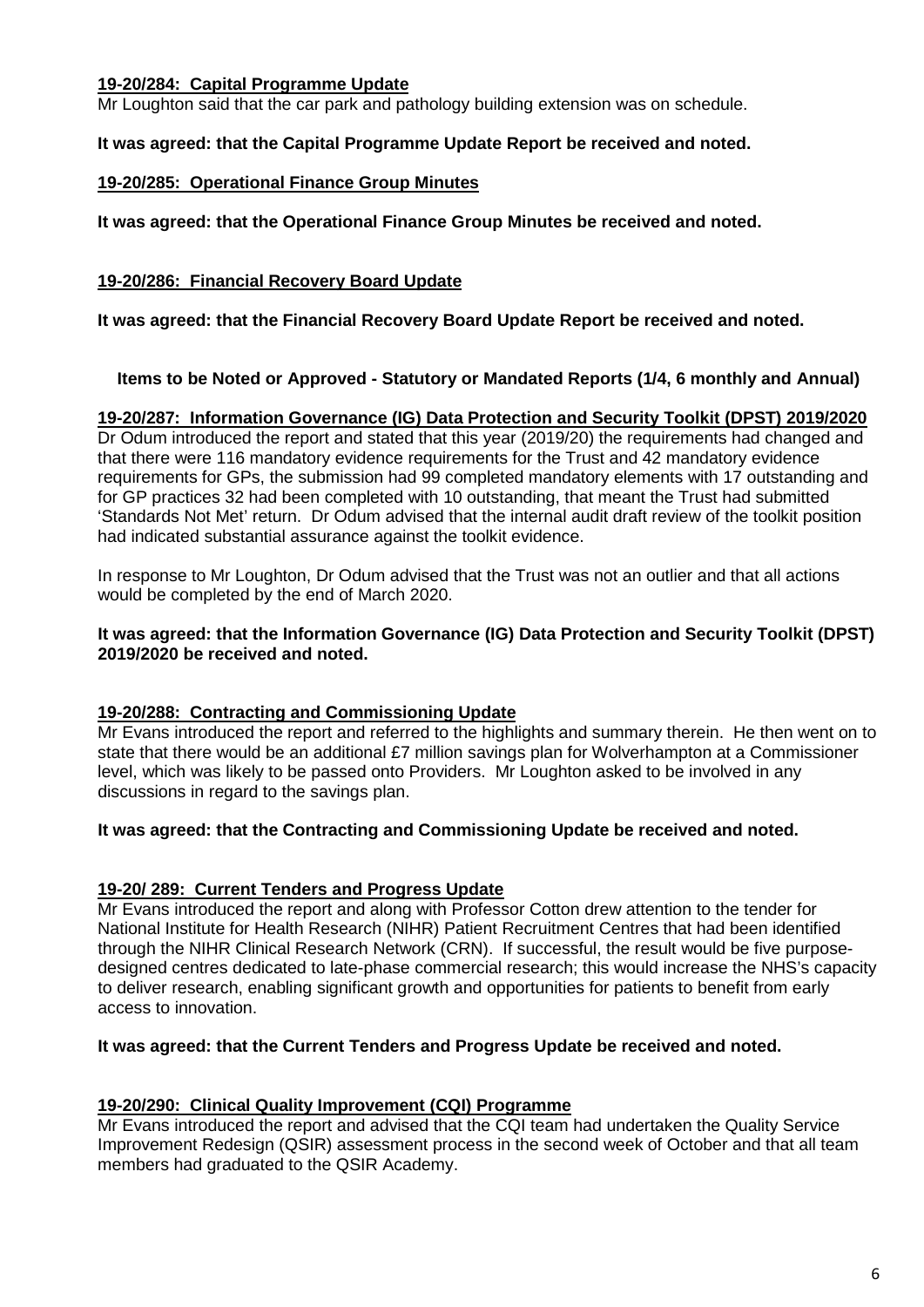He said this would allow the Trust to deliver the QSIR course for all staff and accredit those who participate. He asked everyone to remind their staff of the training and to book onto a planned programme.

#### **It was agreed: that the Clinical Quality Improvement (CQI) Programme Report be received and noted.**

#### **19-20/291: Emergency Preparedness, Resilience and Response (EPRR) Self-Assessment Core Standards**

Ms Nuttall stated that from 21 October 2019, the Trust would provide weekly situation reporting to NHS England and Improvement regarding the Trust's state of readiness in advance of the Brexit withdrawal.

#### **It was agreed: that the Emergency Preparedness, Resilience and Response (EPRR) Self-Assessment Core Standards Report be received and noted.**

#### **19-20/292: Director of Infection Prevention and Control**

Dr Macve introduced the report and noted the raised acquisition of Methicillin-resistant Staphylococcus Aureus (MRSA) bacteraemia that had resulted in the closure of some wards. In response to Mr Loughton, Dr Macve and Mr Reid agreed to meet with Mr Loughton to discuss a programme of support for the Infection Prevention message to all staff.

#### **Action Mr Reid: Mr Loughton, Dr Macve and Mr Reid to meet to plan a programme of support for the Infection Prevention message to all staff.**

#### **It was agreed: that the Director of Infection Prevention and Control Report be received and noted.**

#### **19-20/293: Research and Development**

Professor Cotton introduced the report and said that despite a 5% reduction in core funding the Research and Development Department had continued to deliver the research programme. He advised that the Professors appointed to the University of Wolverhampton would improve research studies at the Trust.

#### **It was agreed: that the Research and Development Report be received and noted.**

#### **19-20/294: Undergraduate Training Teaching Academy**

Dr Bateman introduced the report and noted the progress in integration of Aston Medical Students from September 2021 onwards; this would be supported by a project management plan and a new undergraduate educational strategy in line with new GMC guidance.

Dr Odum said that further work was to be done on student placements particularly in reference to methodology and the different curriculum models. He went on to advise that there were only two providers for this level of training to Aston Medical Students - Sandwell and West Birmingham NHS Trust and ourselves. He also drew attention to the need to provide accommodation for the Aston University Students as there is no additional capacity other than that already provided to Birmingham University Students and that solutions were being worked on.

In response to Mr Loughton, Mr Bateman confirmed that the curriculum for Birmingham University and Aston University would remain different at this present time.

#### **It was agreed: that the Undergraduate Training Teaching Academy Report be received and noted.**

#### **Dr Bateman left the meeting.**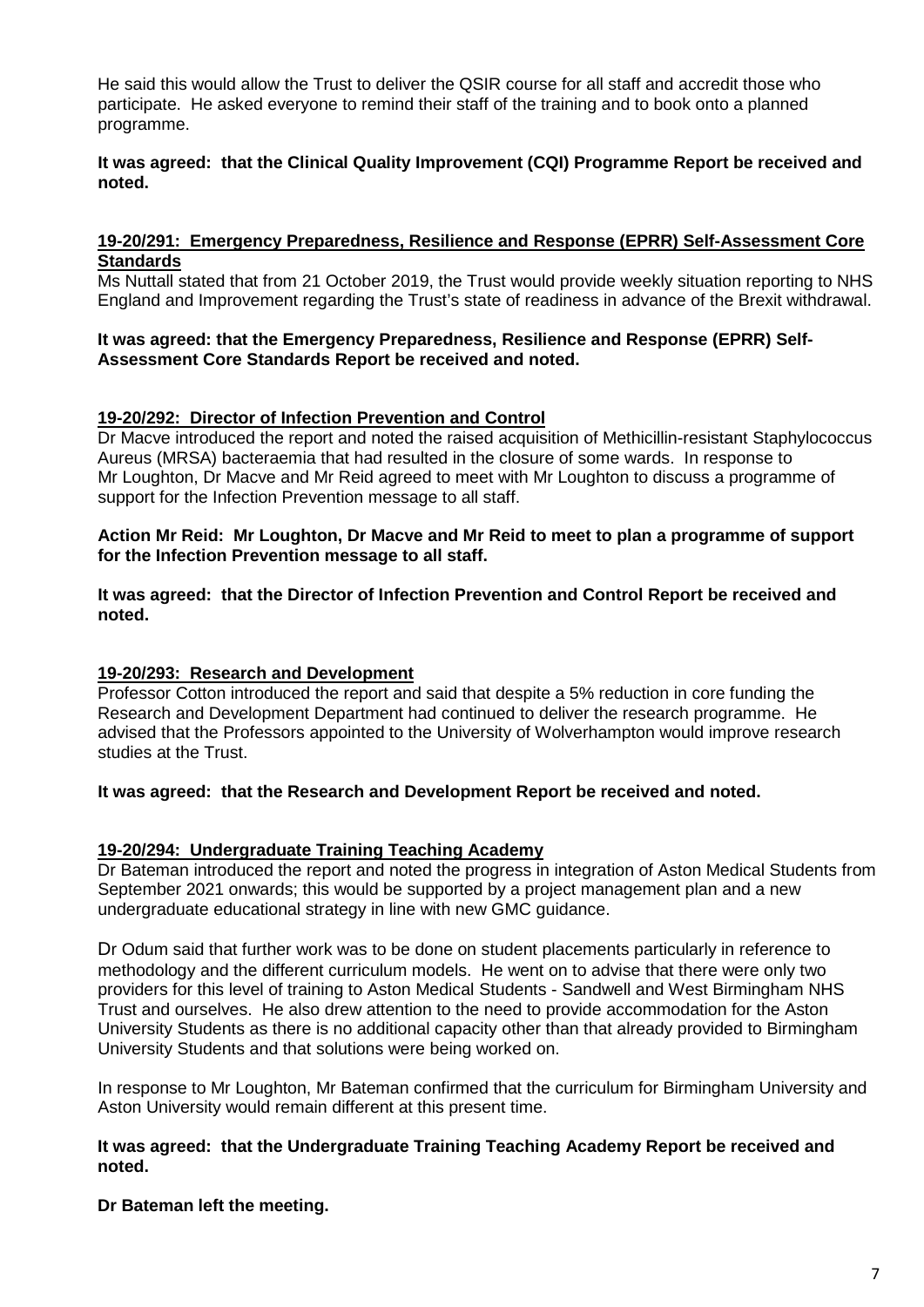#### **19-20/295: Care Quality Commissioning (CQC) Well-Led Inspection Activity and CQC Action Plan Progress as at 7 October 2019**

Ms Morris introduced the report and said that since the Trust's inspection it had continued to receive formal data requests from the CQC, predominantly relating to clarification points. She said the Trust was still awaiting the formal draft inspection report.

Ms Morris reported that the draft inspection report had been received for Coalway Road Medical Practice and that the overall rating had been 'Good'. In response to Ms Morris, Ms Ballard confirmed the outstanding practice that needed to be inspected was Dr Bilas's Medical Practice.

Ms Morris said that the Trust was expecting a joint local area Special Educational Needs and/or Disabilities (SEND) inspection conducted by the Local Authority and CQC. She said the Trust's Safeguarding Team would oversee this inspection from the Trust's perspective and the visit date was yet to be confirmed. In response to Dr Odum, Dr Higgins confirmed that any gaps in service would be with the services commissioned by Wolverhampton Clinical Commissioning Group (WCCG).

#### **It was agreed: that the Care Quality Commissioning (CQC) Well-Led Inspection Activity and CQC Action Plan Progress as at 7 October 2019 be received and noted.**

**Business Cases - Division 1**

#### **19-20/296: Cannock Chase Hospital and Hilton Main Security Scheme**

**It was agreed: that the Business Case for Cannock Chase Hospital and Hilton Main Security Scheme be approved.** 

**19-20/297: Maintenance Contract for OCT Machine and cost of consumables – Cardiology** Mr Evans reported that the Business Case for the Maintenance Contract for Optical Coherence Tomography (OCT) Machine and cost of consumables – Cardiology would be funded by the Division.

**It was noted: that the Business Case for the Maintenance Contract for Optical Coherence Tomography (OCT) Machine and cost of consumables – Cardiology would be funded by the Division.**

#### **19-20/298: Spinal Bed Replacement**

**It was agreed: that the Business Case for the Spinal Bed Replacement be approved.**

#### **19-20/299: Bi-polar Diathermy**

**It was agreed: that the Business Case for Bi-polar Diathermy be approved.**

#### **19-20/300: Endoanal Ultrasound System**

**It was agreed: that the Business Case for Endoanal Ultrasound System be approved.**

#### **19-20/301: Air Conditioning Unit for the Cardiac Rehabilitation Gym**

**It was agreed: that the Business Case for Air Conditioning Unit for the Cardiac Rehabilitation Gym be approved.**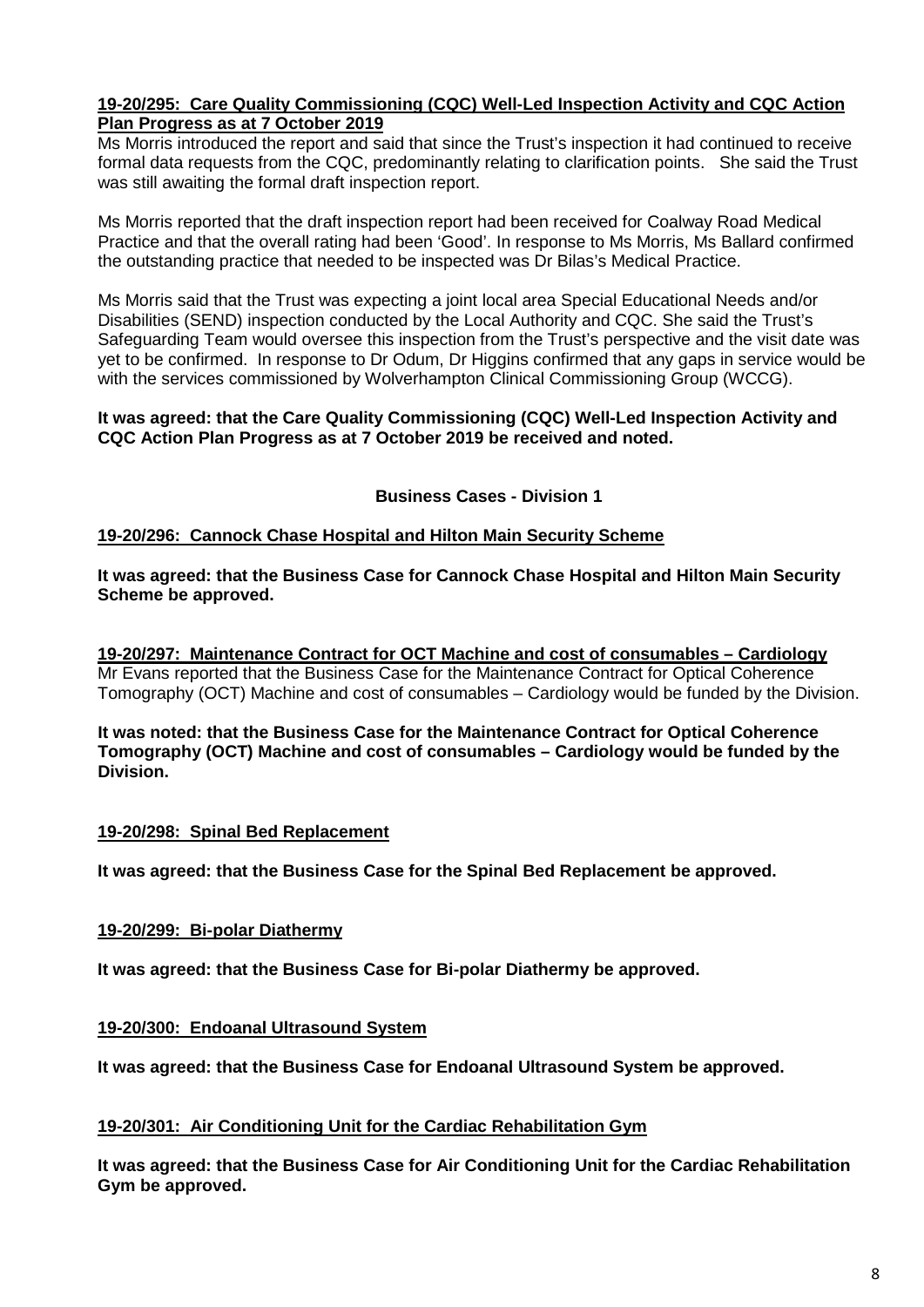#### **Business Cases - Division 2**

#### **19-20/302: TA552 - Liposomal Cytarabine Daunorubicin**

**It was agreed: that the Business Case for TA552 Liposomal Cytarabine Daunorubicin be approved.**

#### **19-20/303: TA561 - Venetoclax with Rituximab**

**It was agreed: that the Business Case for TA561 Venetoclax with Rituximab be approved.**

#### **19-20/304: TAG547 – Tofacitnib to treat moderate to severe ulcerative coitis**

**It was agreed: that the Business Case for TAG547 – Tofacitnib to treat moderate to severe ulcerative colitis be approved.**

#### **Business Cases - Division 3**

**19-20/305: Additional substantive staff required to maintain and further develop the Chemotherapy Electronic Prescribing and Medicines Administration system (Chemocare)**

**It was agreed: that the Business Case for Additional substantive staff required to maintain and further develop the Chemotherapy Electronic Prescribing and Medicines Administration system (Chemocare) be approved.**

#### **Corporate Business Cases**

#### **19-20/306: Obstetric and Maternity Staffing**

**It was agreed: that the Business Case for Obstetric and Maternity Staffing be approved.**

#### **19-20/307: Patient Administration Portal**

**It was agreed: that the Business Case for Patient Administration Portal be approved.**

#### **Outline/proposals for change**

There were no Outline/Proposals for change for approval.

#### **Policies**

#### **19-20/308: Strategies Update**

**There were no new strategy updates.**

#### **19-20/309: Policy Update**

**It was agreed: that the Policy Update be received and noted.**